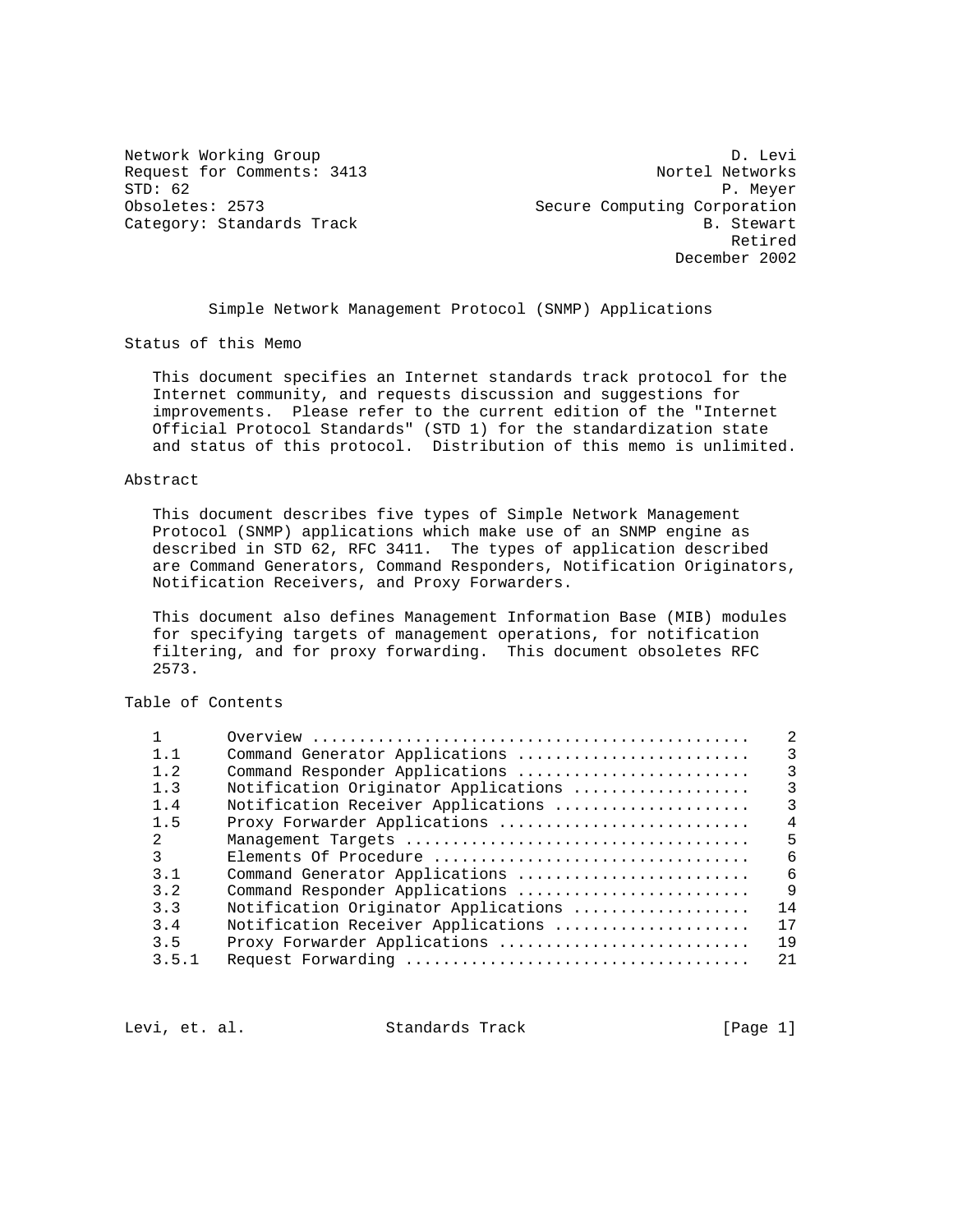| 3.5.1.2 Processing an Incoming Response<br>3.5.1.3 Processing an Incoming Internal-Class PDU<br>3.5.2<br>Notification Forwarding<br>The Structure of the MIB Modules<br>4<br>4.1<br>The Management Target MIB Module<br>4.1.1<br>4.1.2<br>4.2<br>The Notification MIB Module<br>4.2.1<br>4.3<br>4.3.1<br>5<br>Identification of Management Targets in<br>Notification Originators<br>Notification Filtering<br>6<br>7<br>Management Target Translation in<br>Proxy Forwarder Applications<br>7.1<br>Management Target Translation for<br>7.2<br>Management Target Translation for<br>Notification Forwarding<br>8<br>Intellectual Property<br>9<br>10<br>Security Considerations<br>11<br>Trap Configuration Example<br>Α.<br>Full Copyright Statement |  | 3.5.1.1 Processing an Incoming Request | 21 |
|--------------------------------------------------------------------------------------------------------------------------------------------------------------------------------------------------------------------------------------------------------------------------------------------------------------------------------------------------------------------------------------------------------------------------------------------------------------------------------------------------------------------------------------------------------------------------------------------------------------------------------------------------------------------------------------------------------------------------------------------------------|--|----------------------------------------|----|
|                                                                                                                                                                                                                                                                                                                                                                                                                                                                                                                                                                                                                                                                                                                                                        |  |                                        | 24 |
|                                                                                                                                                                                                                                                                                                                                                                                                                                                                                                                                                                                                                                                                                                                                                        |  |                                        | 25 |
|                                                                                                                                                                                                                                                                                                                                                                                                                                                                                                                                                                                                                                                                                                                                                        |  |                                        | 26 |
|                                                                                                                                                                                                                                                                                                                                                                                                                                                                                                                                                                                                                                                                                                                                                        |  |                                        | 29 |
|                                                                                                                                                                                                                                                                                                                                                                                                                                                                                                                                                                                                                                                                                                                                                        |  |                                        | 29 |
|                                                                                                                                                                                                                                                                                                                                                                                                                                                                                                                                                                                                                                                                                                                                                        |  |                                        | 29 |
|                                                                                                                                                                                                                                                                                                                                                                                                                                                                                                                                                                                                                                                                                                                                                        |  |                                        | 30 |
|                                                                                                                                                                                                                                                                                                                                                                                                                                                                                                                                                                                                                                                                                                                                                        |  |                                        | 44 |
|                                                                                                                                                                                                                                                                                                                                                                                                                                                                                                                                                                                                                                                                                                                                                        |  |                                        | 44 |
|                                                                                                                                                                                                                                                                                                                                                                                                                                                                                                                                                                                                                                                                                                                                                        |  |                                        | 56 |
|                                                                                                                                                                                                                                                                                                                                                                                                                                                                                                                                                                                                                                                                                                                                                        |  |                                        | 57 |
|                                                                                                                                                                                                                                                                                                                                                                                                                                                                                                                                                                                                                                                                                                                                                        |  |                                        |    |
|                                                                                                                                                                                                                                                                                                                                                                                                                                                                                                                                                                                                                                                                                                                                                        |  |                                        | 63 |
|                                                                                                                                                                                                                                                                                                                                                                                                                                                                                                                                                                                                                                                                                                                                                        |  |                                        | 64 |
|                                                                                                                                                                                                                                                                                                                                                                                                                                                                                                                                                                                                                                                                                                                                                        |  |                                        |    |
|                                                                                                                                                                                                                                                                                                                                                                                                                                                                                                                                                                                                                                                                                                                                                        |  |                                        | 65 |
|                                                                                                                                                                                                                                                                                                                                                                                                                                                                                                                                                                                                                                                                                                                                                        |  |                                        |    |
|                                                                                                                                                                                                                                                                                                                                                                                                                                                                                                                                                                                                                                                                                                                                                        |  |                                        | 65 |
|                                                                                                                                                                                                                                                                                                                                                                                                                                                                                                                                                                                                                                                                                                                                                        |  |                                        |    |
|                                                                                                                                                                                                                                                                                                                                                                                                                                                                                                                                                                                                                                                                                                                                                        |  |                                        | 66 |
|                                                                                                                                                                                                                                                                                                                                                                                                                                                                                                                                                                                                                                                                                                                                                        |  |                                        | 67 |
|                                                                                                                                                                                                                                                                                                                                                                                                                                                                                                                                                                                                                                                                                                                                                        |  |                                        | 67 |
|                                                                                                                                                                                                                                                                                                                                                                                                                                                                                                                                                                                                                                                                                                                                                        |  |                                        | 69 |
|                                                                                                                                                                                                                                                                                                                                                                                                                                                                                                                                                                                                                                                                                                                                                        |  |                                        | 69 |
|                                                                                                                                                                                                                                                                                                                                                                                                                                                                                                                                                                                                                                                                                                                                                        |  |                                        | 71 |
|                                                                                                                                                                                                                                                                                                                                                                                                                                                                                                                                                                                                                                                                                                                                                        |  |                                        | 73 |
|                                                                                                                                                                                                                                                                                                                                                                                                                                                                                                                                                                                                                                                                                                                                                        |  |                                        | 74 |

### 1. Overview

This document describes five types of SNMP applications:

- Applications which initiate SNMP Read-Class, and/or Write-Class requests, called 'command generators.'
- Applications which respond to SNMP Read-Class, and/or Write-Class requests, called 'command responders.'
- Applications which generate SNMP Notification-Class PDUs, called 'notification originators.'
- Applications which receive SNMP Notification-Class PDUs, called 'notification receivers.'
- Applications which forward SNMP messages, called 'proxy forwarders.'

Levi, et. al. Standards Track [Page 2]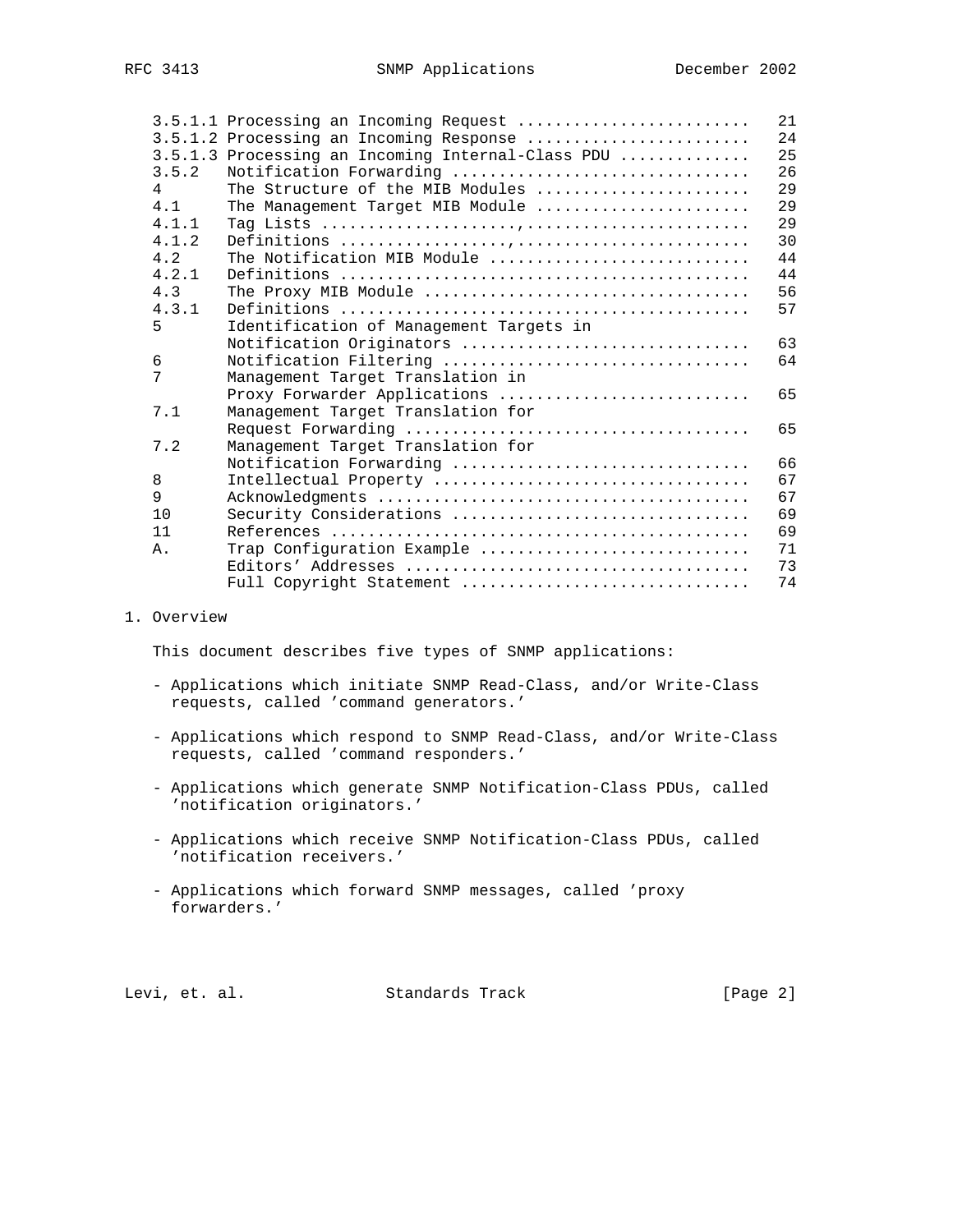Note that there are no restrictions on which types of applications may be associated with a particular SNMP engine. For example, a single SNMP engine may, in fact, be associated with both command generator and command responder applications.

 The key words "MUST", "MUST NOT", "REQUIRED", "SHALL", "SHALL NOT", "SHOULD", "SHOULD NOT", "RECOMMENDED", "MAY", and "OPTIONAL" in this document are to be interpreted as described in [RFC2119].

### 1.1. Command Generator Applications

 A command generator application initiates SNMP Read-Class and/or Write-Class requests, and processes responses to requests which it generated.

1.2. Command Responder Applications

 A command responder application receives SNMP Read-Class and/or Write-Class requests destined for the local system as indicated by the fact that the contextEngineID in the received request is equal to that of the local engine through which the request was received. The command responder application will perform the appropriate protocol operation, using access control, and will generate a response message to be sent to the request's originator.

1.3. Notification Originator Applications

 A notification originator application conceptually monitors a system for particular events or conditions, and generates Notification-Class messages based on these events or conditions. A notification originator must have a mechanism for determining where to send messages, and what SNMP version and security parameters to use when sending messages. A mechanism and MIB module for this purpose is provided in this document. Note that Notification-Class PDUs generated by a notification originator may be either Confirmed-Class or Unconfirmed-Class PDU types.

1.4. Notification Receiver Applications

 A notification receiver application listens for notification messages, and generates response messages when a message containing a Confirmed-Class PDU is received.

Levi, et. al. Standards Track [Page 3]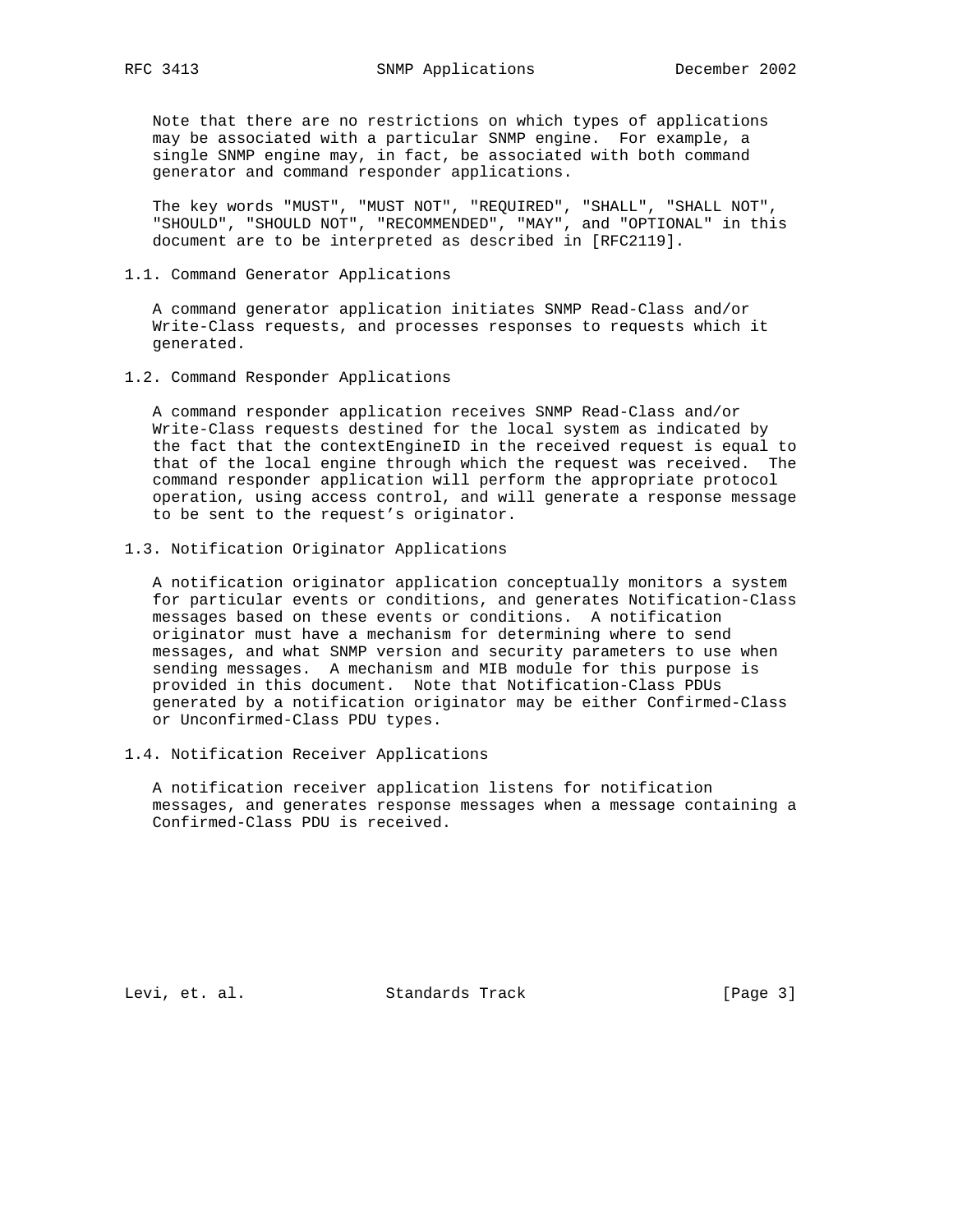#### 1.5. Proxy Forwarder Applications

 A proxy forwarder application forwards SNMP messages. Note that implementation of a proxy forwarder application is optional. The sections describing proxy (3.5, 4.3, and 7) may be skipped for implementations that do not include a proxy forwarder application.

 The term "proxy" has historically been used very loosely, with multiple different meanings. These different meanings include (among others):

- (1) the forwarding of SNMP requests to other SNMP entities without regard for what managed object types are being accessed; for example, in order to forward an SNMP request from one transport domain to another, or to translate SNMP requests of one version into SNMP requests of another version;
- (2) the translation of SNMP requests into operations of some non-SNMP management protocol; and
- (3) support for aggregated managed objects where the value of one managed object instance depends upon the values of multiple other (remote) items of management information.

 Each of these scenarios can be advantageous; for example, support for aggregation of management information can significantly reduce the bandwidth requirements of large-scale management activities.

 However, using a single term to cover multiple different scenarios causes confusion.

 To avoid such confusion, this document uses the term "proxy" with a much more tightly defined meaning. The term "proxy" is used in this document to refer to a proxy forwarder application which forwards either SNMP messages without regard for what managed objects are contained within those messages. This definition is most closely related to the first definition above. Note, however, that in the SNMP architecture [RFC3411], a proxy forwarder is actually an application, and need not be associated with what is traditionally thought of as an SNMP agent.

 Specifically, the distinction between a traditional SNMP agent and a proxy forwarder application is simple:

Levi, et. al. Standards Track [Page 4]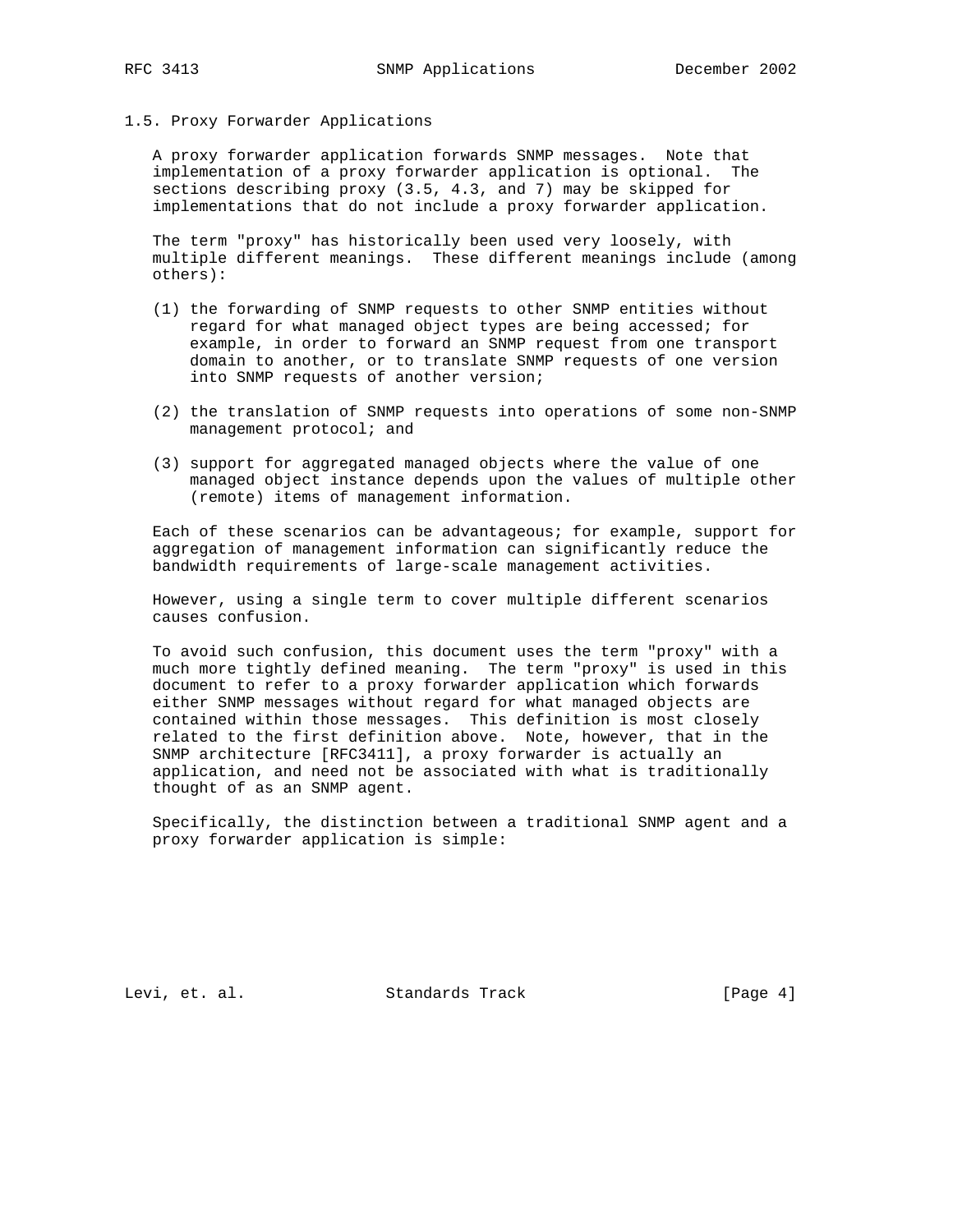- a proxy forwarder application forwards SNMP messages to other SNMP engines according to the context, and irrespective of the specific managed object types being accessed, and forwards the response to such previously forwarded messages back to the SNMP engine from which the original message was received;
- in contrast, the command responder application that is part of what is traditionally thought of as an SNMP agent, and which processes SNMP requests according to the (names of the) individual managed object types and instances being accessed, is NOT a proxy forwarder application from the perspective of this document.

 Thus, when a proxy forwarder application forwards a request or notification for a particular contextEngineID / contextName pair, not only is the information on how to forward the request specifically associated with that context, but the proxy forwarder application has no need of a detailed definition of a MIB view (since the proxy forwarder application forwards the request irrespective of the managed object types).

 In contrast, a command responder application must have the detailed definition of the MIB view, and even if it needs to issue requests to other entities, via SNMP or otherwise, that need is dependent on the individual managed object instances being accessed (i.e., not only on the context).

 Note that it is a design goal of a proxy forwarder application to act as an intermediary between the endpoints of a transaction. In particular, when forwarding Confirmed Notification-Class messages, the associated response is forwarded when it is received from the target to which the Notification-Class message was forwarded, rather than generating a response immediately when the Notification-Class message is received.

2. Management Targets

 Some types of applications (notification generators and proxy forwarders in particular) require a mechanism for determining where and how to send generated messages. This document provides a mechanism and MIB module for this purpose. The set of information that describes where and how to send a message is called a 'Management Target', and consists of two kinds of information:

- Destination information, consisting of a transport domain and a transport address. This is also termed a transport endpoint.
- SNMP parameters, consisting of message processing model, security model, security level, and security name information.

Levi, et. al. Standards Track [Page 5]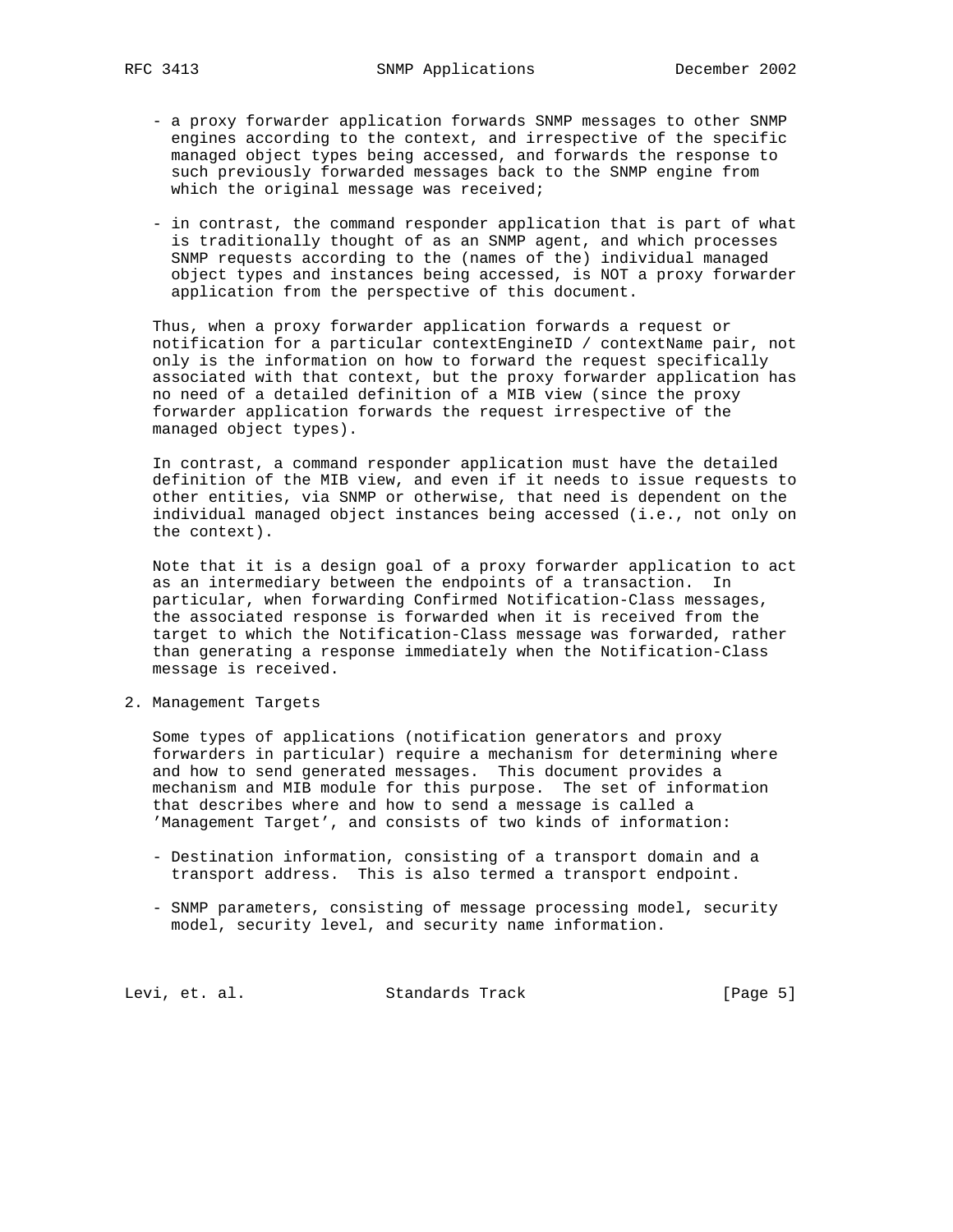The SNMP-TARGET-MIB module described later in this document contains one table for each of these types of information. There can be a many-to-many relationship in the MIB between these two types of information. That is, there may be multiple transport endpoints associated with a particular set of SNMP parameters, or a particular transport endpoint may be associated with several sets of SNMP parameters.

3. Elements Of Procedure

 The following sections describe the procedures followed by each type of application when generating messages for transmission or when processing received messages. Applications communicate with the Dispatcher using the abstract service interfaces defined in [RFC3411].

3.1. Command Generator Applications

 A command generator initiates an SNMP request by calling the Dispatcher using the following abstract service interface:

|          | statusInformation =    | -- sendPduHandle if success<br>-- errorIndication if failure |
|----------|------------------------|--------------------------------------------------------------|
| sendPdu( |                        |                                                              |
| ΙN       | transportDomain        | -- transport domain to be used                               |
| ΙN       | transportAddress       | -- destination network address                               |
| ΙN       | messageProcessingModel | -- typically, SNMP version                                   |
| ΙN       | securityModel          | -- Security Model to use                                     |
| ΙN       | securityName           | -- on behalf of this principal                               |
| ΙN       | securityLevel          | -- Level of Security requested                               |
| ΙN       | contextEngineID        | -- data from/at this entity                                  |
| ΙN       | contextName            | -- data from/in this context                                 |
| ΙN       | pduVersion             | -- the version of the PDU                                    |
| ΙN       | PDU                    | -- SNMP Protocol Data Unit                                   |
| ΙN       | expectResponse         | -- TRUE or FALSE                                             |
|          |                        |                                                              |

Where:

- The transportDomain is that of the destination of the message.
- The transportAddress is that of the destination of the message.
- The messageProcessingModel indicates which Message Processing Model the application wishes to use.
- The securityModel is the security model that the application wishes to use.

| Levi, et. al. | Standards Track | [Page 6] |  |
|---------------|-----------------|----------|--|
|               |                 |          |  |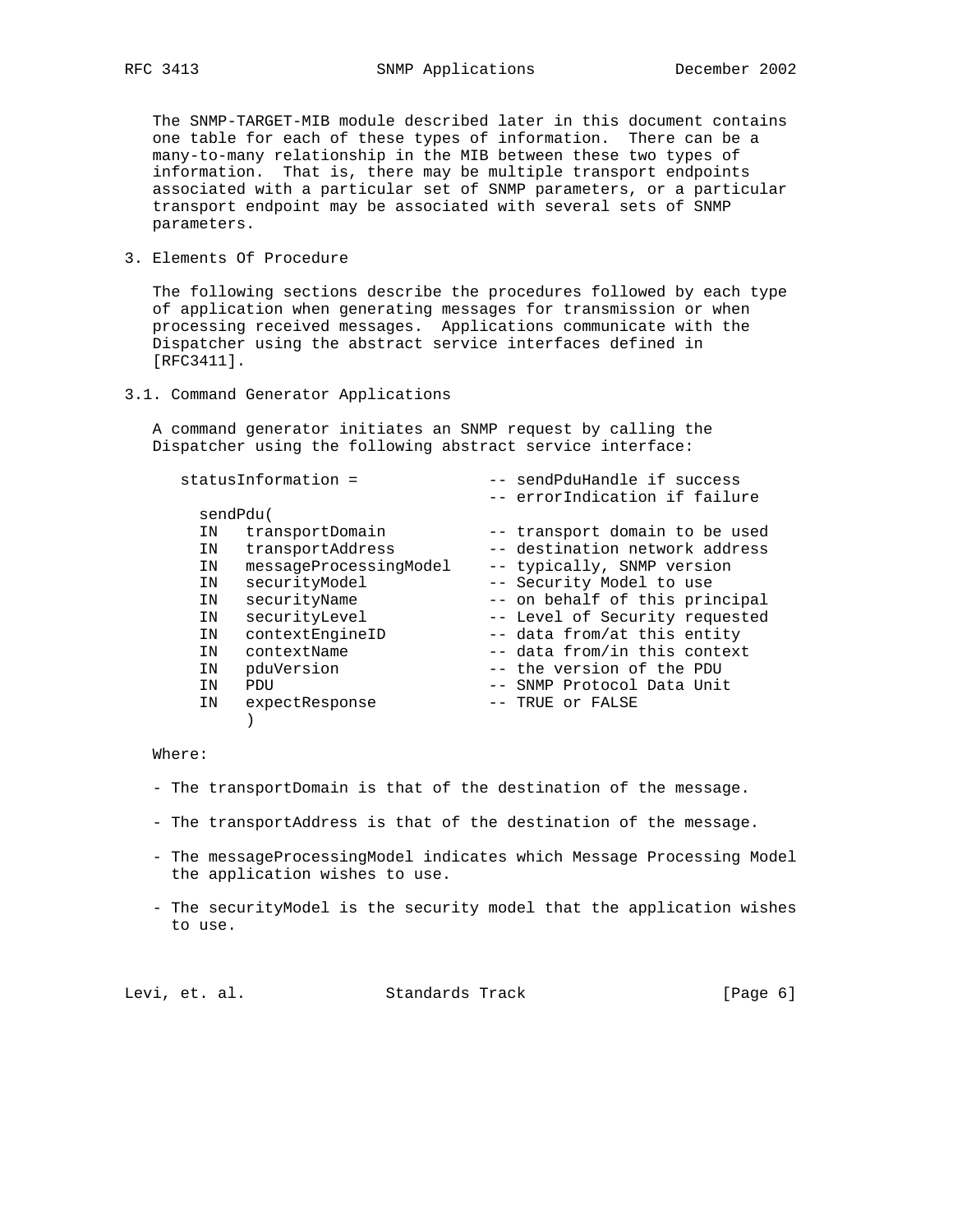- The securityName is the security model independent name for the principal on whose behalf the application wishes the message to be generated.
- The securityLevel is the security level that the application wishes to use.
- The contextEngineID specifies the location of the management information it is requesting. Note that unless the request is being sent to a proxy, this value will usually be equal to the snmpEngineID value of the engine to which the request is being sent.
- The contextName specifies the local context name for the management information it is requesting.
- The pduVersion indicates the version of the PDU to be sent.
- The PDU is a value constructed by the command generator containing the management operation that the command generator wishes to perform.
- The expectResponse argument indicates that a response is expected.

 The result of the sendPdu interface indicates whether the PDU was successfully sent. If it was successfully sent, the returned value will be a sendPduHandle. The command generator should store the sendPduHandle so that it can correlate a response to the original request.

 The Dispatcher is responsible for delivering the response to a particular request to the correct command generator application. The abstract service interface used is:

| processResponsePdu( |                        | -- process Response PDU |                                  |  |
|---------------------|------------------------|-------------------------|----------------------------------|--|
| ΙN                  | messageProcessingModel |                         | -- typically, SNMP version       |  |
| ΙN                  | securityModel          |                         | -- Security Model in use         |  |
| ΙN                  | securityName           |                         | -- on behalf of this principal   |  |
| ΙN                  | securityLevel          |                         | -- Level of Security             |  |
| ΙN                  | contextEngineID        |                         | -- data from/at this SNMP entity |  |
| ΙN                  | contextName            |                         | -- data from/in this context     |  |
| ΙN                  | pduVersion             |                         | -- the version of the PDU        |  |
| ΙN                  | PDU                    |                         | -- SNMP Protocol Data Unit       |  |
| ΙN                  | statusInformation      |                         | -- success or errorIndication    |  |
| ΙN                  | sendPduHandle          |                         | -- handle from sendPdu           |  |
|                     |                        |                         |                                  |  |

Levi, et. al. Standards Track [Page 7]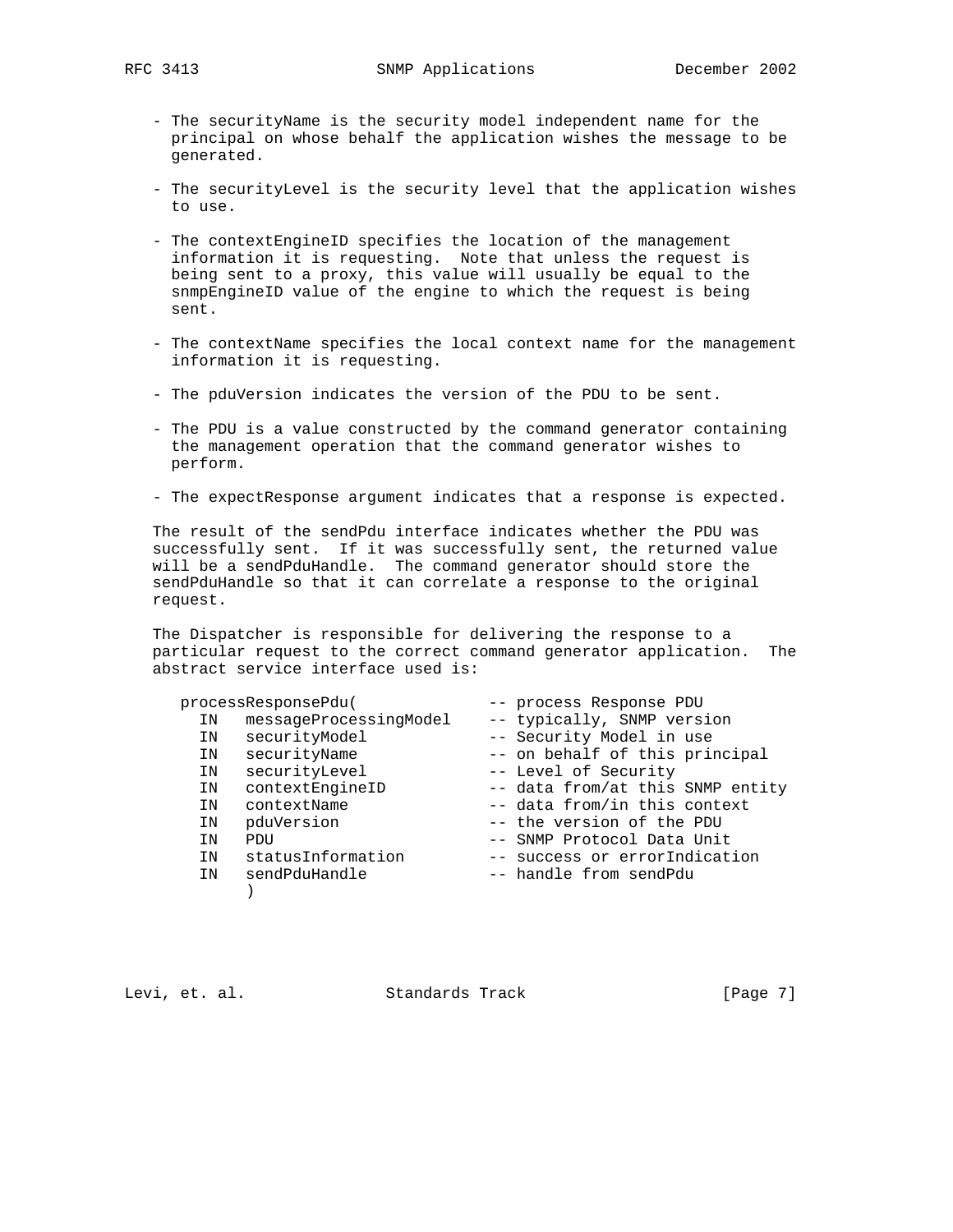Where:

- The messageProcessingModel is the value from the received response.
- The securityModel is the value from the received response.
- The securityName is the value from the received response.
- The securityLevel is the value from the received response.
- The contextEngineID is the value from the received response.
- The contextName is the value from the received response.
- The pduVersion indicates the version of the PDU in the received response.
- The PDU is the value from the received response.
- The statusInformation indicates success or failure in receiving the response.
- The sendPduHandle is the value returned by the sendPdu call which generated the original request to which this is a response.

 The procedure when a command generator receives a message is as follows:

- (1) If the received values of messageProcessingModel, securityModel, securityName, contextEngineID, contextName, and pduVersion are not all equal to the values used in the original request, the response is discarded.
- (2) The operation type, request-id, error-status, error-index, and variable-bindings are extracted from the PDU and saved. If the request-id is not equal to the value used in the original request, the response is discarded.
- (3) At this point, it is up to the application to take an appropriate action. The specific action is implementation dependent. If the statusInformation indicates that the request failed, an appropriate action might be to attempt to transmit the request again, or to notify the person operating the application that a failure occurred.

Levi, et. al. Standards Track [Page 8]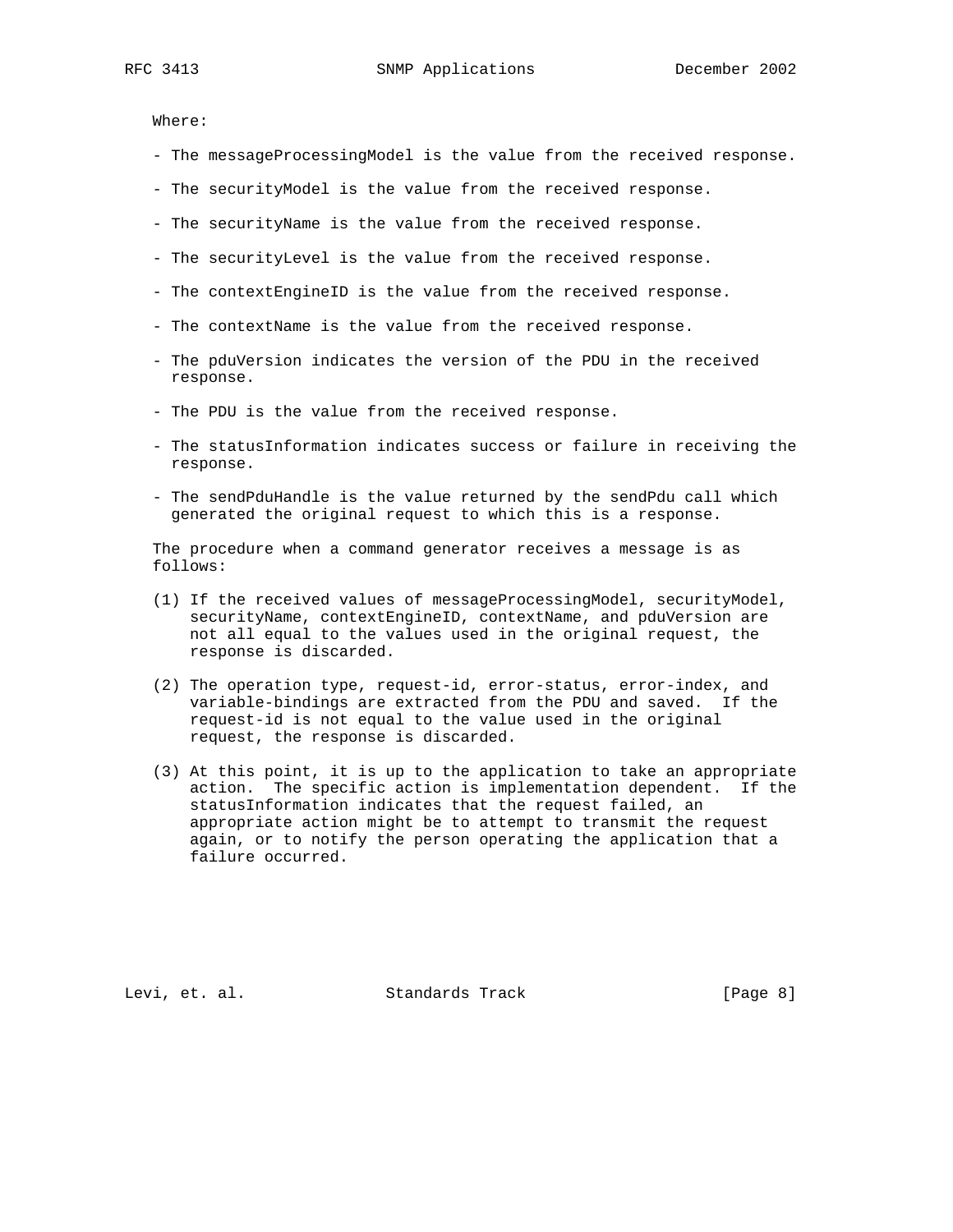### 3.2. Command Responder Applications

 Before a command responder application can process messages, it must first associate itself with an SNMP engine. The abstract service interface used for this purpose is:

statusInformation = -- success or errorIndication registerContextEngineID( IN contextEngineID -- take responsibility for this one IN pduType -- the pduType(s) to be registered )

Where:

- The statusInformation indicates success or failure of the registration attempt.
- The contextEngineID is equal to the snmpEngineID of the SNMP engine with which the command responder is registering.
- The pduType indicates a Read-Class and/or Write-Class PDU.

 Note that if another command responder application is already registered with an SNMP engine, any further attempts to register with the same contextEngineID and pduType will be denied. This implies that separate command responder applications could register separately for the various pdu types. However, in practice this is undesirable, and only a single command responder application should be registered with an SNMP engine at any given time.

 A command responder application can disassociate with an SNMP engine using the following abstract service interface:

| unregisterContextEngineID( |                                        |
|----------------------------|----------------------------------------|
| IN contextEngineID         | -- give up responsibility for this one |
| IN pduType                 | -- the pduType(s) to be unregistered   |
|                            |                                        |

Where:

- The contextEngineID is equal to the snmpEngineID of the SNMP engine with which the command responder is cancelling the registration.
- The pduType indicates a Read-Class and/or Write-Class PDU.

Levi, et. al. Standards Track [Page 9]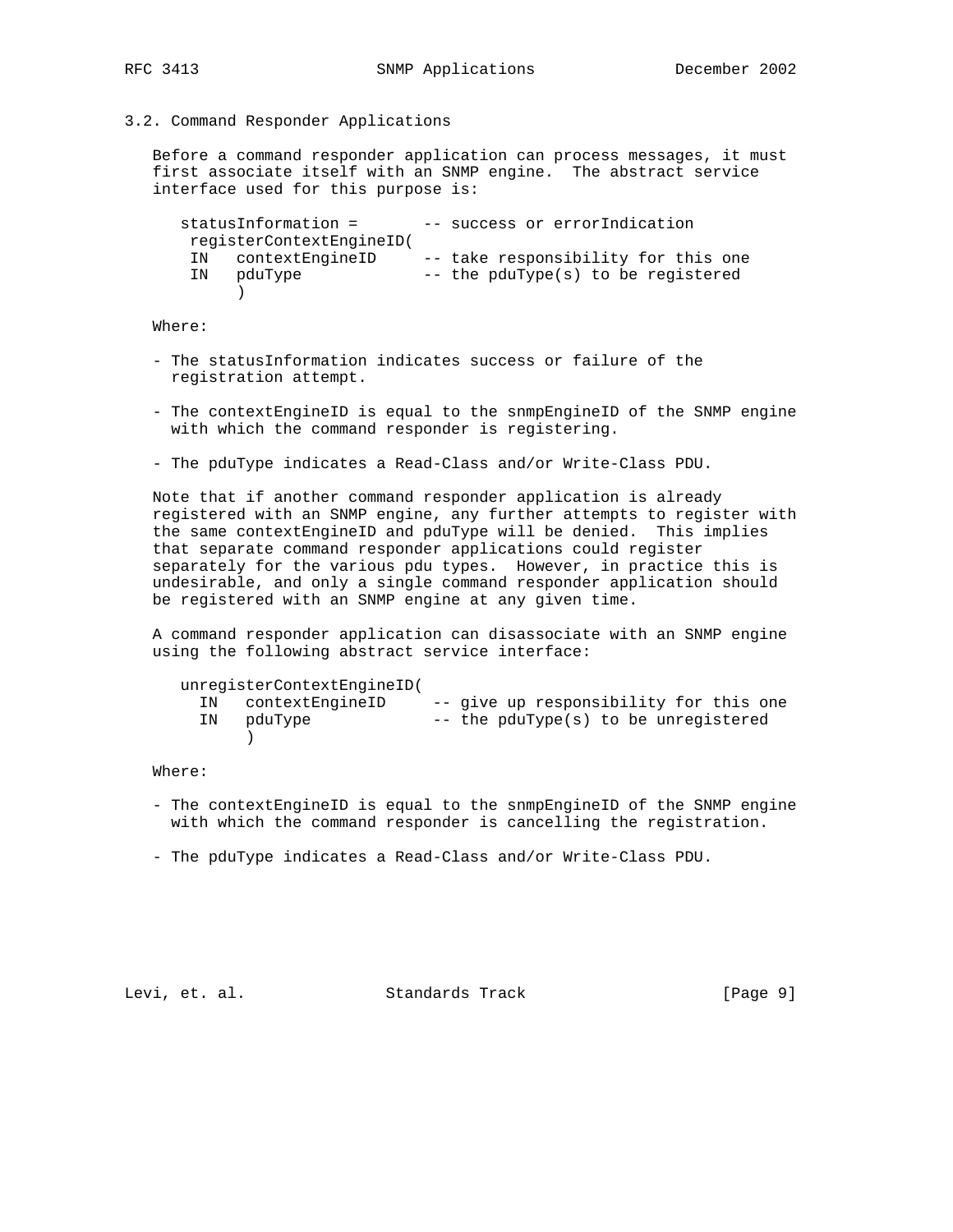Once the command responder has registered with the SNMP engine, it waits to receive SNMP messages. The abstract service interface used for receiving messages is:

| processPdu( |                        | -- process Request/Notification PDU                          |
|-------------|------------------------|--------------------------------------------------------------|
| ΙN          | messageProcessingModel | -- typically, SNMP version                                   |
| ΙN          | securityModel          | -- Security Model in use                                     |
| ΙN          | securityName           | -- on behalf of this principal                               |
| IN          | securityLevel          | -- Level of Security                                         |
| ΙN          | contextEngineID        | -- data from/at this SNMP entity                             |
| ΙN          | contextName            | -- data from/in this context                                 |
| ΙN          | pduVersion             | -- the version of the PDU                                    |
| ΙN          | PDU                    | -- SNMP Protocol Data Unit                                   |
| ΙN          |                        | maxSizeResponseScopedPDU -- maximum size of the Response PDU |
| ΙN          | stateReference         | -- reference to state information                            |
|             |                        | -- needed when sending a response                            |

Where:

- The messageProcessingModel indicates which Message Processing Model received and processed the message.
- The securityModel is the value from the received message.
- The securityName is the value from the received message.
- The securityLevel is the value from the received message.
- The contextEngineID is the value from the received message.
- The contextName is the value from the received message.
- The pduVersion indicates the version of the PDU in the received message.
- The PDU is the value from the received message.
- The maxSizeResponseScopedPDU is the maximum allowable size of a ScopedPDU containing a Response PDU (based on the maximum message size that the originator of the message can accept).
- The stateReference is a value which references cached information about each received request message. This value must be returned to the Dispatcher in order to generate a response.

Levi, et. al. Standards Track [Page 10]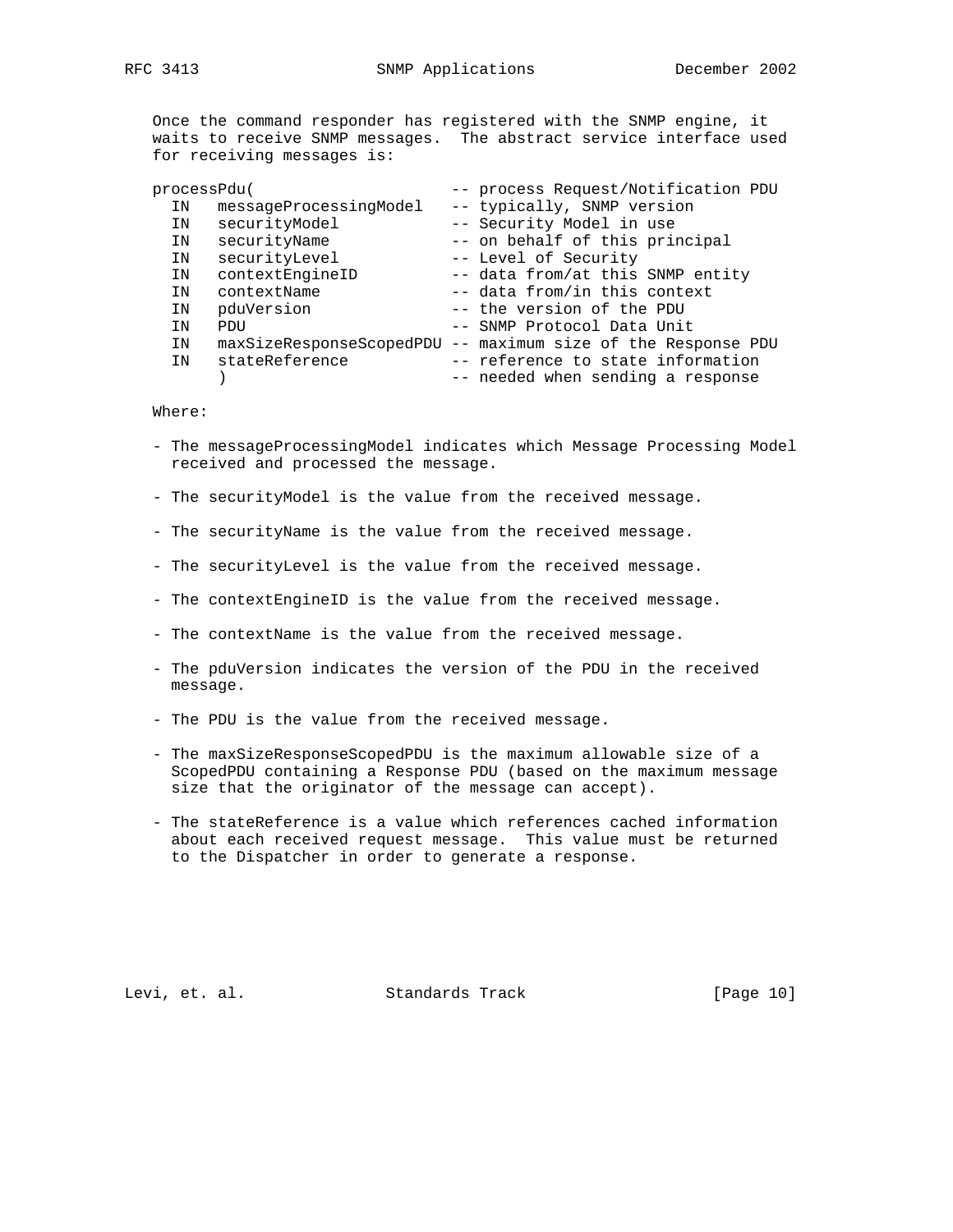The procedure when a message is received is as follows:

- (1) The operation type is determined from the ASN.1 tag value associated with the PDU parameter. The operation type should always be one of the types previously registered by the application.
- (2) The request-id is extracted from the PDU and saved.
- (3) Any PDU type specific parameters are extracted from the PDU and saved (for example, if the PDU type is an SNMPv2 GetBulk PDU, the non-repeaters and max-repetitions values are extracted).
- (4) The variable-bindings are extracted from the PDU and saved.
- (5) The management operation represented by the PDU type is performed with respect to the relevant MIB view within the context named by the contextName (for an SNMPv2 PDU type, the operation is performed according to the procedures set forth in [RFC1905]). The relevant MIB view is determined by the securityLevel, securityModel, contextName, securityName, and the class of the PDU type. To determine whether a particular object instance is within the relevant MIB view, the following abstract service interface is called:

| statusInformation = | -- success or errorIndication      |
|---------------------|------------------------------------|
| isAccessAllowed(    |                                    |
| securityModel<br>ΙN | -- Security Model in use           |
| securityName<br>ΙN  | -- principal who wants to access   |
| securityLevel<br>ΙN | -- Level of Security               |
| viewType<br>ΙN      | -- read, write, or notify view     |
| contextName<br>ΙN   | -- context containing variableName |
| variableName<br>ΙN  | -- OID for the managed object      |
|                     |                                    |

#### Where:

- The securityModel is the value from the received message.
- The securityName is the value from the received message.
- The securityLevel is the value from the received message.
- The viewType indicates whether the PDU type is a Read-Class or Write-Class operation.
- The contextName is the value from the received message.

Levi, et. al. Standards Track [Page 11]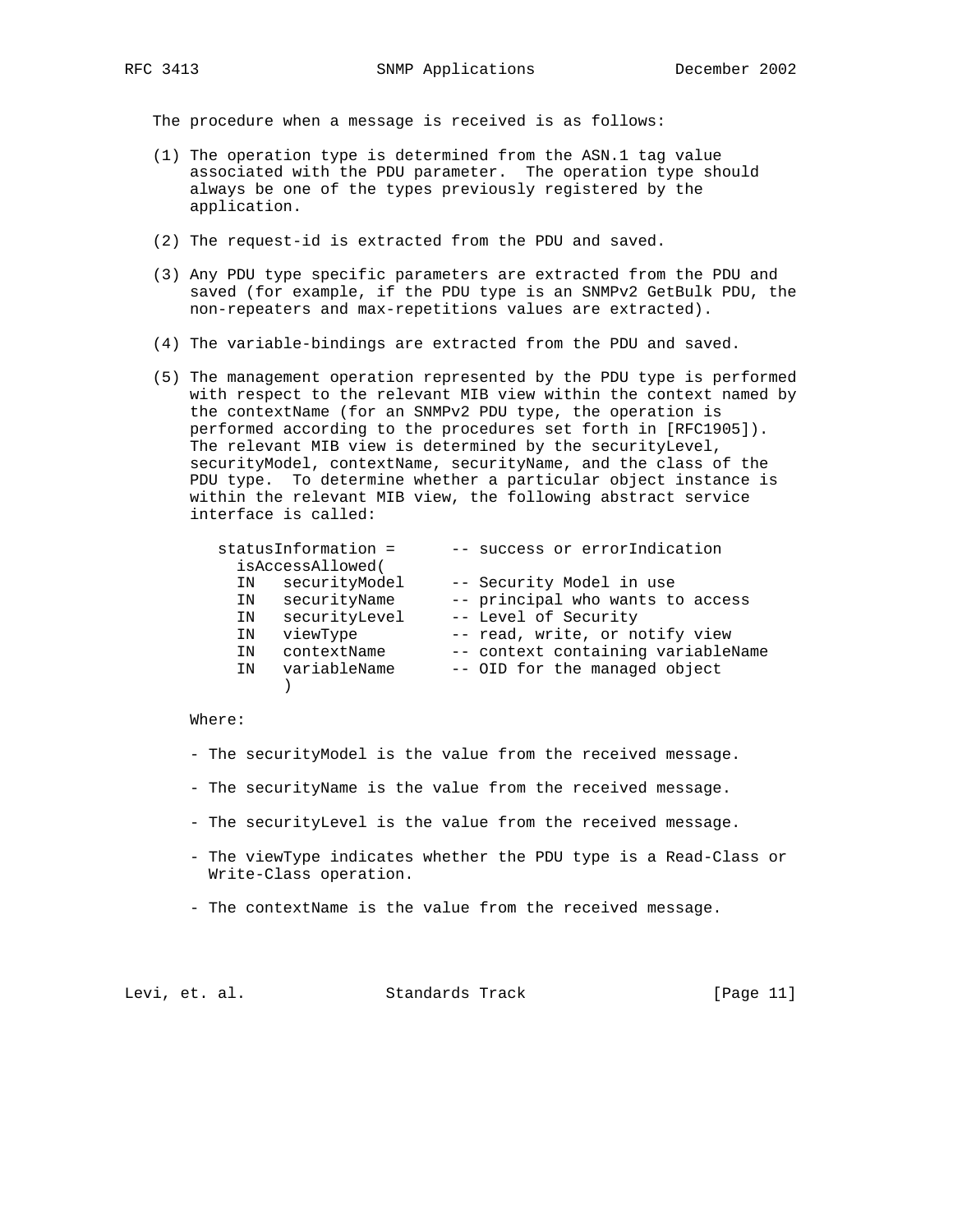- The variableName is the object instance of the variable for which access rights are to be checked.

 Normally, the result of the management operation will be a new PDU value, and processing will continue in step (6) below. However, at any time during the processing of the management operation:

- If the isAccessAllowed ASI returns a noSuchView, noAccessEntry, or noGroupName error, processing of the management operation is halted, a PDU value is constructed using the values from the originally received PDU, but replacing the error-status with an authorizationError code, and error-index value of 0, and control is passed to step (6) below.
- If the isAccessAllowed ASI returns an otherError, processing of the management operation is halted, a different PDU value is constructed using the values from the originally received PDU, but replacing the error-status with a genError code and the error-index with the index of the failed variable binding, and control is passed to step (6) below.
- If the isAccessAllowed ASI returns a noSuchContext error, processing of the management operation is halted, no result PDU is generated, the snmpUnknownContexts counter is incremented, and control is passed to step (6) below for generation of a report message.
- If the context named by the contextName parameter is unavailable, processing of the management operation is halted, no result PDU is generated, the snmpUnavailableContexts counter is incremented, and control is passed to step (6) below for generation of a report message.
- (6) The Dispatcher is called to generate a response or report message. The abstract service interface is:

Levi, et. al. Standards Track [Page 12]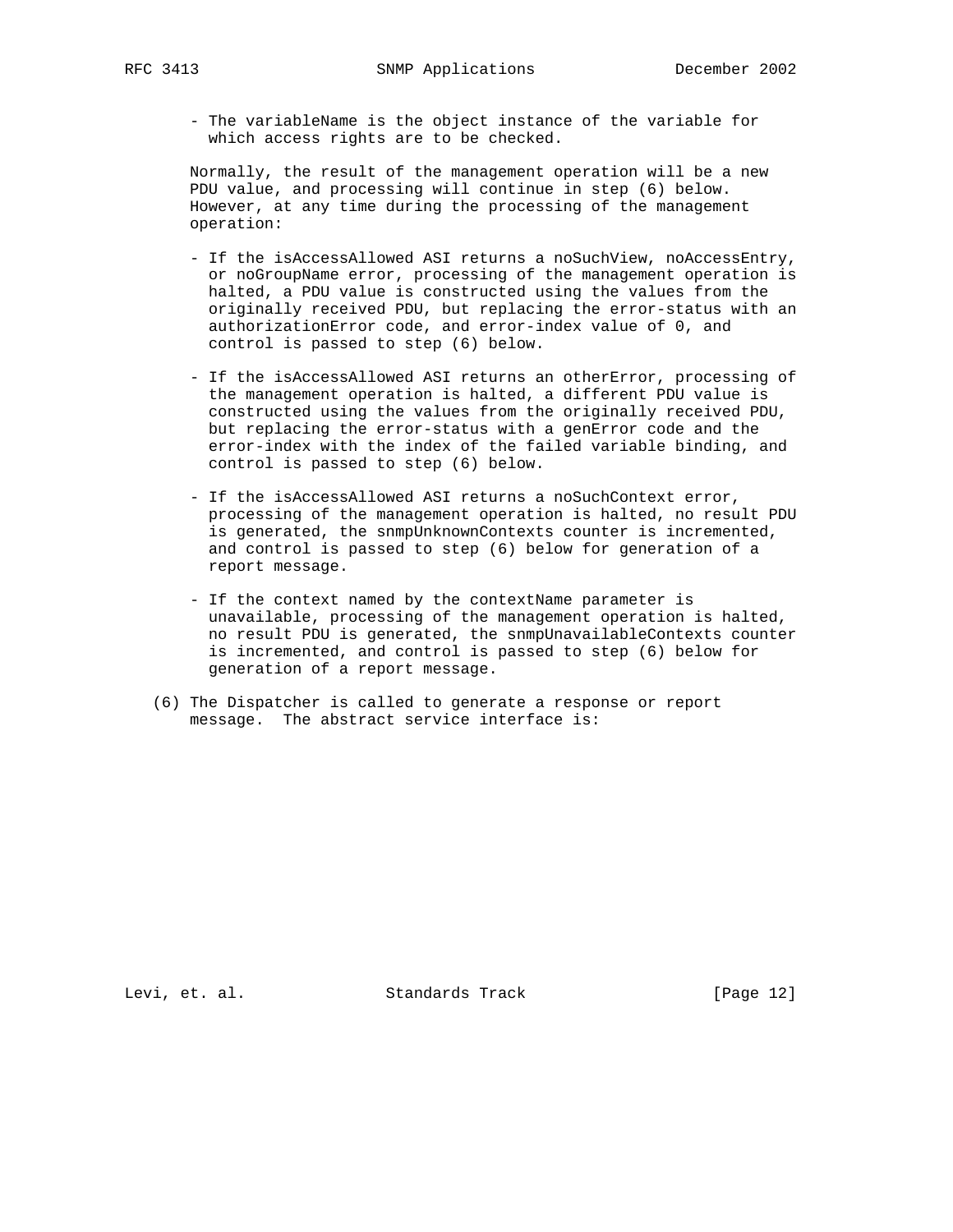returnResponsePdu(

| ΙN | messageProcessingModel   | -- typically, SNMP version          |
|----|--------------------------|-------------------------------------|
| ΙN | securityModel            | -- Security Model in use            |
| ΙN | securityName             | -- on behalf of this principal      |
| IN | securityLevel            | -- same as on incoming request      |
| IN | contextEngineID          | -- data from/at this SNMP entity    |
| IN | contextName              | -- data from/in this context        |
| ΙN | pduVersion               | -- the version of the PDU           |
| ΙN | PDU                      | -- SNMP Protocol Data Unit          |
| ΙN | maxSizeResponseScopedPDU | -- maximum size of the Response PDU |
| ΙN | stateReference           | -- reference to state information   |
|    |                          | -- as presented with the request    |
| IN | statusInformation        | -- success or errorIndication       |
|    |                          | -- error counter OID/value if error |

Where:

- The messageProcessingModel is the value from the processPdu call.
- The securityModel is the value from the processPdu call.
- The securityName is the value from the processPdu call.
- The securityLevel is the value from the processPdu call.
- The contextEngineID is the value from the processPdu call.
- The contextName is the value from the processPdu call.
- The pduVersion indicates the version of the PDU to be returned. If no result PDU was generated, the pduVersion is an undefined value.
- The PDU is the result generated in step (5) above. If no result PDU was generated, the PDU is an undefined value.
- The maxSizeResponseScopedPDU is a local value indicating the maximum size of a ScopedPDU that the application can accept.
- The stateReference is the value from the processPdu call.
- The statusInformation either contains an indication that no error occurred and that a response should be generated, or contains an indication that an error occurred along with the OID and counter value of the appropriate error counter object.

Levi, et. al. Standards Track [Page 13]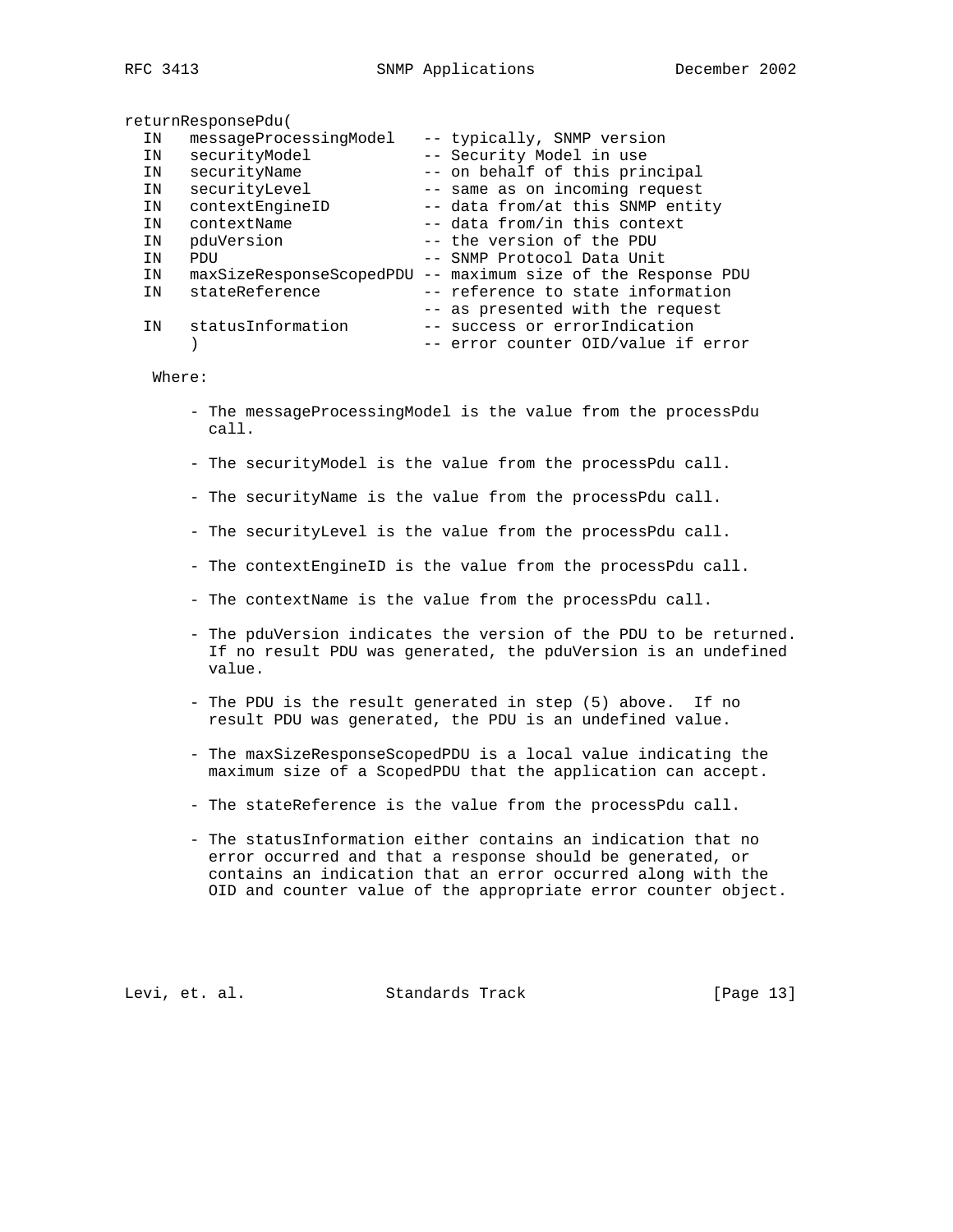Note that a command responder application should always call the returnResponsePdu abstract service interface, even in the event of an error such as a resource allocation error. In the event of such an error, the PDU value passed to returnResponsePdu should contain appropriate values for errorStatus and errorIndex.

 Note that the text above describes situations where the snmpUnknownContexts counter is incremented, and where the snmpUnavailableContexts counter is incremented. The difference between these is that the snmpUnknownContexts counter is incremented when a request is received for a context which is unknown to the SNMP entity. The snmpUnavailableContexts counter is incremented when a request is received for a context which is known to the SNMP entity, but is currently unavailable. Determining when a context is unavailable is implementation specific, and some implementations may never encounter this situation, and so may never increment the snmpUnavailableContexts counter.

## 3.3. Notification Originator Applications

 A notification originator application generates SNMP messages containing Notification-Class PDUs (for example, SNMPv2-Trap PDUs or Inform PDUs). There is no requirement as to what specific types of Notification-Class PDUs a particular implementation must be capable of generating.

 Notification originator applications require a mechanism for identifying the management targets to which notifications should be sent. The particular mechanism used is implementation dependent. However, if an implementation makes the configuration of management targets SNMP manageable, it MUST use the SNMP-TARGET-MIB module described in this document.

 When a notification originator wishes to generate a notification, it must first determine in which context the information to be conveyed in the notification exists, i.e., it must determine the contextEngineID and contextName. It must then determine the set of management targets to which the notification should be sent. The application must also determine, for each management target, what specific PDU type the notification message should contain, and if it is to contain a Confirmed-Class PDU, the number of retries and retransmission algorithm.

Levi, et. al. Standards Track [Page 14]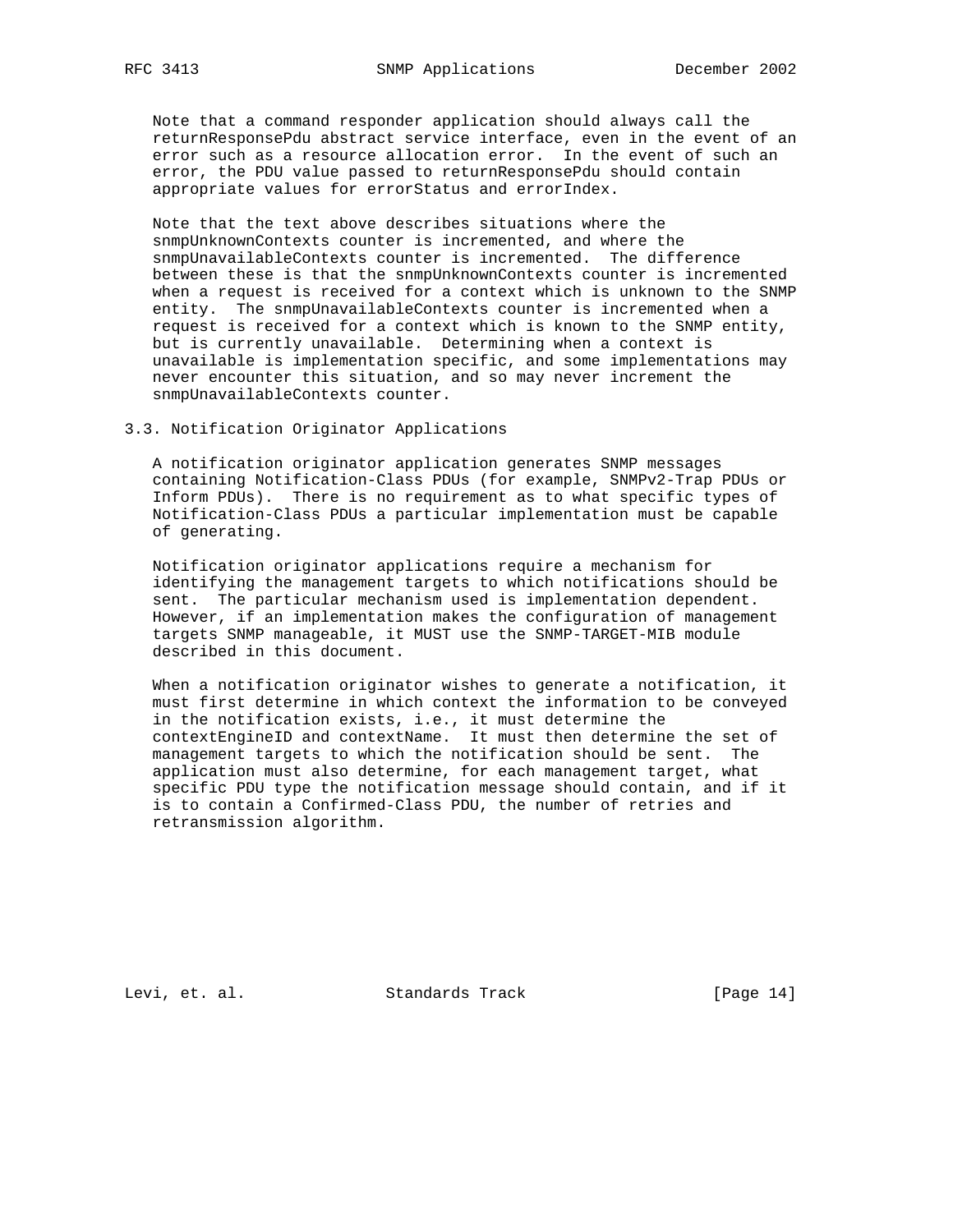The mechanism by which a notification originator determines this information is implementation dependent. Once the application has determined this information, the following procedure is performed for each management target:

- (1) Any appropriate filtering mechanisms are applied to determine whether the notification should be sent to the management target. If such filtering mechanisms determine that the notification should not be sent, processing continues with the next management target. Otherwise,
- (2) The appropriate set of variable-bindings is retrieved from local MIB instrumentation within the relevant MIB view. The relevant MIB view is determined by the securityLevel, securityModel, contextName, and securityName of the management target. To determine whether a particular object instance is within the relevant MIB view, the isAccessAllowed abstract service interface is used, in the same manner as described in the preceding section, except that the viewType indicates a Notification-Class operation. If the statusInformation returned by isAccessAllowed does not indicate accessAllowed, the notification is not sent to the management target.
- (3) The NOTIFICATION-TYPE OBJECT IDENTIFIER of the notification (this is the value of the element of the variable bindings whose name is snmpTrapOID.0, i.e., the second variable binding) is checked using the isAccessAllowed abstract service interface, using the same parameters used in the preceding step. If the statusInformation returned by isAccessAllowed does not indicate accessAllowed, the notification is not sent to the management target.
- (4) A PDU is constructed using a locally unique request-id value, a PDU type as determined by the implementation, an error-status and error-index value of 0, and the variable-bindings supplied previously in step (2).
- (5) If the notification contains an Unconfirmed-Class PDU, the Dispatcher is called using the following abstract service interface:

Levi, et. al. Standards Track [Page 15]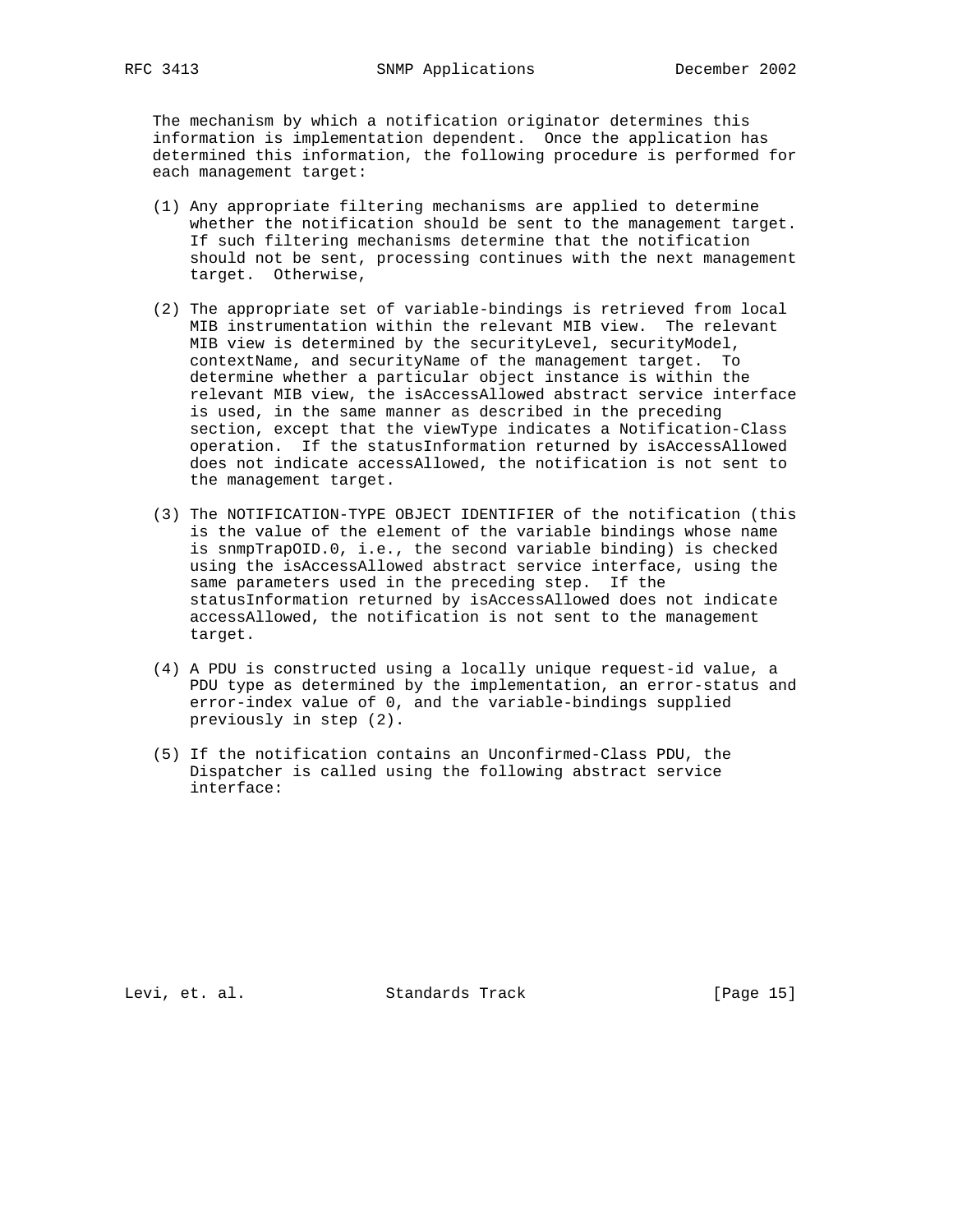|    | statusInformation =    | -- sendPduHandle if success    |
|----|------------------------|--------------------------------|
|    |                        | -- errorIndication if failure  |
|    | sendPdu(               |                                |
| ΙN | transportDomain        | -- transport domain to be used |
| ΙN | transportAddress       | -- destination network address |
| IN | messageProcessingModel | -- typically, SNMP version     |
| ΙN | securityModel          | -- Security Model to use       |
| IN | securityName           | -- on behalf of this principal |
| ΙN | securityLevel          | -- Level of Security requested |
| IN | contextEngineID        | -- data from/at this entity    |
| ΙN | contextName            | -- data from/in this context   |
| ΙN | pduVersion             | -- the version of the PDU      |
| ΙN | PDU                    | -- SNMP Protocol Data Unit     |
| ΙN | expectResponse         | -- TRUE or FALSE               |
|    |                        |                                |

### Where:

- The transportDomain is that of the management target.
- The transportAddress is that of the management target.
- The messageProcessingModel is that of the management target.
- The securityModel is that of the management target.
- The securityName is that of the management target.
- The securityLevel is that of the management target.
- The contextEngineID is the value originally determined for the notification.
- The contextName is the value originally determined for the notification.
- The pduVersion is the version of the PDU to be sent.
- The PDU is the value constructed in step (4) above.
- The expectResponse argument indicates that no response is expected.

Otherwise,

Levi, et. al. Standards Track [Page 16]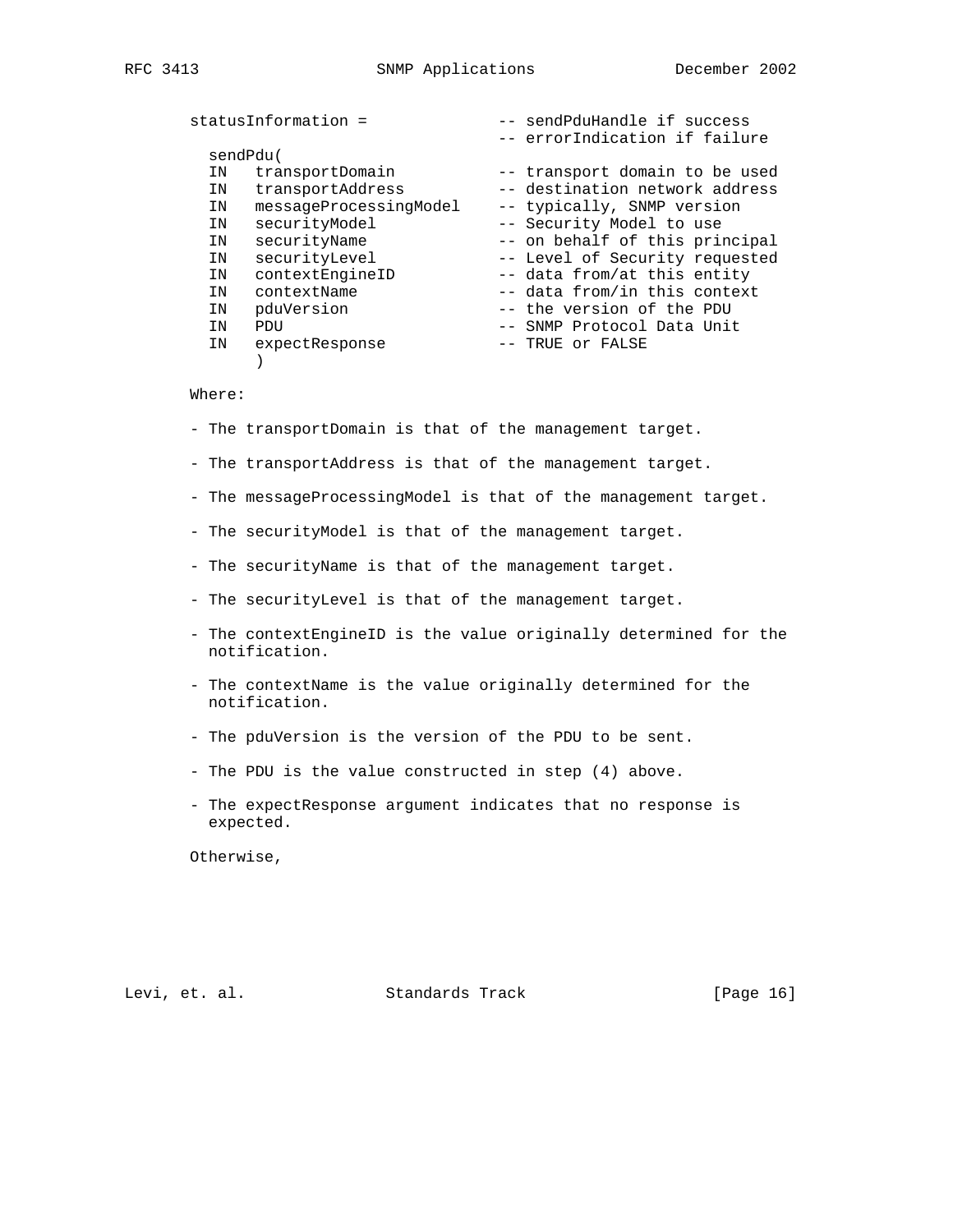- (6) If the notification contains a Confirmed-Class PDU, then:
	- a) The Dispatcher is called using the sendPdu abstract service interface as described in step (5) above, except that the expectResponse argument indicates that a response is expected.
	- b) The application caches information about the management target.
	- c) If a response is received within an appropriate time interval from the transport endpoint of the management target, the notification is considered acknowledged and the cached information is deleted. Otherwise,
	- d) If a response is not received within an appropriate time period, or if a report indication is received, information about the management target is retrieved from the cache, and steps a) through d) are repeated. The number of times these steps are repeated is equal to the previously determined retry count. If this retry count is exceeded, the acknowledgement of the notification is considered to have failed, and processing of the notification for this management target is halted. Note that some report indications might be considered a failure. Such report indications should be interpreted to mean that the acknowledgement of the notification has failed, and that steps a) through d) need not be repeated.

 Responses to Confirmed-Class PDU notifications will be received via the processResponsePdu abstract service interface.

 To summarize, the steps that a notification originator follows when determining where to send a notification are:

- Determine the targets to which the notification should be sent.
- Apply any required filtering to the list of targets.
- Determine which targets are authorized to receive the notification.
- 3.4. Notification Receiver Applications

 Notification receiver applications receive SNMP Notification messages from the Dispatcher. Before any messages can be received, the notification receiver must register with the Dispatcher using the registerContextEngineID abstract service interface. The parameters used are:

Levi, et. al. Standards Track [Page 17]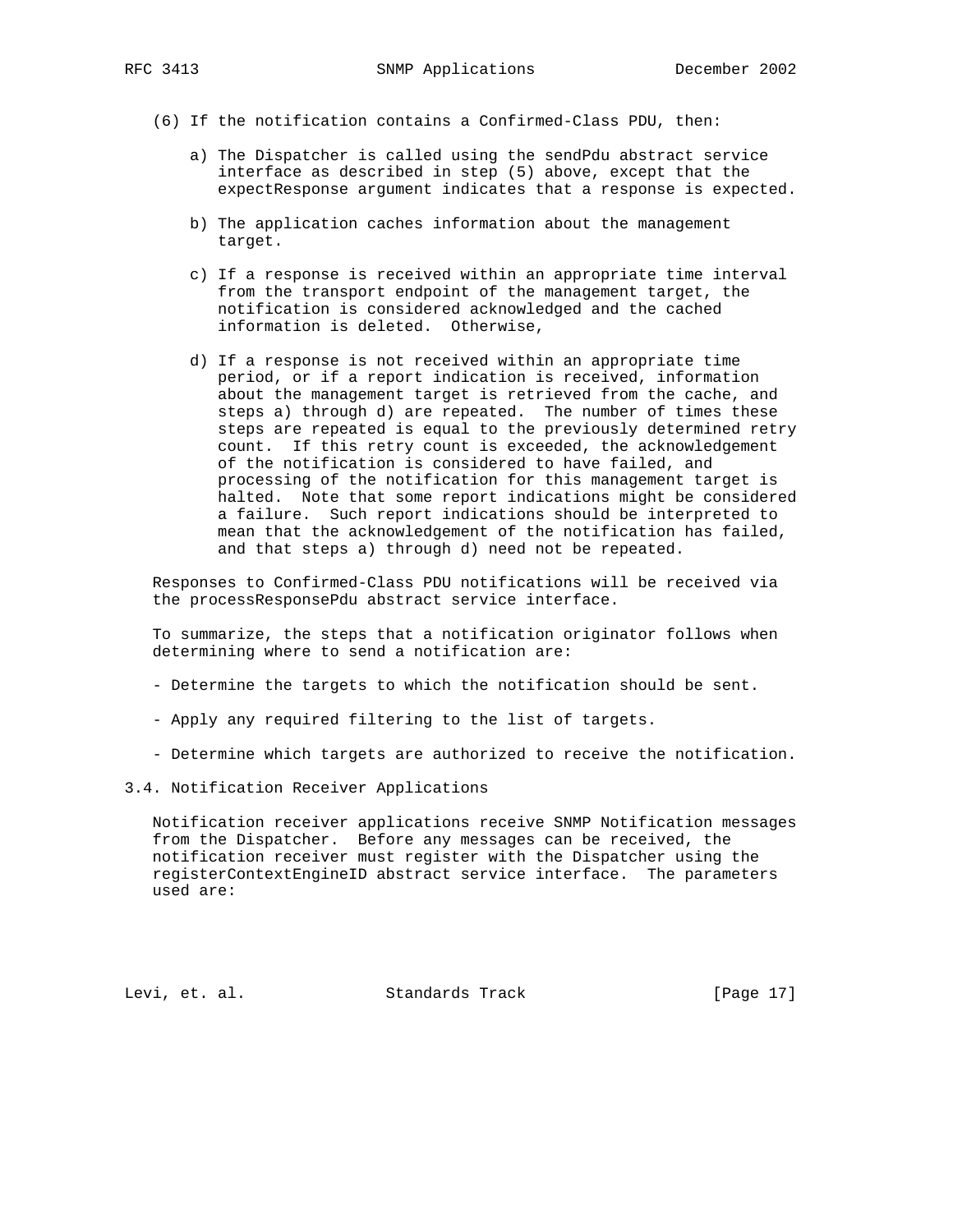- The contextEngineID is an undefined 'wildcard' value. Notifications are delivered to a registered notification receiver regardless of the contextEngineID contained in the notification message.
- The pduType indicates the type of notifications that the application wishes to receive (for example, SNMPv2-Trap PDUs or Inform PDUs).

 Once the notification receiver has registered with the Dispatcher, messages are received using the processPdu abstract service interface. Parameters are:

- The messageProcessingModel indicates which Message Processing Model received and processed the message.
- The securityModel is the value from the received message.
- The securityName is the value from the received message.
- The securityLevel is the value from the received message.
- The contextEngineID is the value from the received message.
- The contextName is the value from the received message.
- The pduVersion indicates the version of the PDU in the received message.
- The PDU is the value from the received message.
- The maxSizeResponseScopedPDU is the maximum allowable size of a ScopedPDU containing a Response PDU (based on the maximum message size that the originator of the message can accept).
- If the message contains an Unconfirmed-Class PDU, the stateReference is undefined and unused. Otherwise, the stateReference is a value which references cached information about the notification. This value must be returned to the Dispatcher in order to generate a response.

 When an Unconfirmed-Class PDU is delivered to a notification receiver application, it first extracts the SNMP operation type, request-id, error-status, error-index, and variable-bindings from the PDU. After this, processing depends on the particular implementation.

Levi, et. al. Standards Track [Page 18]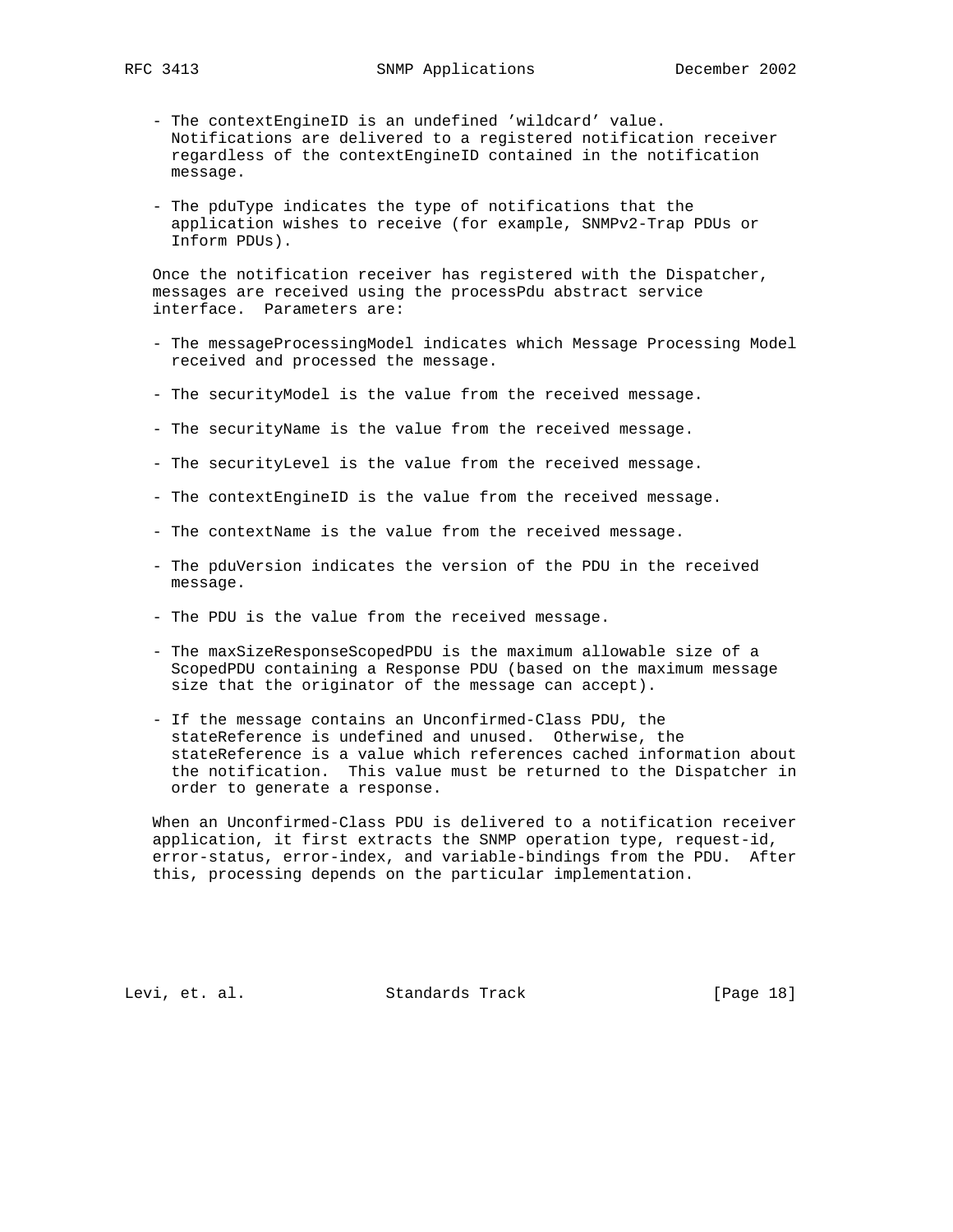When a Confirmed-Class PDU is received, the notification receiver application follows the following procedure:

- (1) The PDU type, request-id, error-status, error-index, and variable-bindings are extracted from the PDU.
- (2) A Response-Class PDU is constructed using the extracted request-id and variable-bindings, and with error-status and error-index both set to 0.
- (3) The Dispatcher is called to generate a response message using the returnResponsePdu abstract service interface. Parameters are:
	- The messageProcessingModel is the value from the processPdu call.
	- The securityModel is the value from the processPdu call.
	- The securityName is the value from the processPdu call.
	- The securityLevel is the value from the processPdu call.
	- The contextEngineID is the value from the processPdu call.
	- The contextName is the value from the processPdu call.
	- The pduVersion indicates the version of the PDU to be returned.
	- The PDU is the result generated in step (2) above.
	- The maxSizeResponseScopedPDU is a local value indicating the maximum size of a ScopedPDU that the application can accept.
	- The stateReference is the value from the processPdu call.
	- The statusInformation indicates that no error occurred and that a response should be generated.
- (4) After this, processing depends on the particular implementation.

3.5. Proxy Forwarder Applications

 A proxy forwarder application deals with forwarding SNMP messages. There are four basic types of messages which a proxy forwarder application may need to forward. These are grouped according to the class of PDU type contained in a message. The four basic types of messages are:

Levi, et. al. Standards Track [Page 19]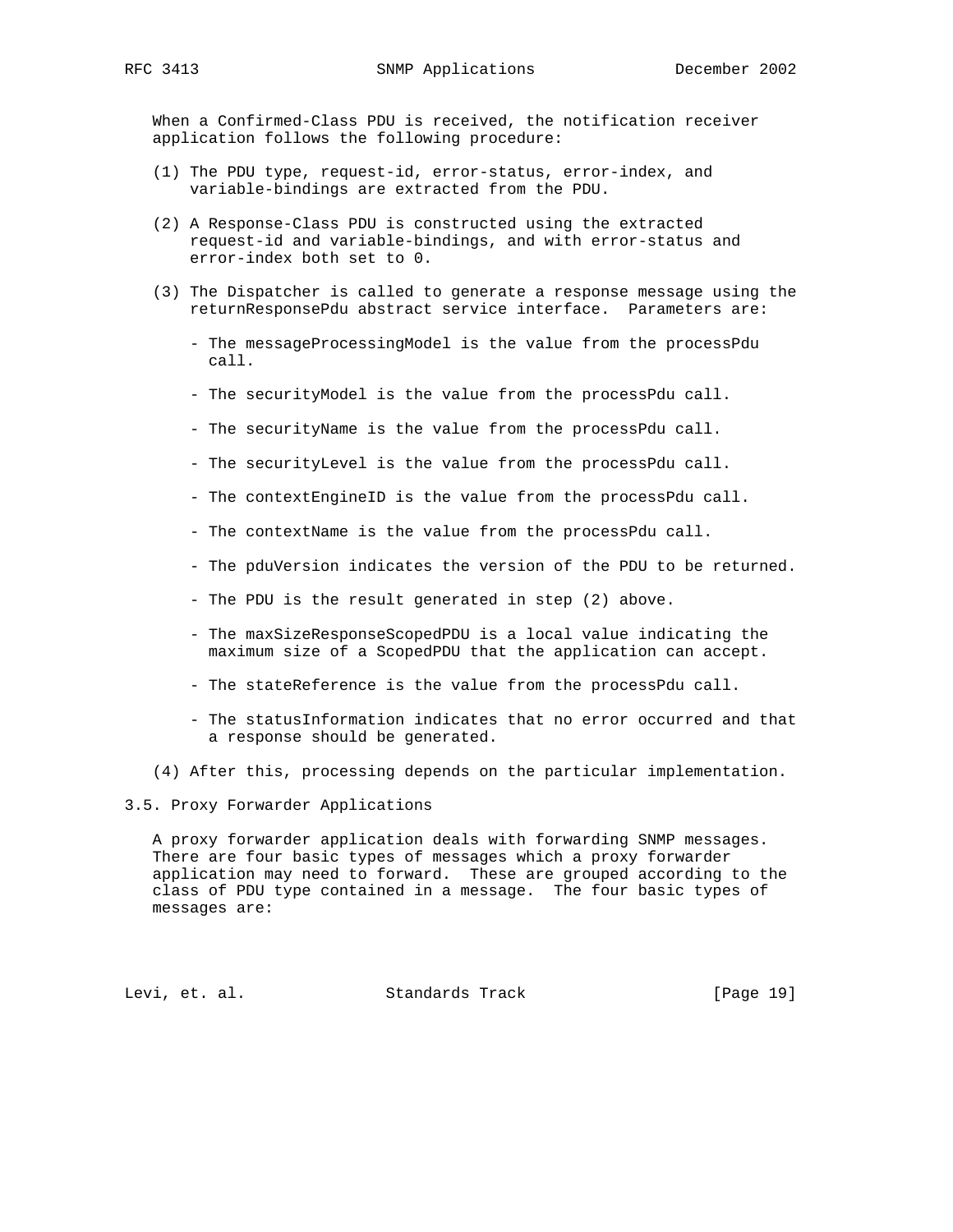- Those containing Read-Class or Write-Class PDU types (for example, Get, GetNext, GetBulk, and Set PDU types). These deal with requesting or modifying information located within a particular context.
- Those containing Notification-Class PDU types (for example, SNMPv2-Trap and Inform PDU types). These deal with notifications concerning information located within a particular context.
- Those containing a Response-Class PDU type. Forwarding of Response-Class PDUs always occurs as a result of receiving a response to a previously forwarded message.
- Those containing Internal-Class PDU types (for example, a Report PDU). Forwarding of Internal-Class PDU types always occurs as a result of receiving an Internal-Class PDU in response to a previously forwarded message.

 For the first type, the proxy forwarder's role is to deliver a request for management information to an SNMP engine which is "closer" or "downstream in the path" to the SNMP engine which has access to that information, and to deliver the response containing the information back to the SNMP engine from which the request was received. The context information in a request is used to determine which SNMP engine has access to the requested information, and this is used to determine where and how to forward the request.

 For the second type, the proxy forwarder's role is to determine which SNMP engines should receive notifications about management information from a particular location. The context information in a notification message determines the location to which the information contained in the notification applies. This is used to determine which SNMP engines should receive notification about this information.

 For the third type, the proxy forwarder's role is to determine which previously forwarded request or notification (if any) the response matches, and to forward the response back to the initiator of the request or notification.

 For the fourth type, the proxy forwarder's role is to determine which previously forwarded request or notification (if any) the Internal- Class PDU matches, and to forward the Internal-Class PDU back to the initiator of the request or notification.

Levi, et. al. Standards Track [Page 20]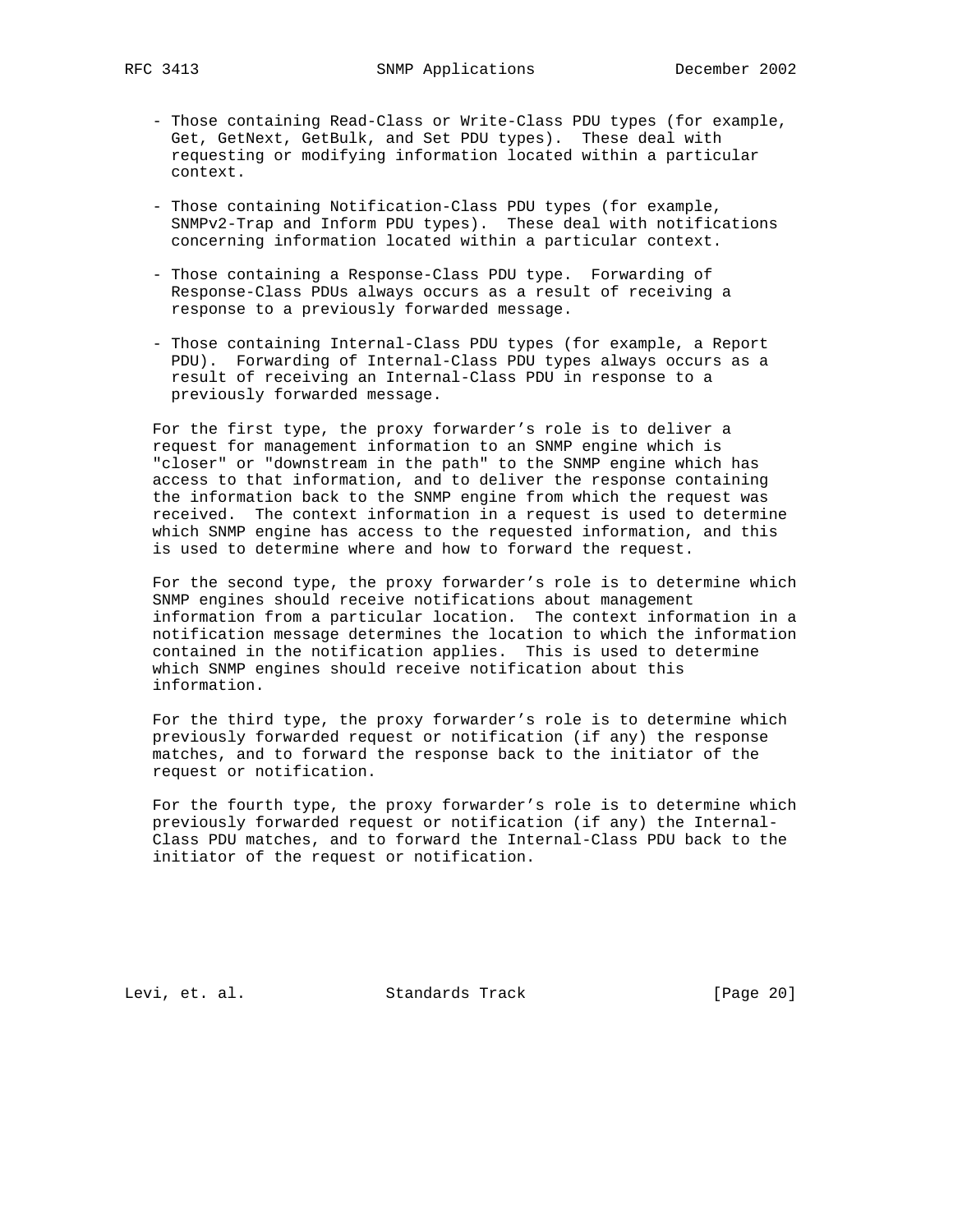When forwarding messages, a proxy forwarder application must perform a translation of incoming management target information into outgoing management target information. How this translation is performed is implementation specific. In many cases, this will be driven by a preconfigured translation table. If a proxy forwarder application makes the contents of this table SNMP manageable, it MUST use the SNMP-PROXY-MIB module defined in this document.

3.5.1. Request Forwarding

 There are two phases for request forwarding. First, the incoming request needs to be passed through the proxy application. Then, the resulting response needs to be passed back. These phases are described in the following two sections.

3.5.1.1. Processing an Incoming Request

 A proxy forwarder application that wishes to forward request messages must first register with the Dispatcher using the registerContextEngineID abstract service interface. The proxy forwarder must register each contextEngineID for which it wishes to forward messages, as well as for each pduType. Note that as the configuration of a proxy forwarder is changed, the particular contextEngineID values for which it is forwarding may change. The proxy forwarder should call the registerContextEngineID and unregisterContextEngineID abstract service interfaces as needed to reflect its current configuration.

 A proxy forwarder application should never attempt to register a value of contextEngineID which is equal to the snmpEngineID of the SNMP engine to which the proxy forwarder is associated.

 Once the proxy forwarder has registered for the appropriate contextEngineID values, it can start processing messages. The following procedure is used:

- (1) A message is received using the processPdu abstract service interface. The incoming management target information received from the processPdu interface is translated into outgoing management target information. Note that this translation may vary for different values of contextEngineID and/or contextName. The translation should result in a single management target.
- (2) If appropriate outgoing management target information cannot be found, the proxy forwarder increments the snmpProxyDrops counter [RFC1907], and then calls the Dispatcher using the returnResponsePdu abstract service interface. Parameters are:

Levi, et. al. Standards Track [Page 21]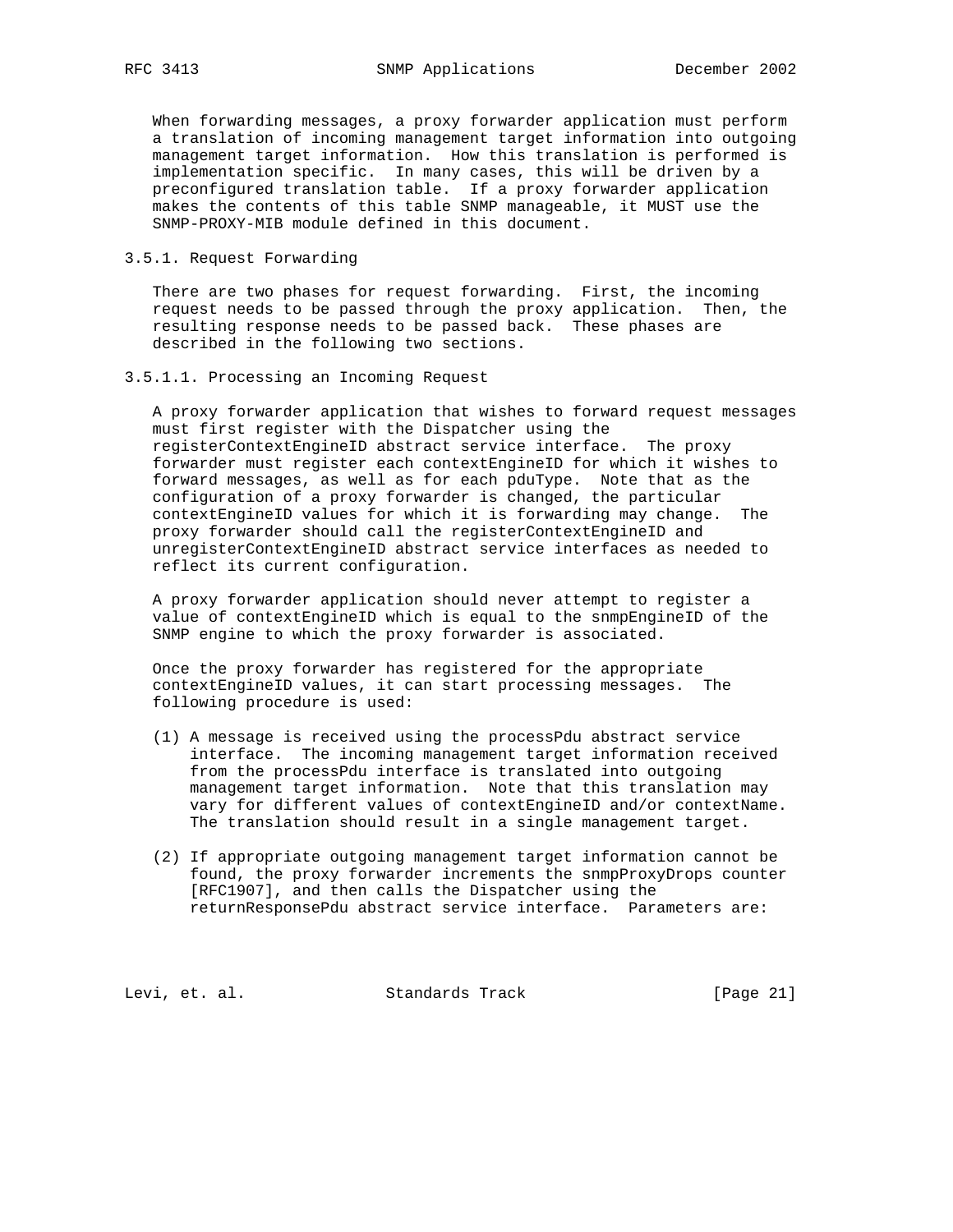RFC 3413 SNMP Applications December 2002

- The messageProcessingModel is the value from the processPdu call.
- The securityModel is the value from the processPdu call.
- The securityName is the value from the processPdu call.
- The securityLevel is the value from the processPdu call.
- The contextEngineID is the value from the processPdu call.
- The contextName is the value from the processPdu call.
- The pduVersion is the value from the processPdu call.
- The PDU is an undefined value.
- The maxSizeResponseScopedPDU is a local value indicating the maximum size of a ScopedPDU that the application can accept.
- The stateReference is the value from the processPdu call.
- The statusInformation indicates that an error occurred and includes the OID and value of the snmpProxyDrops object.

Processing of the message stops at this point. Otherwise,

- (3) A new PDU is constructed. A unique value of request-id should be used in the new PDU (this value will enable a subsequent response message to be correlated with this request). The remainder of the new PDU is identical to the received PDU, unless the incoming SNMP version and the outgoing SNMP version support different PDU versions, in which case the proxy forwarder may need to perform a translation on the PDU. (A method for performing such a translation is described in [RFC2576].)
- (4) The proxy forwarder calls the Dispatcher to generate the forwarded message, using the sendPdu abstract service interface. The parameters are:
	- The transportDomain is that of the outgoing management target.
	- The transportAddress is that of the outgoing management target.
	- The messageProcessingModel is that of the outgoing management target.
	- The securityModel is that of the outgoing management target.

Levi, et. al. Standards Track [Page 22]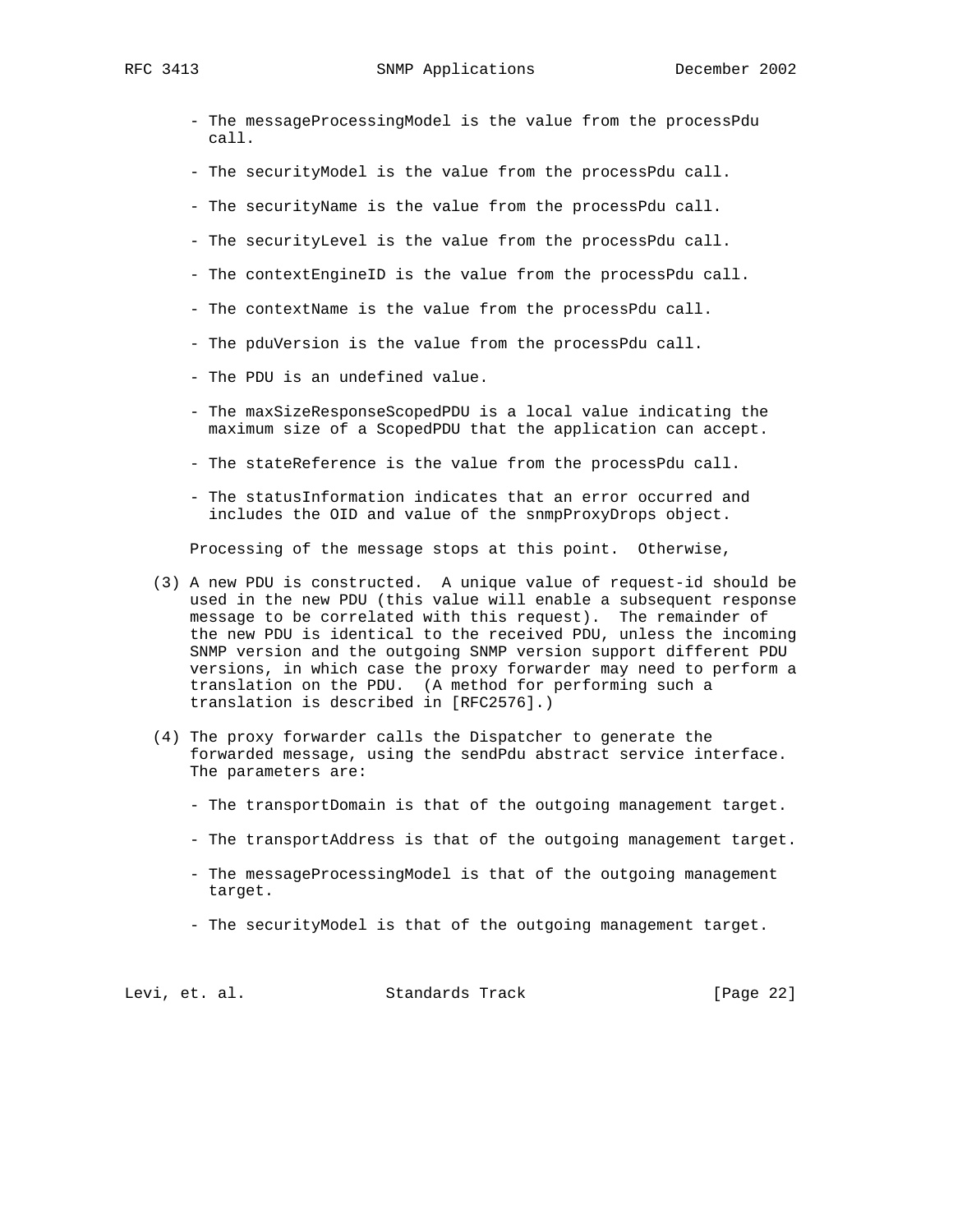- The securityName is that of the outgoing management target.

- The securityLevel is that of the outgoing management target.
- The contextEngineID is the value from the processPdu call.
- The contextName is the value from the processPdu call.
- The pduVersion is the version of the PDU to be sent.
- The PDU is the value constructed in step (3) above.
- The expectResponse argument indicates that a response is expected. If the sendPdu call is unsuccessful, the proxy forwarder performs the steps described in (2) above. Otherwise:
- (5) The proxy forwarder caches the following information in order to match an incoming response to the forwarded request:
	- The sendPduHandle returned from the call to sendPdu,
	- The request-id from the received PDU.
	- The contextEngineID,
	- The contextName,
	- The stateReference,
	- The incoming management target information,
	- The outgoing management information,
	- Any other information needed to match an incoming response to the forwarded request.

 If this information cannot be cached (possibly due to a lack of resources), the proxy forwarder performs the steps described in (2) above. Otherwise:

 (6) Processing of the request stops until a response to the forwarded request is received, or until an appropriate time interval has expired. If this time interval expires before a response has been received, the cached information about this request is removed.

Levi, et. al. Standards Track [Page 23]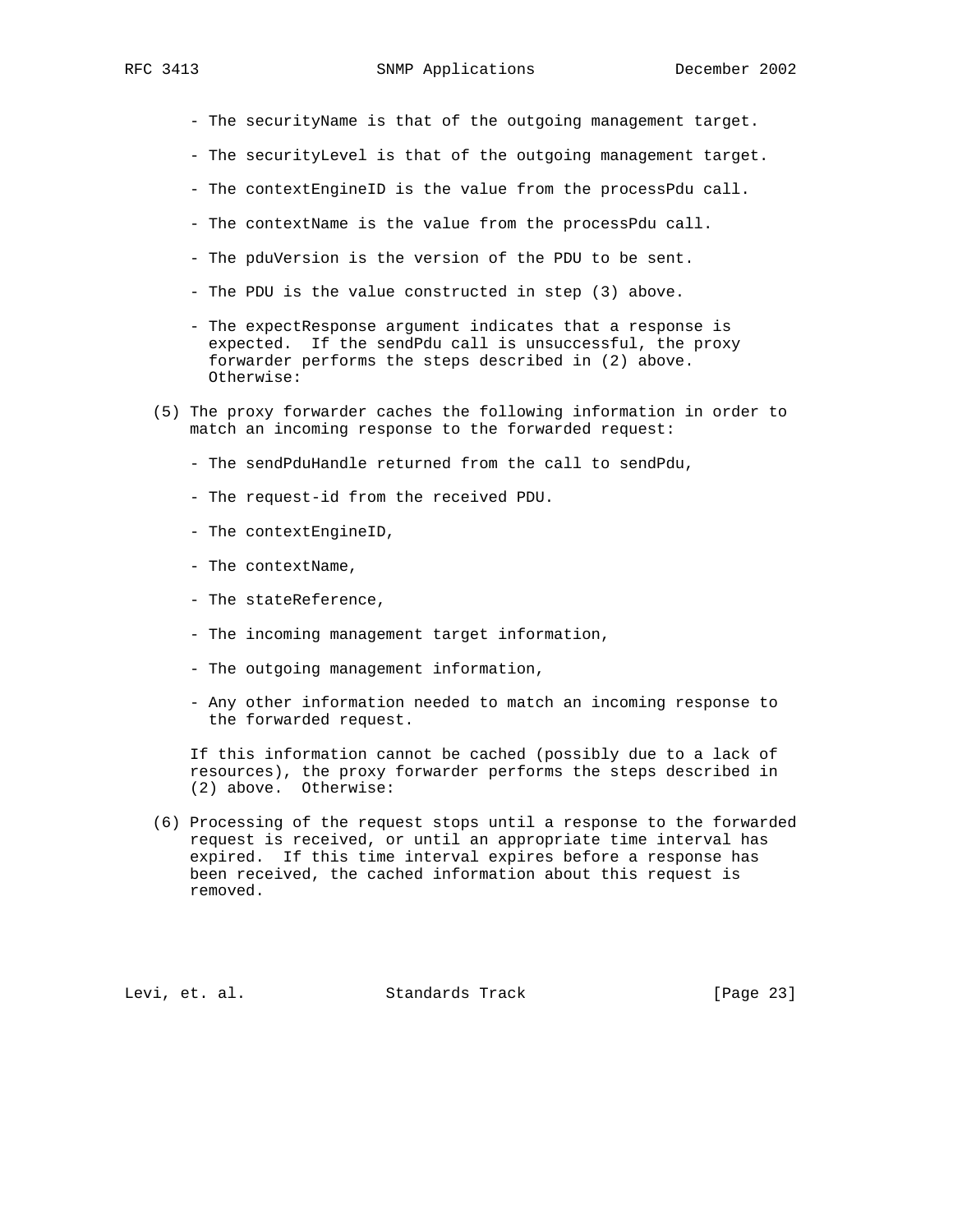3.5.1.2. Processing an Incoming Response

 A proxy forwarder follows the following procedure when an incoming response is received:

- (1) The incoming response is received using the processResponsePdu interface. The proxy forwarder uses the received parameters to locate an entry in its cache of pending forwarded requests. This is done by matching the received parameters with the cached values of sendPduHandle, contextEngineID, contextName, outgoing management target information, and the request-id contained in the received PDU (the proxy forwarder must extract the request-id for this purpose). If an appropriate cache entry cannot be found, processing of the response is halted. Otherwise:
- (2) The cache information is extracted, and removed from the cache.
- (3) A new Response-Class PDU is constructed, using the request-id value from the original forwarded request (as extracted from the cache). All other values are identical to those in the received Response-Class PDU, unless the incoming SNMP version and the outgoing SNMP version support different PDU versions, in which case the proxy forwarder may need to perform a translation on the PDU. (A method for performing such a translation is described in [RFC2576].)
- (4) The proxy forwarder calls the Dispatcher using the returnResponsePdu abstract service interface. Parameters are:
	- The messageProcessingModel indicates the Message Processing Model by which the original incoming message was processed.
	- The securityModel is that of the original incoming management target extracted from the cache.
	- The securityName is that of the original incoming management target extracted from the cache.
	- The securityLevel is that of the original incoming management target extracted from the cache.
	- The contextEngineID is the value extracted from the cache.
	- The contextName is the value extracted from the cache.
	- The pduVersion indicates the version of the PDU to be returned.
	- The PDU is the (possibly translated) Response PDU.

Levi, et. al. Standards Track [Page 24]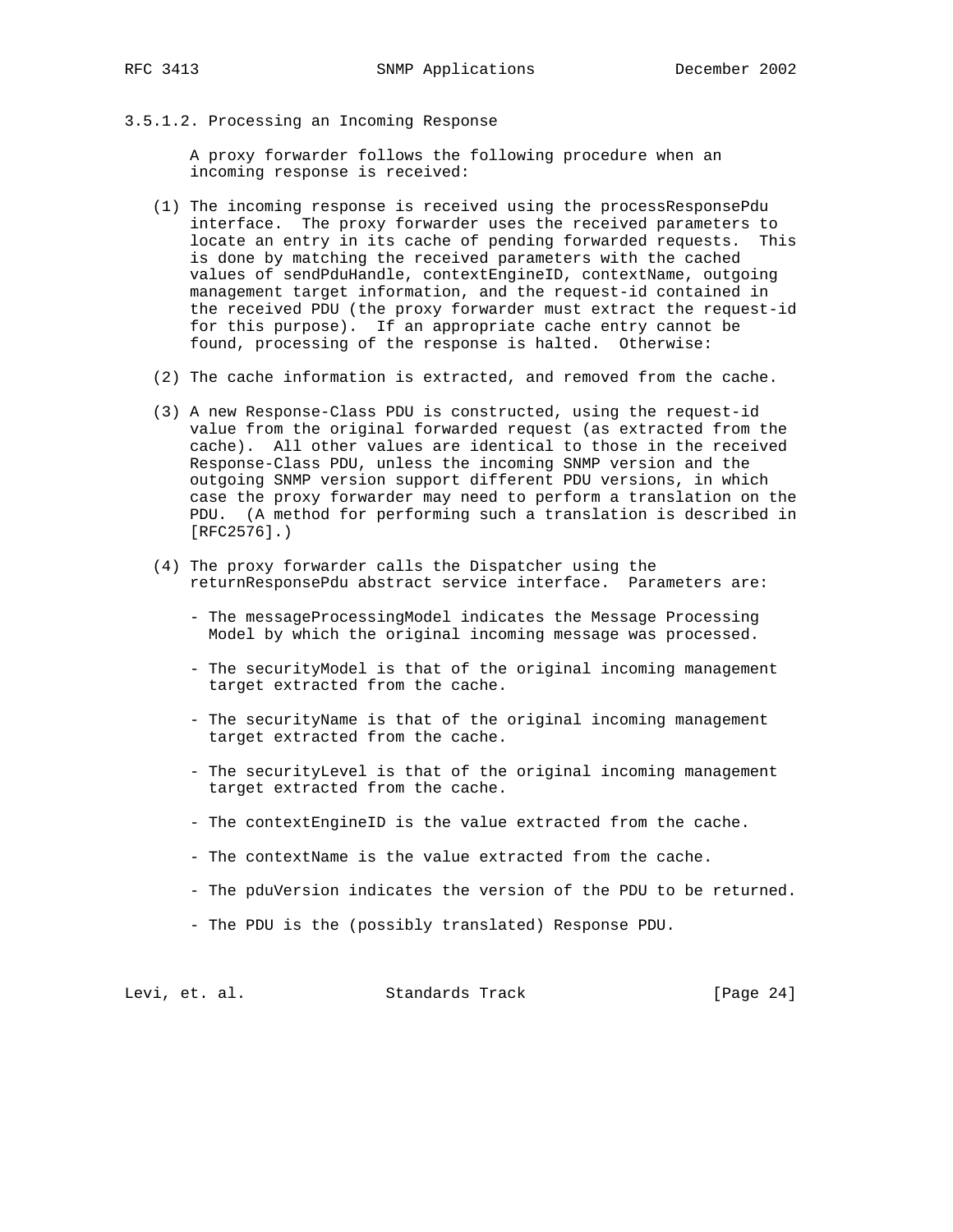- The maxSizeResponseScopedPDU is a local value indicating the maximum size of a ScopedPDU that the application can accept.
- The stateReference is the value extracted from the cache.
- The statusInformation indicates that no error occurred and that a Response PDU message should be generated.
- 3.5.1.3. Processing an Incoming Internal-Class PDU

 A proxy forwarder follows the following procedure when an incoming Internal-Class PDU is received:

- (1) The incoming Internal-Class PDU is received using the processResponsePdu interface. The proxy forwarder uses the received parameters to locate an entry in its cache of pending forwarded requests. This is done by matching the received parameters with the cached values of sendPduHandle. If an appropriate cache entry cannot be found, processing of the Internal-Class PDU is halted. Otherwise:
- (2) The cache information is extracted, and removed from the cache.
- (3) If the original incoming management target information indicates an SNMP version which does not support Report PDUs, processing of the Internal-Class PDU is halted.
- (4) The proxy forwarder calls the Dispatcher using the returnResponsePdu abstract service interface. Parameters are:
	- The messageProcessingModel indicates the Message Processing Model by which the original incoming message was processed.
	- The securityModel is that of the original incoming management target extracted from the cache.
	- The securityName is that of the original incoming management target extracted from the cache.
	- The securityLevel is that of the original incoming management target extracted from the cache.
	- The contextEngineID is the value extracted from the cache.
	- The contextName is the value extracted from the cache.
	- The pduVersion indicates the version of the PDU to be returned.

Levi, et. al. Standards Track [Page 25]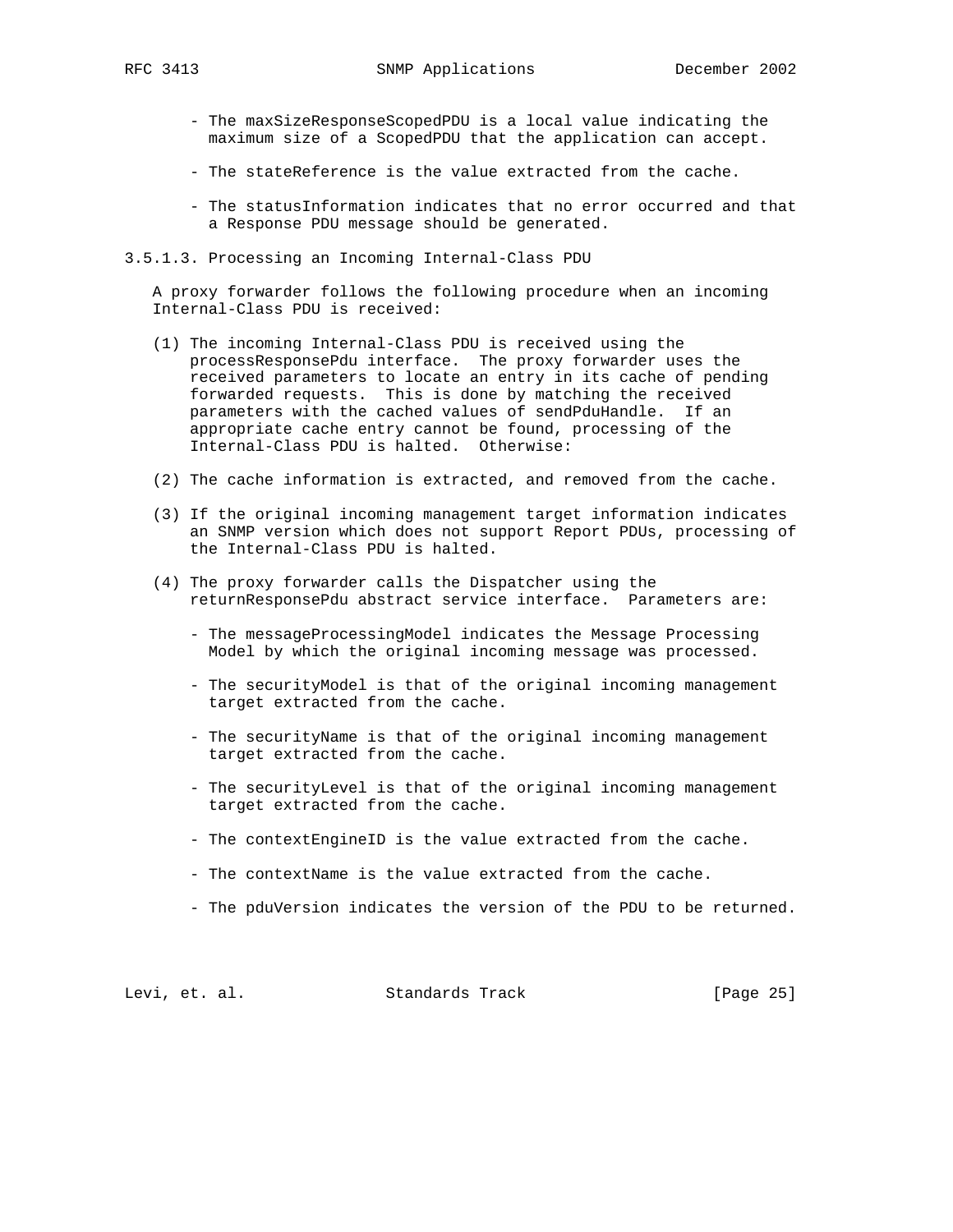- The PDU is unused.
- The maxSizeResponseScopedPDU is a local value indicating the maximum size of a ScopedPDU that the application can accept.
- The stateReference is the value extracted from the cache.
- The statusInformation contains values specific to the Internal-Class PDU type (for example, for a Report PDU, the statusInformation contains the contextEngineID, contextName, counter OID, and counter value received in the incoming Report PDU).
- 3.5.2. Notification Forwarding

 A proxy forwarder receives notifications in the same manner as a notification receiver application, using the processPdu abstract service interface. The following procedure is used when a notification is received:

- (1) The incoming management target information received from the processPdu interface is translated into outgoing management target information. Note that this translation may vary for different values of contextEngineID and/or contextName. The translation may result in multiple management targets.
- (2) If appropriate outgoing management target information cannot be found and the notification was an Unconfirmed-Class PDU, processing of the notification is halted. If appropriate outgoing management target information cannot be found and the notification was a Confirmed-Class PDU, the proxy forwarder increments the snmpProxyDrops object, and calls the Dispatcher using the returnResponsePdu abstract service interface. The parameters are:
	- The messageProcessingModel is the value from the processPdu call.
	- The securityModel is the value from the processPdu call.
	- The securityName is the value from the processPdu call.
	- The securityLevel is the value from the processPdu call.
	- The contextEngineID is the value from the processPdu call.
	- The contextName is the value from the processPdu call.

Levi, et. al. Standards Track [Page 26]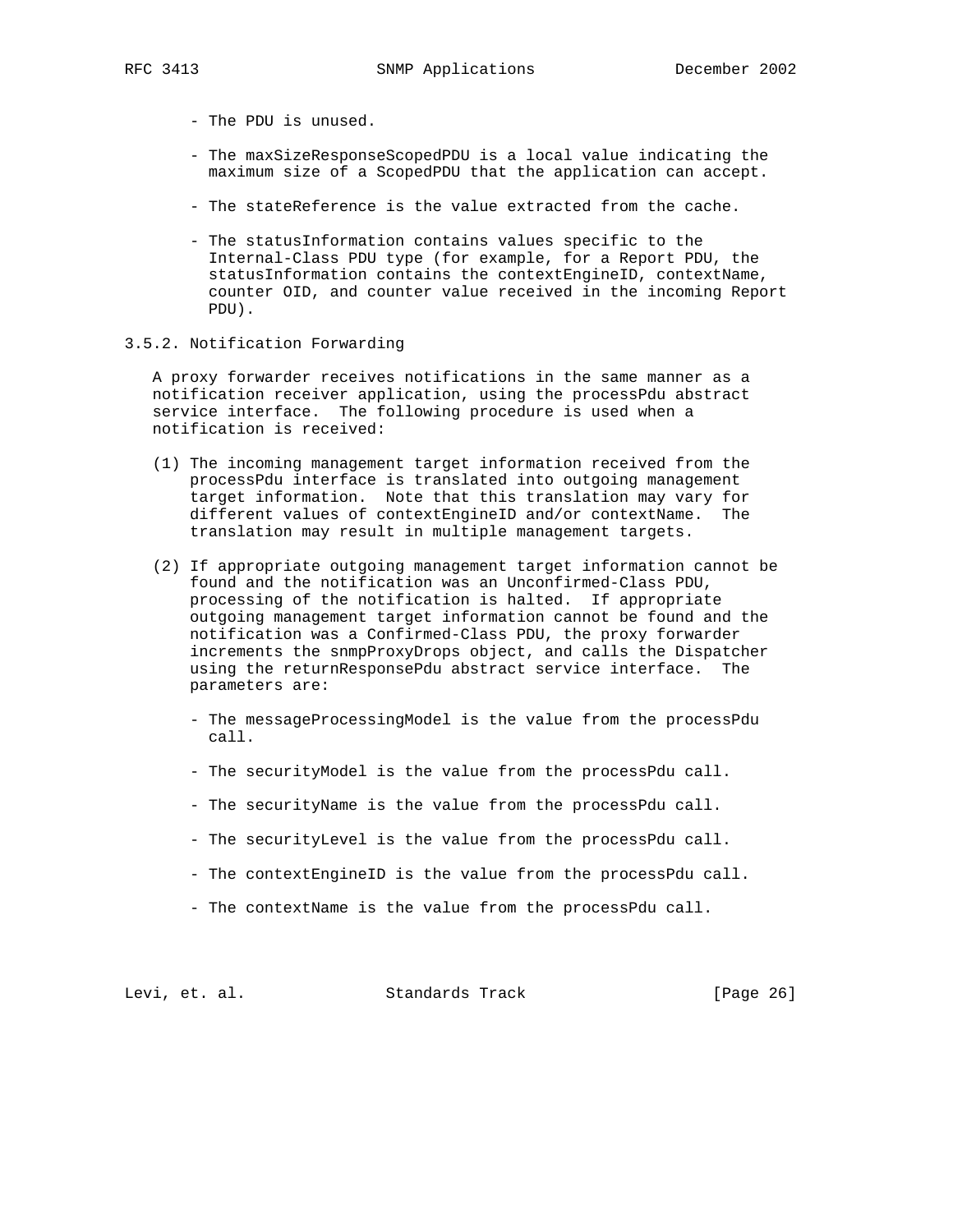- The pduVersion is the value from the processPdu call.
- The PDU is an undefined and unused value.
- The maxSizeResponseScopedPDU is a local value indicating the maximum size of a ScopedPDU that the application can accept.
- The stateReference is the value from the processPdu call.
- The statusInformation indicates that an error occurred and that a Report message should be generated.

Processing of the message stops at this point. Otherwise,

- (3) The proxy forwarder generates a notification using the procedures described in the preceding section on Notification Originators, with the following exceptions:
	- The contextEngineID and contextName values from the original received notification are used.
	- The outgoing management targets previously determined are used.
	- No filtering mechanisms are applied.
	- The variable-bindings from the original received notification are used, rather than retrieving variable-bindings from local MIB instrumentation. In particular, no access-control is applied to these variable-bindings, nor to the value of the variable-binding containing snmpTrapOID.0.
	- If the original notification contains a Confirmed-Class PDU, then any outgoing management targets for which the outgoing SNMP version does not support any PDU types that are both Notification-Class and Confirmed-Class PDUs will not be used when generating the forwarded notifications.
	- If, for any of the outgoing management targets, the incoming SNMP version and the outgoing SNMP version support different PDU versions, the proxy forwarder may need to perform a translation on the PDU. (A method for performing such a translation is described in [RFC2576].)
- (4) If the original received notification contains an Unconfirmed-Class PDU, processing of the notification is now completed. Otherwise, the original received notification must contain Confirmed-Class PDU, and processing continues.

Levi, et. al. Standards Track [Page 27]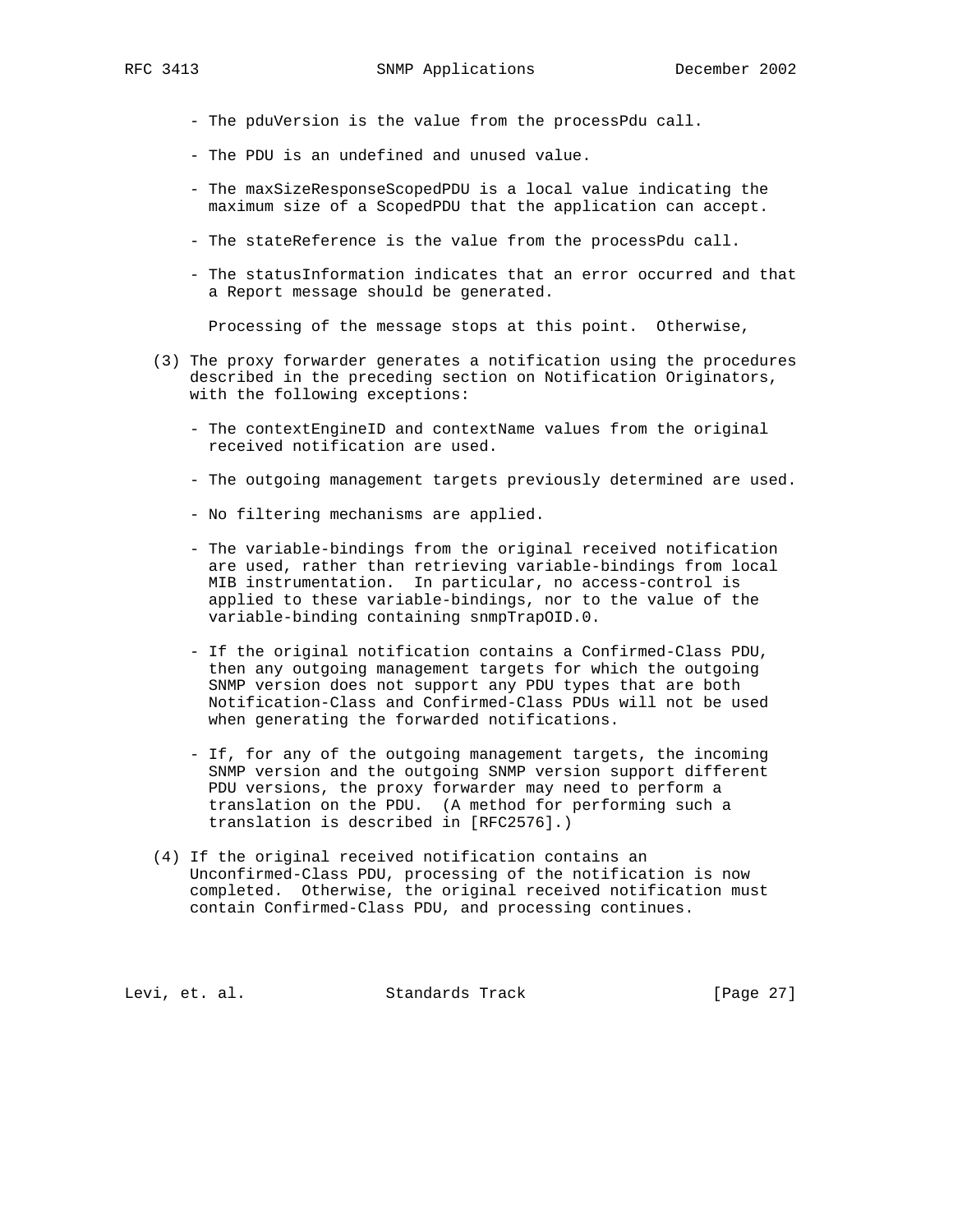- (5) If the forwarded notifications included any Confirmed-Class PDUs, processing continues when the procedures described in the section for Notification Originators determine that either:
	- None of the generated notifications containing Confirmed-Class PDUs have been successfully acknowledged within the longest of the time intervals, in which case processing of the original notification is halted, or,
	- At least one of the generated notifications containing Confirmed-Class PDUs is successfully acknowledged, in which case a response to the original received notification containing an Confirmed-Class PDU is generated as described in the following steps.
- (6) A Response-Class PDU is constructed, using the values of request-id and variable-bindings from the original received Notification-Class PDU, and error-status and error-index values of 0.
- (7) The Dispatcher is called using the returnResponsePdu abstract service interface. Parameters are:
	- The messageProcessingModel is the value from the processPdu call.
	- The securityModel is the value from the processPdu call.
	- The securityName is the value from the processPdu call.
	- The securityLevel is the value from the processPdu call.
	- The contextEngineID is the value from the processPdu call.
	- The contextName is the value from the processPdu call.
	- The pduVersion indicates the version of the PDU constructed in step (6) above.
	- The PDU is the value constructed in step (6) above.
	- The maxSizeResponseScopedPDU is a local value indicating the maximum size of a ScopedPDU that the application can accept.
	- The stateReference is the value from the processPdu call.
	- The statusInformation indicates that no error occurred and that a Response-Class PDU message should be generated.

Levi, et. al. Standards Track [Page 28]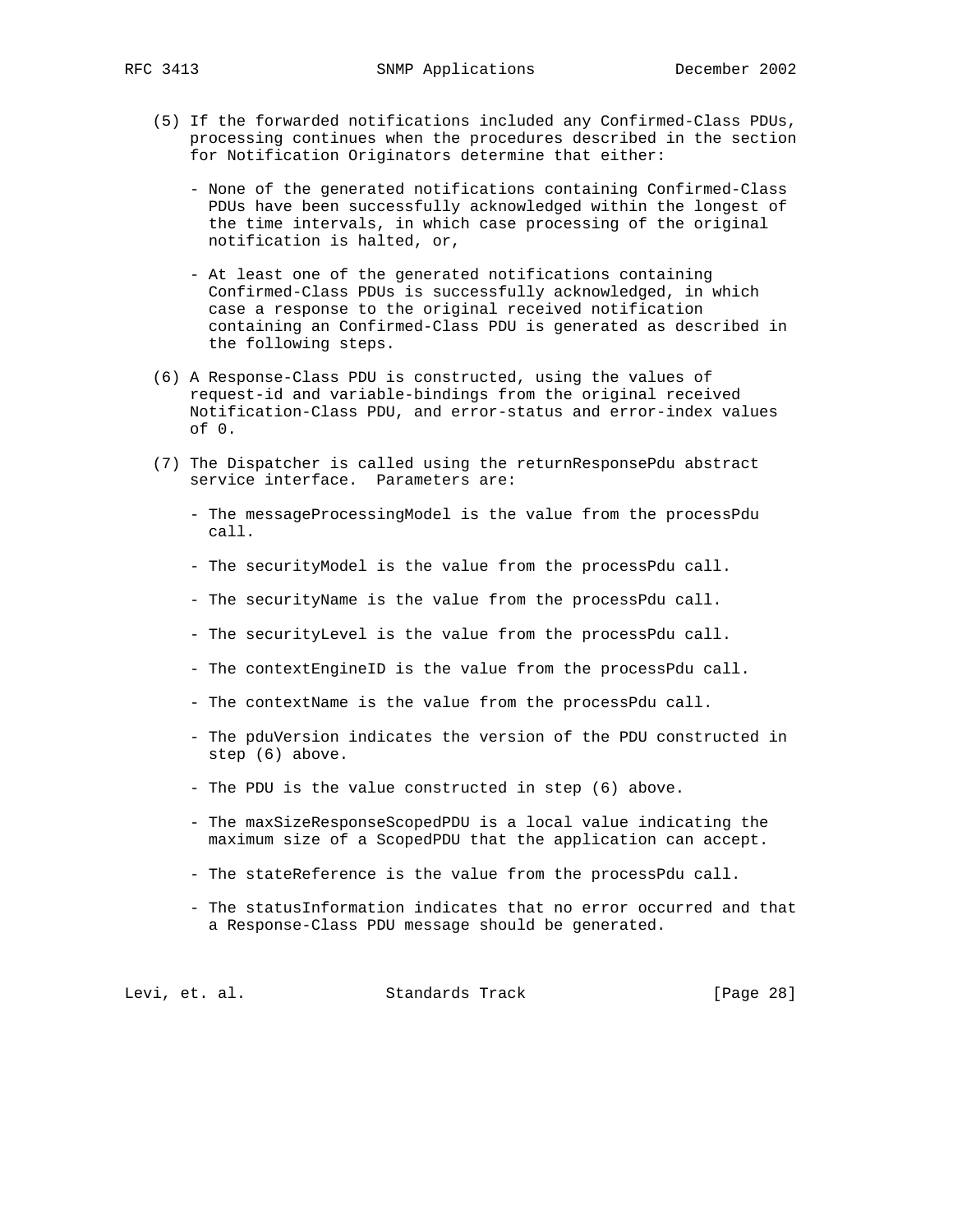4. The Structure of the MIB Modules

 There are three separate MIB modules described in this document, the management target MIB, the notification MIB, and the proxy MIB. The following sections describe the structure of these three MIB modules.

 The use of these MIBs by particular types of applications is described later in this document:

- The use of the management target MIB and the notification MIB in notification originator applications is described in section 5.
- The use of the notification MIB for filtering notifications in notification originator applications is described in section 6.
- The use of the management target MIB and the proxy MIB in proxy forwarding applications is described in section 7.

#### 4.1. The Management Target MIB Module

 The SNMP-TARGET-MIB module contains objects for defining management targets. It consists of two tables and conformance/compliance statements.

 The first table, the snmpTargetAddrTable, contains information about transport domains and addresses. It also contains an object, snmpTargetAddrTagList, which provides a mechanism for grouping entries.

 The second table, the snmpTargetParamsTable, contains information about SNMP version and security information to be used when sending messages to particular transport domains and addresses.

 The Management Target MIB is intended to provide a general-purpose mechanism for specifying transport address, and for specifying parameters of SNMP messages generated by an SNMP entity. It is used within this document for generation of notifications and for proxy forwarding. However, it may be used for other purposes. If another document makes use of this MIB, that document is responsible for specifying how it is used. For example, [RFC2576] uses this MIB for source address validation of SNMPv1 messages.

4.1.1. Tag Lists

 The snmpTargetAddrTagList object is used for grouping entries in the snmpTargetAddrTable. The value of this object contains a list of tag values which are used to select target addresses to be used for a particular operation.

Levi, et. al. Standards Track [Page 29]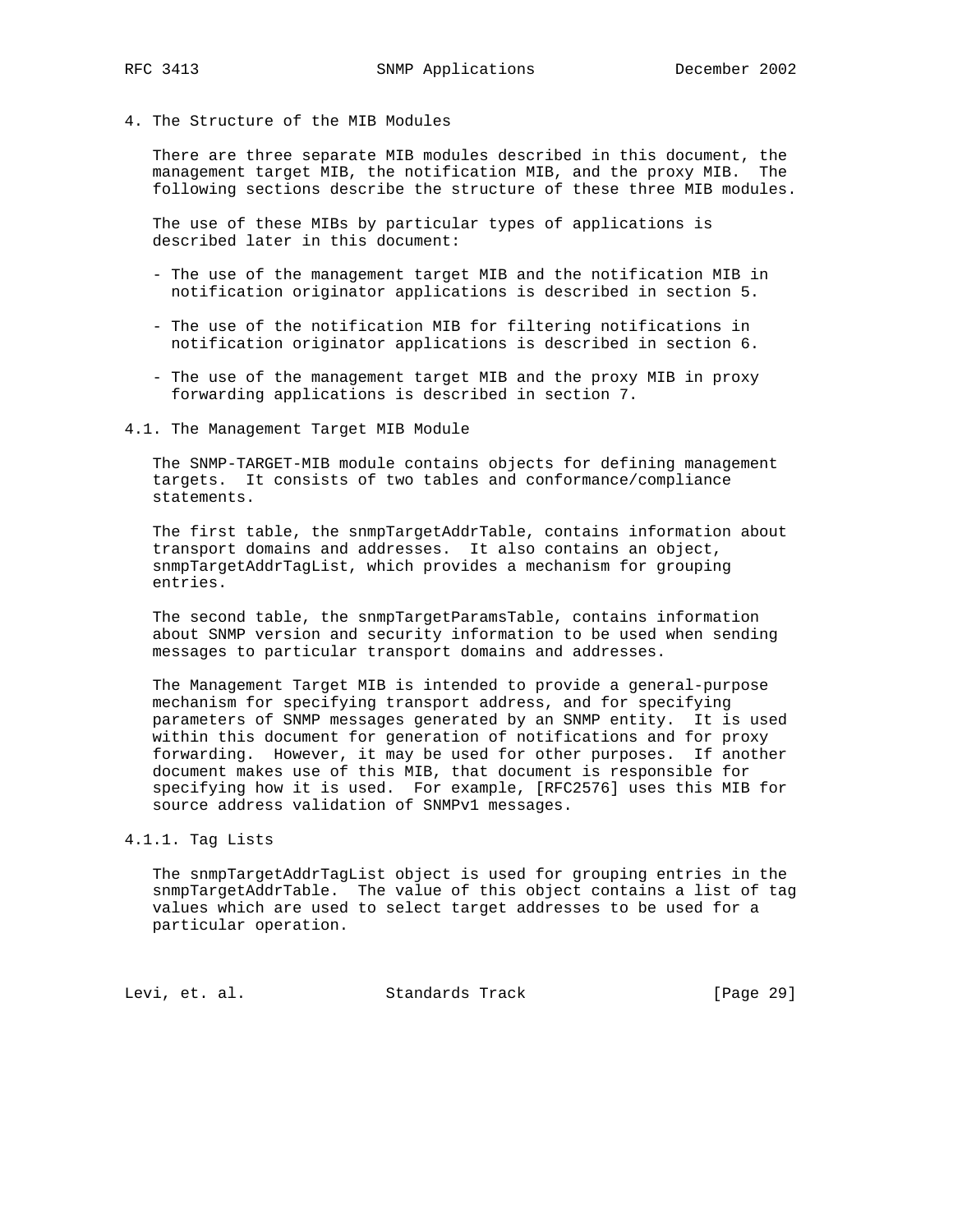A tag value, which may also be used in MIB objects other than snmpTargetAddrTagList, is an arbitrary string of octets, but may not contain a delimiter character. Delimiter characters are defined to be one of the following characters:

- An ASCII space character (0x20).
- An ASCII TAB character (0x09).
- An ASCII carriage return (CR) character (0x0D).
- An ASCII line feed (LF) character (0x0A).

 In addition, a tag value within a tag list may not have a zero length. Generally, a particular MIB object may contain either

- a zero-length octet string representing an empty list, or
- a single tag value, in which case the value of the MIB object may not contain a delimiter character, or
- a list of tag values, separated by single delimiter characters.

 For a list of tag values, these constraints imply certain restrictions on the value of a MIB object:

- There cannot be a leading or trailing delimiter character.
- There cannot be multiple adjacent delimiter characters.
- 4.1.2. Definitions

SNMP-TARGET-MIB DEFINITIONS ::= BEGIN

IMPORTS

 MODULE-IDENTITY, OBJECT-TYPE, snmpModules, Counter32, Integer32 FROM SNMPv2-SMI

 TEXTUAL-CONVENTION, TDomain, TAddress, TimeInterval, RowStatus, StorageType,

Levi, et. al. Standards Track [Page 30]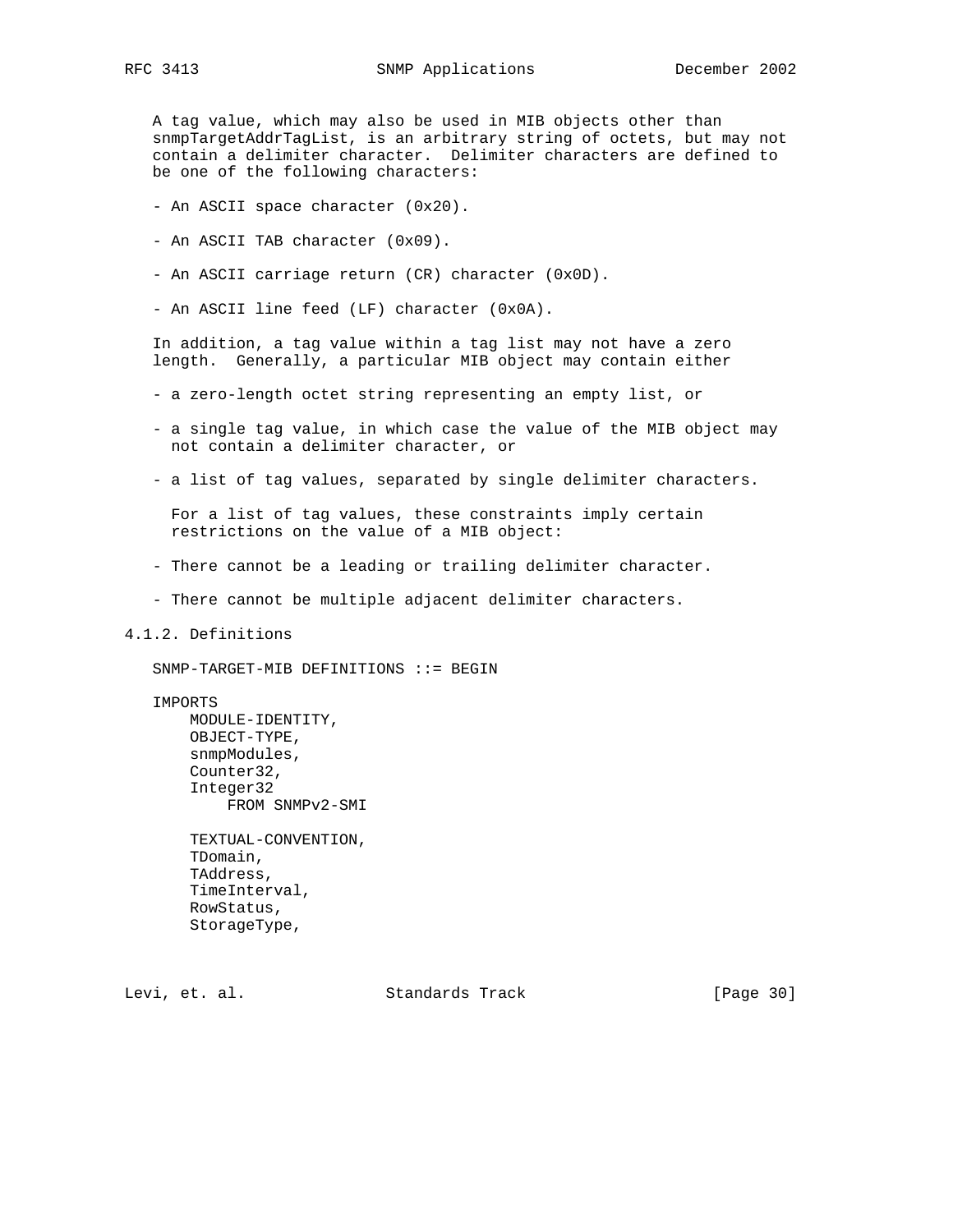TestAndIncr FROM SNMPv2-TC SnmpSecurityModel, SnmpMessageProcessingModel, SnmpSecurityLevel, SnmpAdminString FROM SNMP-FRAMEWORK-MIB MODULE-COMPLIANCE, OBJECT-GROUP FROM SNMPv2-CONF; snmpTargetMIB MODULE-IDENTITY LAST-UPDATED "200210140000Z" ORGANIZATION "IETF SNMPv3 Working Group" CONTACT-INFO "WG-email: snmpv3@lists.tislabs.com Subscribe: majordomo@lists.tislabs.com In message body: subscribe snmpv3 Co-Chair: Russ Mundy Network Associates Laboratories Postal: 15204 Omega Drive, Suite 300 Rockville, MD 20850-4601 **USA**  EMail: mundy@tislabs.com Phone: +1 301-947-7107 Co-Chair: David Harrington Enterasys Networks Postal: 35 Industrial Way P. O. Box 5004 Rochester, New Hampshire 03866-5005 **USA**  EMail: dbh@enterasys.com Phone: +1 603-337-2614 Co-editor: David B. Levi Nortel Networks Postal: 3505 Kesterwood Drive Knoxville, Tennessee 37918 EMail: dlevi@nortelnetworks.com Phone: +1 865 686 0432 Co-editor: Paul Meyer Secure Computing Corporation Postal: 2675 Long Lake Road

Levi, et. al. Standards Track [Page 31]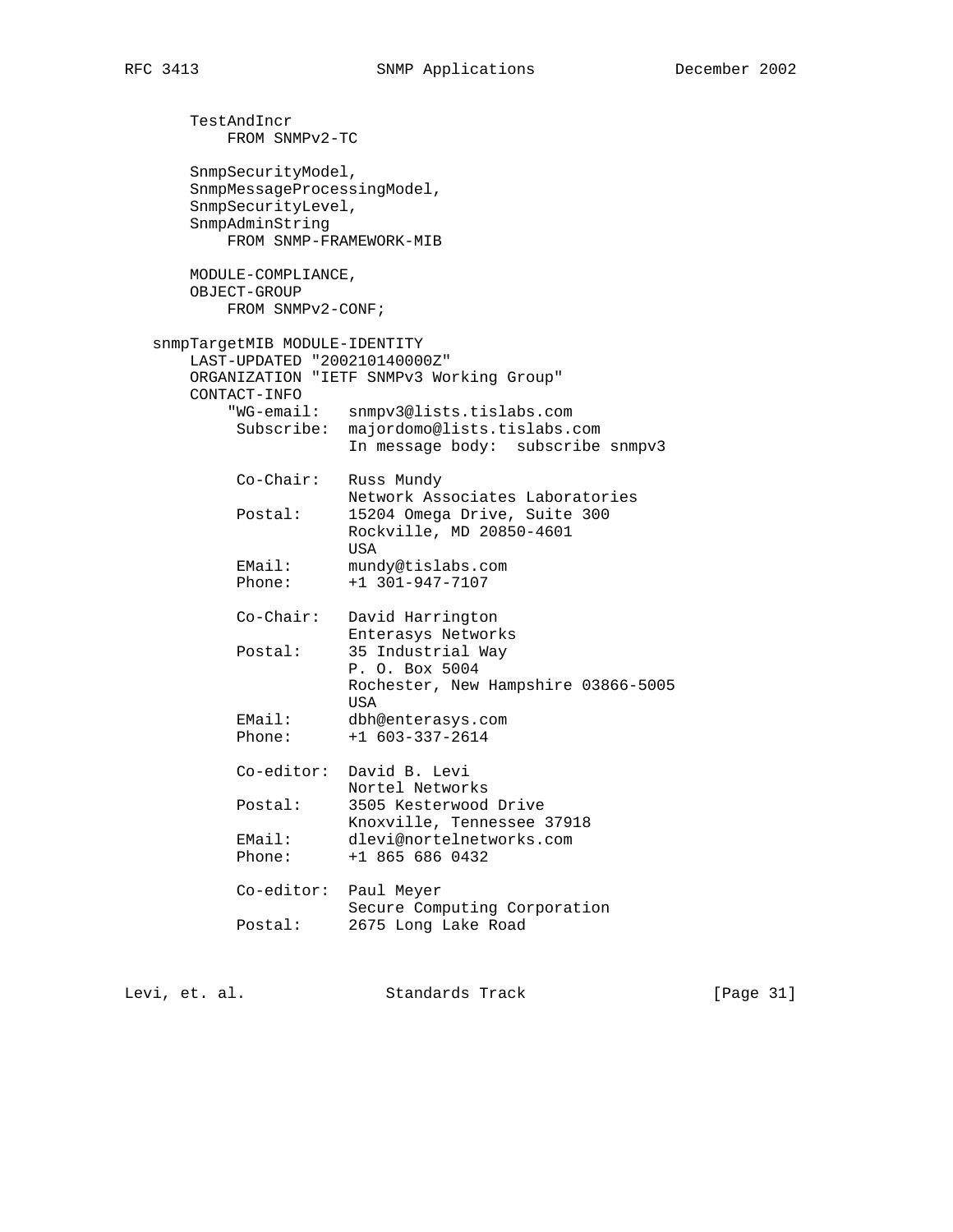Roseville, Minnesota 55113 EMail: paul\_meyer@securecomputing.com Phone: +1 651 628 1592 Co-editor: Bob Stewart Retired" DESCRIPTION "This MIB module defines MIB objects which provide mechanisms to remotely configure the parameters used by an SNMP entity for the generation of SNMP messages. Copyright (C) The Internet Society (2002). This version of this MIB module is part of RFC 3413; see the RFC itself for full legal notices. " "The Contract of the Contract of the Contract of the Contract of the Contract of the Contract of the Contract of the Contract of the Contract of the Contract of the Contract of the Contract of the Contract of the Contrac REVISION "200210140000Z" -- 14 October 2002 DESCRIPTION "Fixed DISPLAY-HINTS for UTF-8 strings, fixed hex value of LF characters, clarified meaning of zero length tag values, improved tag list examples. Published as RFC 3413." REVISION "199808040000Z" -- 4 August 1998 DESCRIPTION "Clarifications, published as RFC 2573." REVISION "199707140000Z" -- 14 July 1997 DESCRIPTION "The initial revision, published as RFC2273."  $::=$  { snmpModules 12 } snmpTargetObjects OBJECT IDENTIFIER ::= { snmpTargetMIB 1 } snmpTargetConformance OBJECT IDENTIFIER ::= { snmpTargetMIB 3 } SnmpTagValue ::= TEXTUAL-CONVENTION DISPLAY-HINT "255t" STATUS current DESCRIPTION "An octet string containing a tag value. Tag values are preferably in human-readable form. To facilitate internationalization, this information is represented using the ISO/IEC IS 10646-1 character set, encoded as an octet string using the UTF-8 character encoding scheme described in RFC 2279. Since additional code points are added by amendments to the 10646 standard from time to time, implementations must be prepared to encounter any code point from 0x00000000 to 0x7fffffff. The use of control codes should be avoided, and certain

Levi, et. al. Standards Track [Page 32]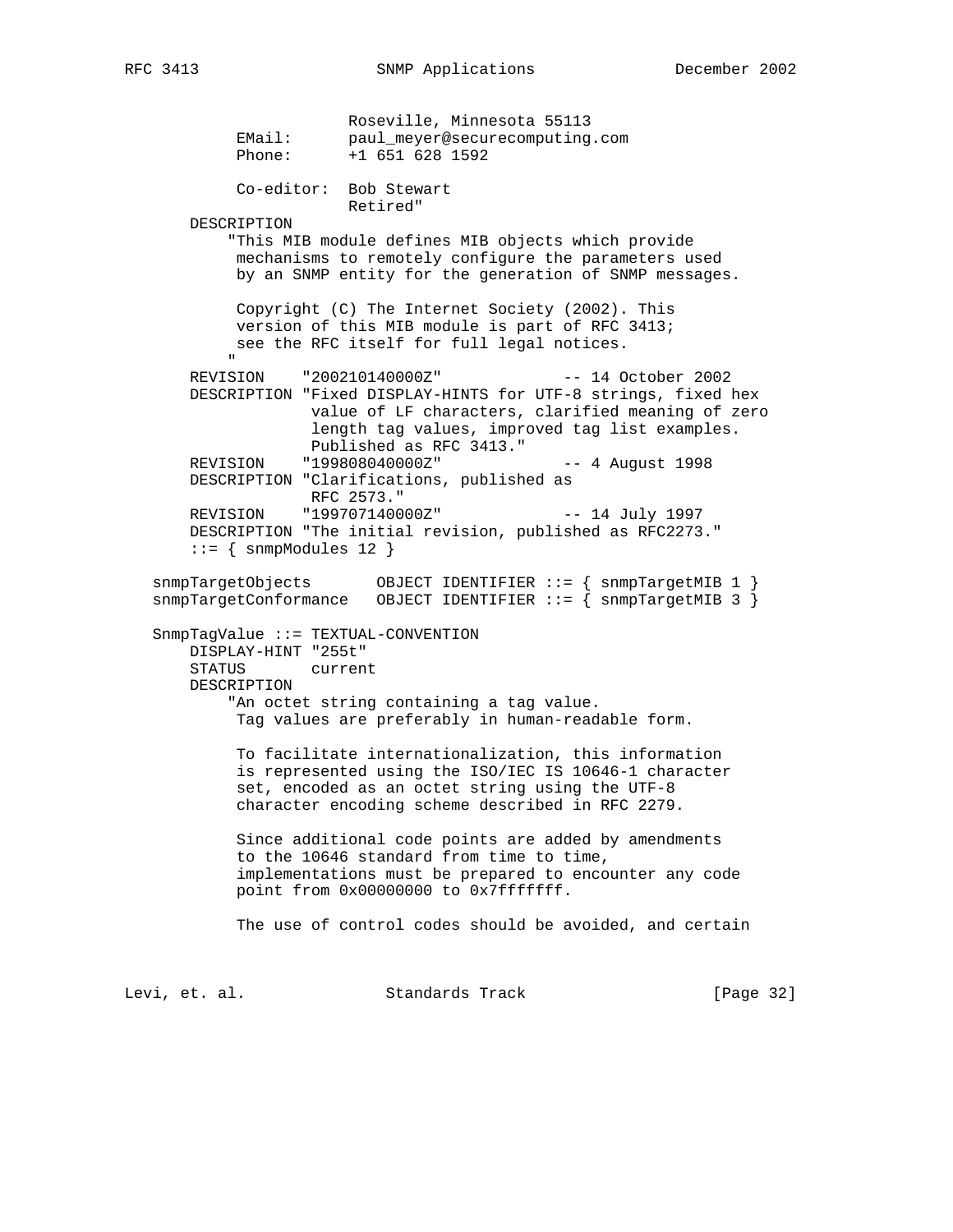control codes are not allowed as described below.

 For code points not directly supported by user interface hardware or software, an alternative means of entry and display, such as hexadecimal, may be provided.

 For information encoded in 7-bit US-ASCII, the UTF-8 representation is identical to the US-ASCII encoding.

 Note that when this TC is used for an object that is used or envisioned to be used as an index, then a SIZE restriction must be specified so that the number of sub-identifiers for any object instance does not exceed the limit of 128, as defined by [RFC1905].

 An object of this type contains a single tag value which is used to select a set of entries in a table.

 A tag value is an arbitrary string of octets, but may not contain a delimiter character. Delimiter characters are defined to be one of the following:

- An ASCII space character (0x20).
- An ASCII TAB character (0x09).
- An ASCII carriage return (CR) character (0x0D).
- An ASCII line feed (LF) character (0x0A).

 Delimiter characters are used to separate tag values in a tag list. An object of this type may only contain a single tag value, and so delimiter characters are not allowed in a value of this type.

 Note that a tag value of 0 length means that no tag is defined. In other words, a tag value of 0 length would never match anything in a tag list, and would never select any table entries.

Some examples of valid tag values are:

- 'acme'
- 'router'
- 'host'

Levi, et. al. Standards Track [Page 33]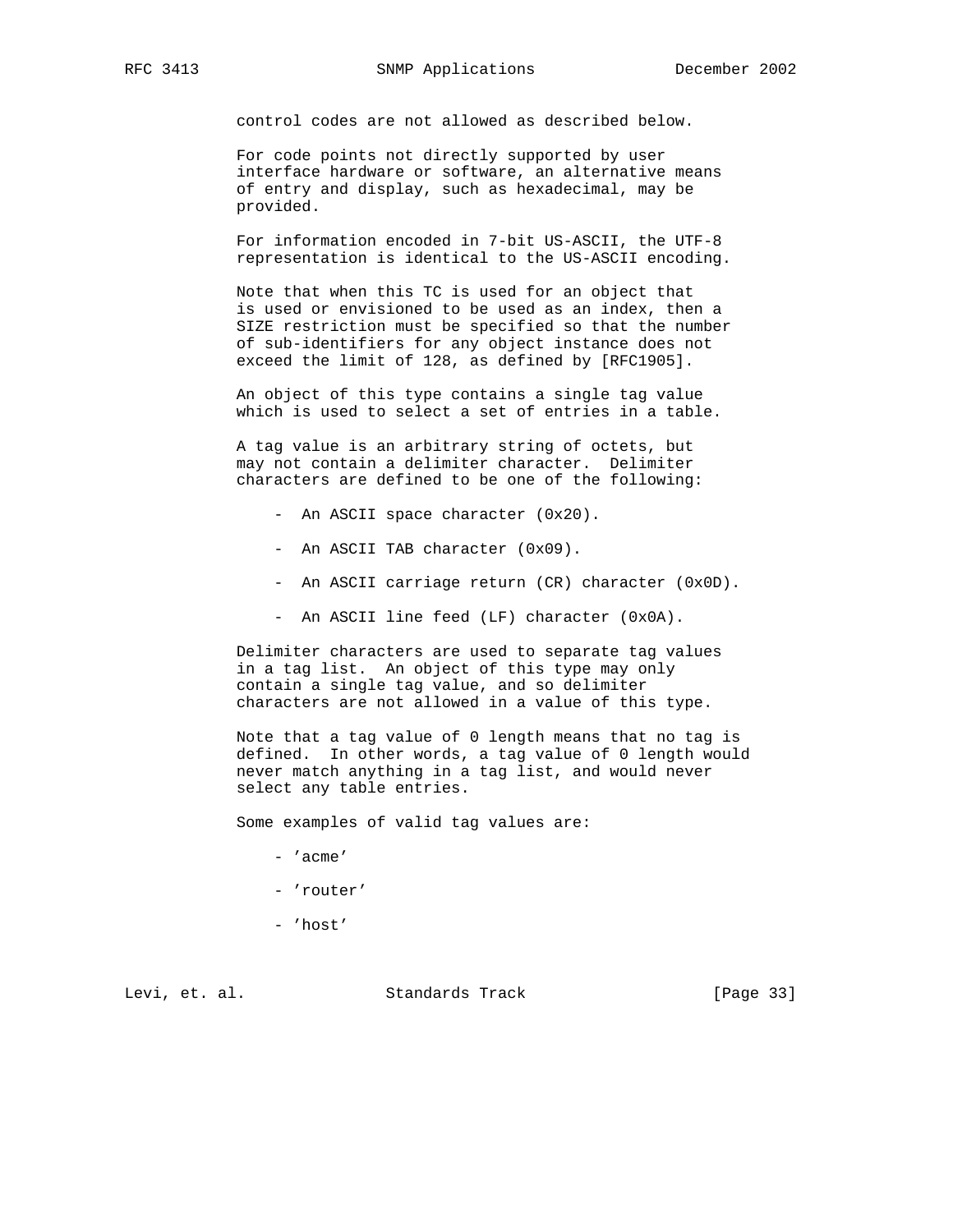The use of a tag value to select table entries is application and MIB specific." SYNTAX OCTET STRING (SIZE  $(0..255)$ ) SnmpTagList ::= TEXTUAL-CONVENTION DISPLAY-HINT "255t" STATUS current DESCRIPTION "An octet string containing a list of tag values. Tag values are preferably in human-readable form. To facilitate internationalization, this information is represented using the ISO/IEC IS 10646-1 character set, encoded as an octet string using the UTF-8 character encoding scheme described in RFC 2279. Since additional code points are added by amendments to the 10646 standard from time to time, implementations must be prepared to encounter any code point from 0x00000000 to 0x7fffffff. The use of control codes should be avoided, except as described below. For code points not directly supported by user interface hardware or software, an alternative means of entry and display, such as hexadecimal, may be provided. For information encoded in 7-bit US-ASCII, the UTF-8 representation is identical to the US-ASCII encoding. An object of this type contains a list of tag values which are used to select a set of entries in a table. A tag value is an arbitrary string of octets, but may not contain a delimiter character. Delimiter characters are defined to be one of the following: - An ASCII space character (0x20). - An ASCII TAB character (0x09). - An ASCII carriage return (CR) character (0x0D). - An ASCII line feed (LF) character (0x0A). Delimiter characters are used to separate tag values Levi, et. al. Standards Track [Page 34]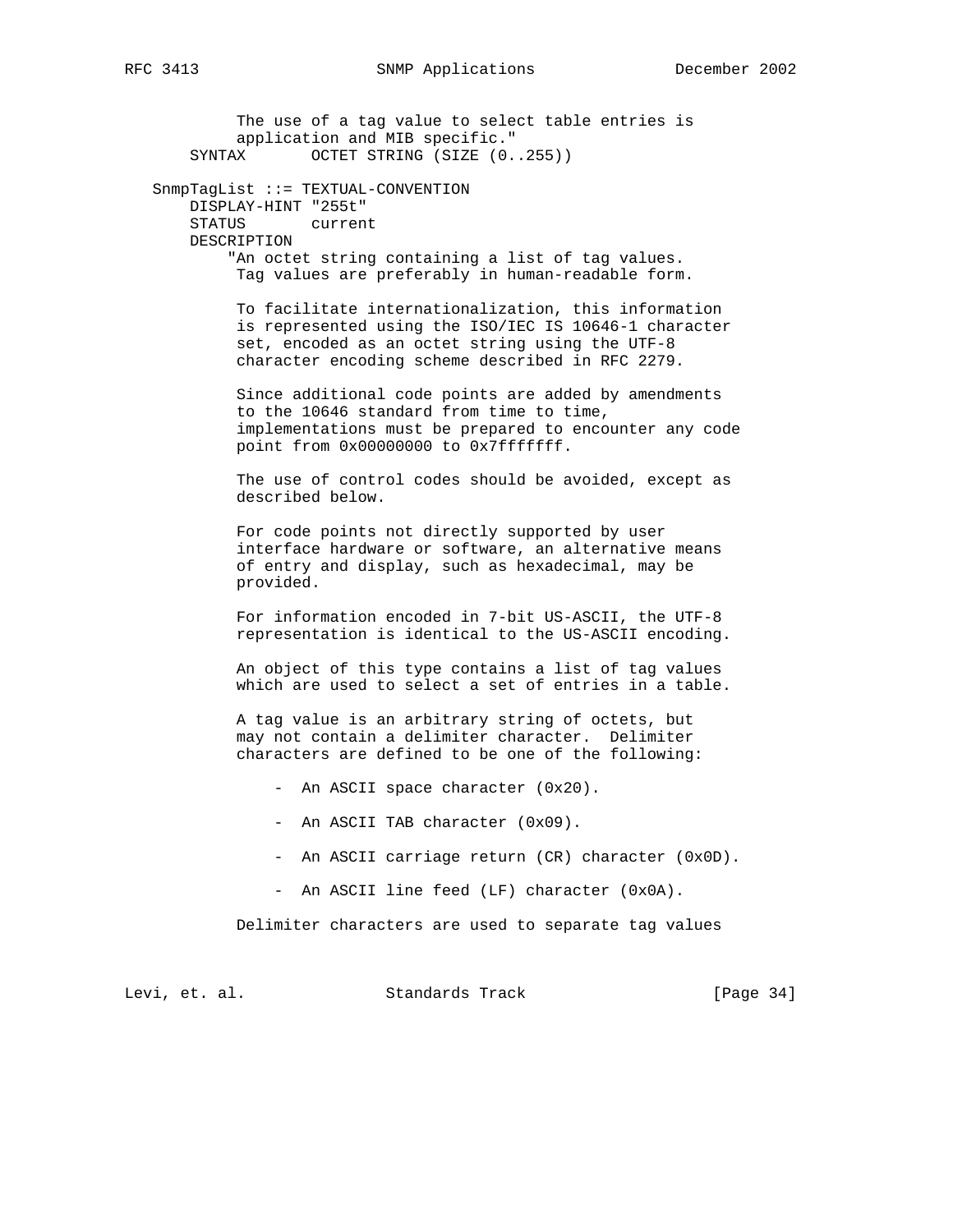in a tag list. Only a single delimiter character may occur between two tag values. A tag value may not have a zero length. These constraints imply certain restrictions on the contents of this object:

- There cannot be a leading or trailing delimiter character.
- There cannot be multiple adjacent delimiter characters.

Some examples of valid tag lists are:

| $ \prime$ $\prime$     | -- an empty list        |
|------------------------|-------------------------|
| - 'acme'               | -- list of one tag      |
| - 'host router bridge' | -- list of several tags |

 Note that although a tag value may not have a length of zero, an empty string is still valid. This indicates an empty list (i.e. there are no tag values in the list).

 The use of the tag list to select table entries is application and MIB specific. Typically, an application will provide one or more tag values, and any entry which contains some combination of these tag values will be selected."

SYNTAX OCTET STRING (SIZE  $(0..255)$ )

 $-$  -- The snmpTargetObjects group  $-$  snmpTargetSpinLock OBJECT-TYPE SYNTAX TestAndIncr MAX-ACCESS read-write STATUS current DESCRIPTION "This object is used to facilitate modification of table entries in the SNMP-TARGET-MIB module by multiple managers. In particular, it is useful when modifying the value of the snmpTargetAddrTagList object. The procedure for modifying the snmpTargetAddrTagList object is as follows:

Levi, et. al. Standards Track [Page 35]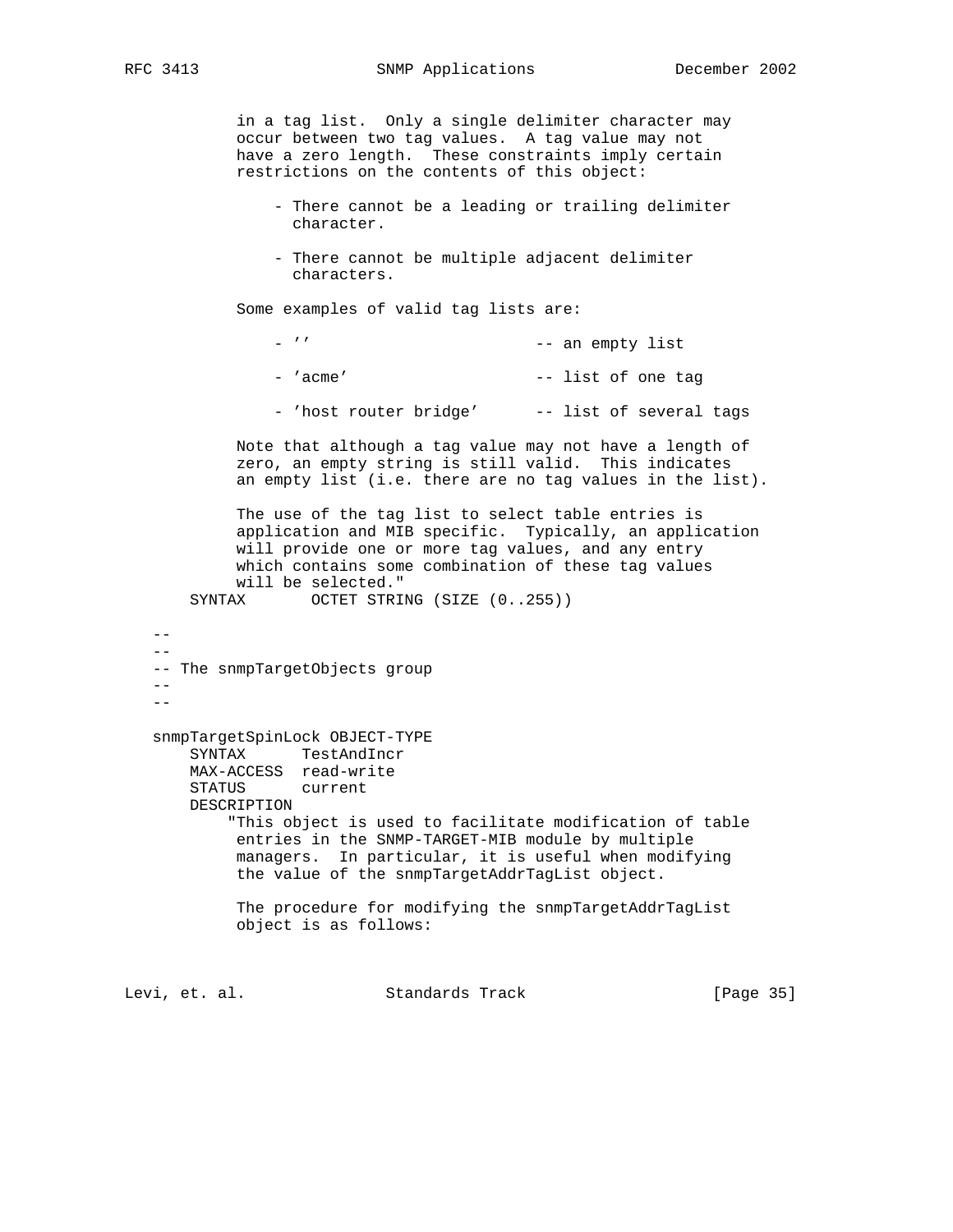1. Retrieve the value of snmpTargetSpinLock and of snmpTargetAddrTagList. 2. Generate a new value for snmpTargetAddrTagList. 3. Set the value of snmpTargetSpinLock to the retrieved value, and the value of snmpTargetAddrTagList to the new value. If the set fails for the snmpTargetSpinLock object, go back to step 1." ::= { snmpTargetObjects 1 } snmpTargetAddrTable OBJECT-TYPE SYNTAX SEQUENCE OF SnmpTargetAddrEntry MAX-ACCESS not-accessible STATUS current DESCRIPTION "A table of transport addresses to be used in the generation of SNMP messages." ::= { snmpTargetObjects 2 } snmpTargetAddrEntry OBJECT-TYPE SYNTAX SnmpTargetAddrEntry MAX-ACCESS not-accessible STATUS current DESCRIPTION "A transport address to be used in the generation of SNMP operations. Entries in the snmpTargetAddrTable are created and deleted using the snmpTargetAddrRowStatus object." INDEX { IMPLIED snmpTargetAddrName } ::= { snmpTargetAddrTable 1 } SnmpTargetAddrEntry ::= SEQUENCE { snmpTargetAddrName SnmpAdminString,<br>snmpTargetAddrTDomain TDomain, snmpTargetAddrTDomain TDomain, snmpTargetAddrTAddress TAddress, snmpTargetAddrTimeout TimeInterval, snmpTargetAddrRetryCount Integer32, snmpTargetAddrTagList SnmpTagList, snmpTargetAddrParams SnmpAdminString, snmpTargetAddrStorageType StorageType, snmpTargetAddrRowStatus RowStatus } snmpTargetAddrName OBJECT-TYPE SYNTAX SnmpAdminString (SIZE(1..32))

Levi, et. al. Standards Track [Page 36]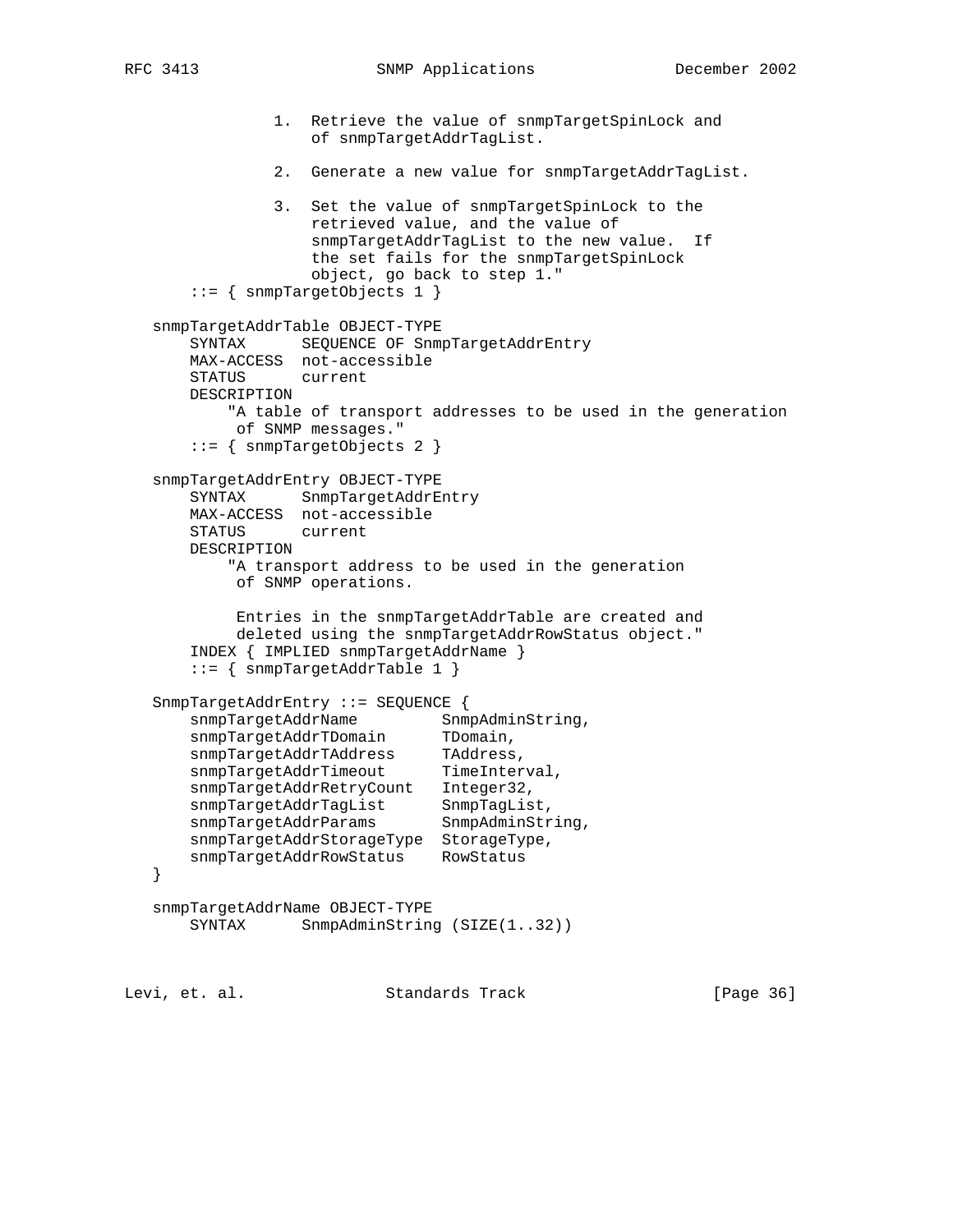```
 MAX-ACCESS not-accessible
    STATUS current
    DESCRIPTION
         "The locally arbitrary, but unique identifier associated
         with this snmpTargetAddrEntry."
     ::= { snmpTargetAddrEntry 1 }
 snmpTargetAddrTDomain OBJECT-TYPE
    SYNTAX TDomain
    MAX-ACCESS read-create
    STATUS current
    DESCRIPTION
         "This object indicates the transport type of the address
         contained in the snmpTargetAddrTAddress object."
     ::= { snmpTargetAddrEntry 2 }
 snmpTargetAddrTAddress OBJECT-TYPE
    SYNTAX TAddress
    MAX-ACCESS read-create
    STATUS current
    DESCRIPTION
         "This object contains a transport address. The format of
         this address depends on the value of the
         snmpTargetAddrTDomain object."
     ::= { snmpTargetAddrEntry 3 }
 snmpTargetAddrTimeout OBJECT-TYPE
    SYNTAX TimeInterval
    MAX-ACCESS read-create
    STATUS current
    DESCRIPTION
         "This object should reflect the expected maximum round
         trip time for communicating with the transport address
         defined by this row. When a message is sent to this
         address, and a response (if one is expected) is not
         received within this time period, an implementation
         may assume that the response will not be delivered.
         Note that the time interval that an application waits
         for a response may actually be derived from the value
         of this object. The method for deriving the actual time
         interval is implementation dependent. One such method
         is to derive the expected round trip time based on a
         particular retransmission algorithm and on the number
         of timeouts which have occurred. The type of message may
         also be considered when deriving expected round trip
         times for retransmissions. For example, if a message is
         being sent with a securityLevel that indicates both
```
Levi, et. al. Standards Track [Page 37]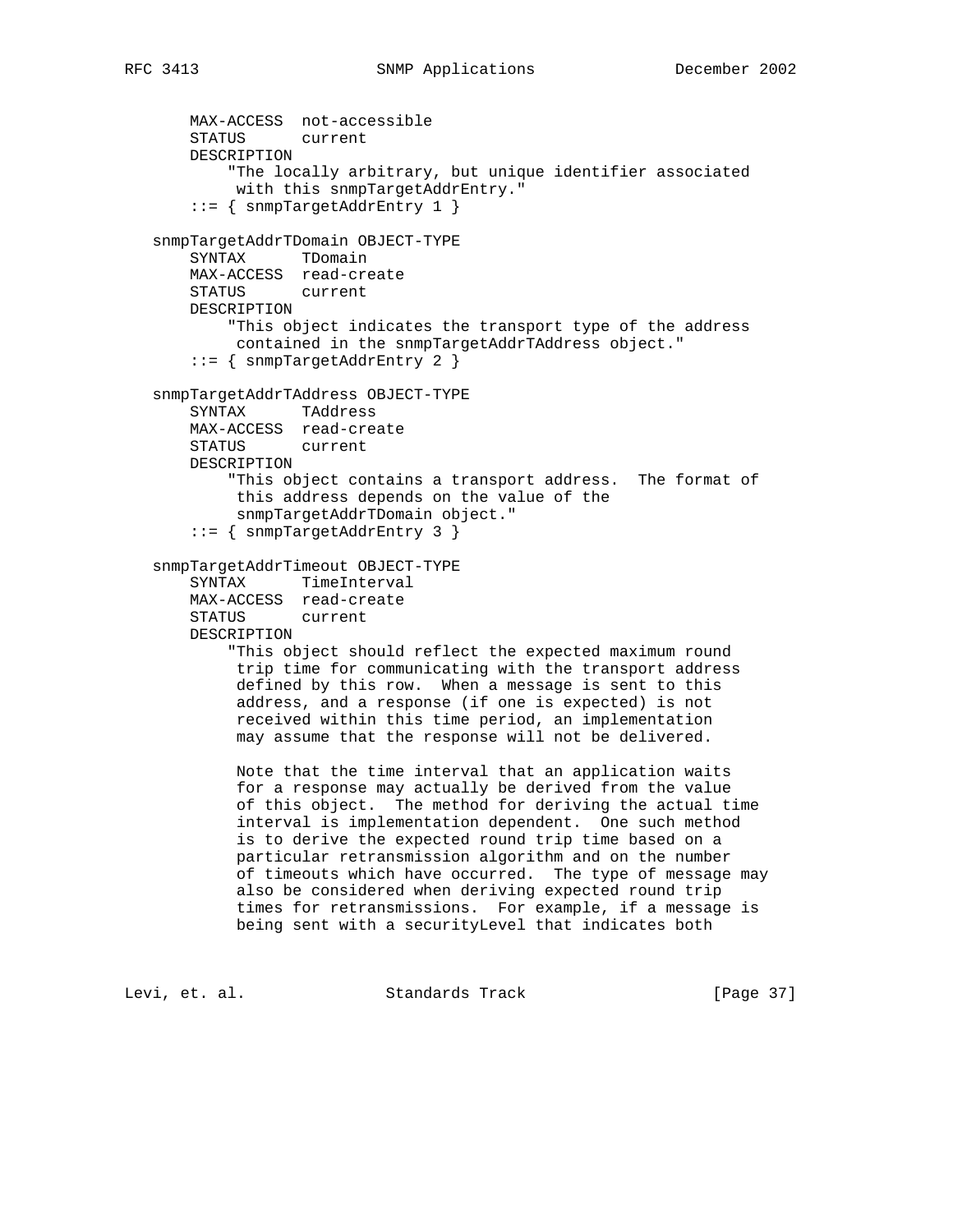```
 authentication and privacy, the derived value may be
         increased to compensate for extra processing time spent
         during authentication and encryption processing."
     DEFVAL { 1500 }
     ::= { snmpTargetAddrEntry 4 }
 snmpTargetAddrRetryCount OBJECT-TYPE
   SYNTAX Integer32 (0..255)
    MAX-ACCESS read-create
    STATUS current
    DESCRIPTION
         "This object specifies a default number of retries to be
         attempted when a response is not received for a generated
         message. An application may provide its own retry count,
         in which case the value of this object is ignored."
    DEFVAL { 3 }
     ::= { snmpTargetAddrEntry 5 }
 snmpTargetAddrTagList OBJECT-TYPE
    SYNTAX SnmpTagList
    MAX-ACCESS read-create
    STATUS current
    DESCRIPTION
         "This object contains a list of tag values which are
         used to select target addresses for a particular
         operation."
    DEFVAL { "" }
     ::= { snmpTargetAddrEntry 6 }
 snmpTargetAddrParams OBJECT-TYPE
   SYNTAX SnmpAdminString (SIZE(1..32))
    MAX-ACCESS read-create
    STATUS current
    DESCRIPTION
         "The value of this object identifies an entry in the
         snmpTargetParamsTable. The identified entry
         contains SNMP parameters to be used when generating
         messages to be sent to this transport address."
     ::= { snmpTargetAddrEntry 7 }
 snmpTargetAddrStorageType OBJECT-TYPE
    SYNTAX StorageType
    MAX-ACCESS read-create
    STATUS current
    DESCRIPTION
         "The storage type for this conceptual row.
         Conceptual rows having the value 'permanent' need not
         allow write-access to any columnar objects in the row."
```
Levi, et. al. Standards Track [Page 38]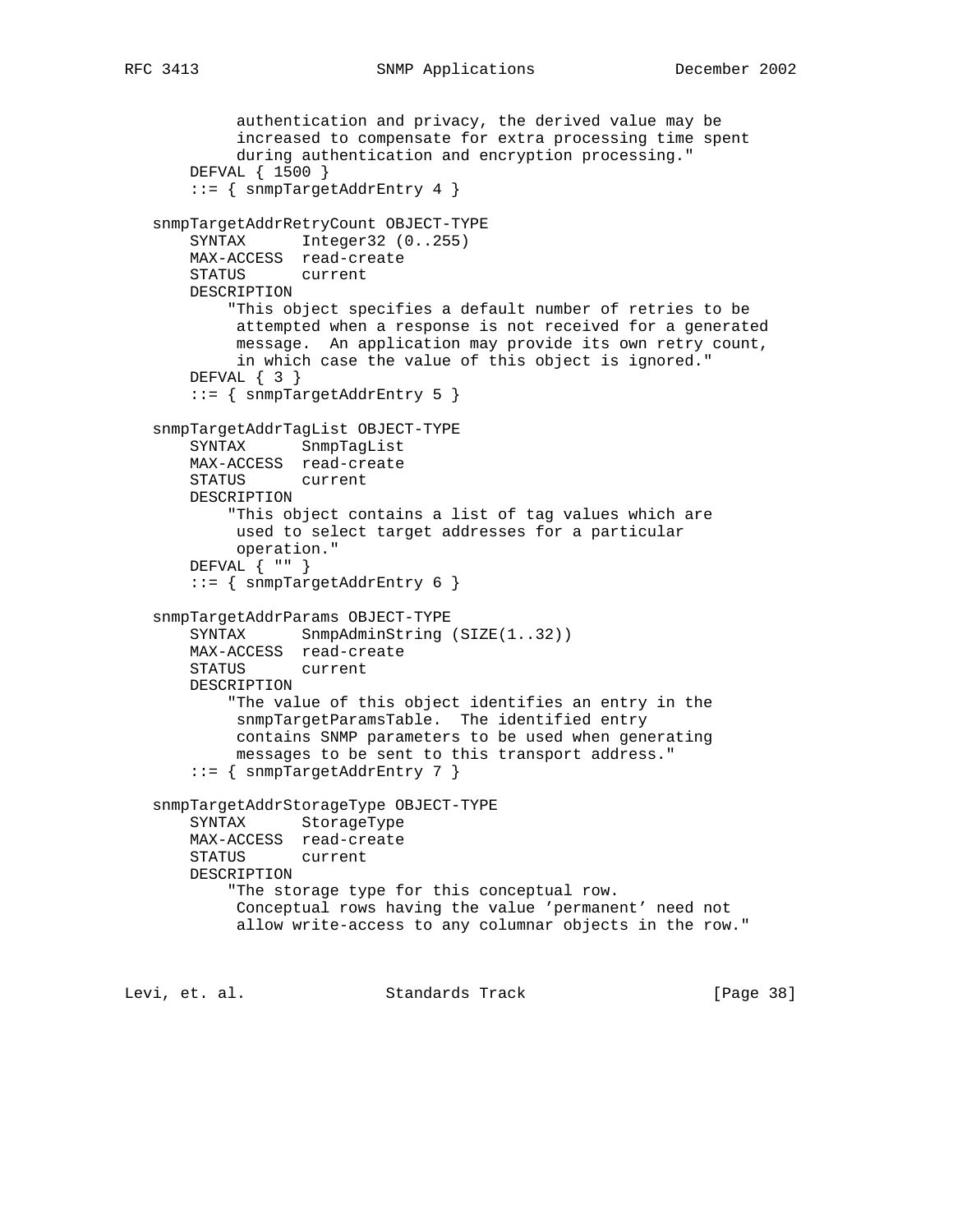```
 DEFVAL { nonVolatile }
     ::= { snmpTargetAddrEntry 8 }
 snmpTargetAddrRowStatus OBJECT-TYPE
    SYNTAX RowStatus
    MAX-ACCESS read-create
    STATUS current
    DESCRIPTION
         "The status of this conceptual row.
          To create a row in this table, a manager must
          set this object to either createAndGo(4) or
          createAndWait(5).
          Until instances of all corresponding columns are
          appropriately configured, the value of the
          corresponding instance of the snmpTargetAddrRowStatus
          column is 'notReady'.
          In particular, a newly created row cannot be made
          active until the corresponding instances of
          snmpTargetAddrTDomain, snmpTargetAddrTAddress, and
          snmpTargetAddrParams have all been set.
          The following objects may not be modified while the
          value of this object is active(1):
              - snmpTargetAddrTDomain
              - snmpTargetAddrTAddress
          An attempt to set these objects while the value of
          snmpTargetAddrRowStatus is active(1) will result in
          an inconsistentValue error."
     ::= { snmpTargetAddrEntry 9 }
 snmpTargetParamsTable OBJECT-TYPE
    SYNTAX SEQUENCE OF SnmpTargetParamsEntry
    MAX-ACCESS not-accessible
    STATUS current
    DESCRIPTION
         "A table of SNMP target information to be used
         in the generation of SNMP messages."
     ::= { snmpTargetObjects 3 }
 snmpTargetParamsEntry OBJECT-TYPE
    SYNTAX SnmpTargetParamsEntry
    MAX-ACCESS not-accessible
    STATUS current
    DESCRIPTION
         "A set of SNMP target information.
```
Levi, et. al. Standards Track [Page 39]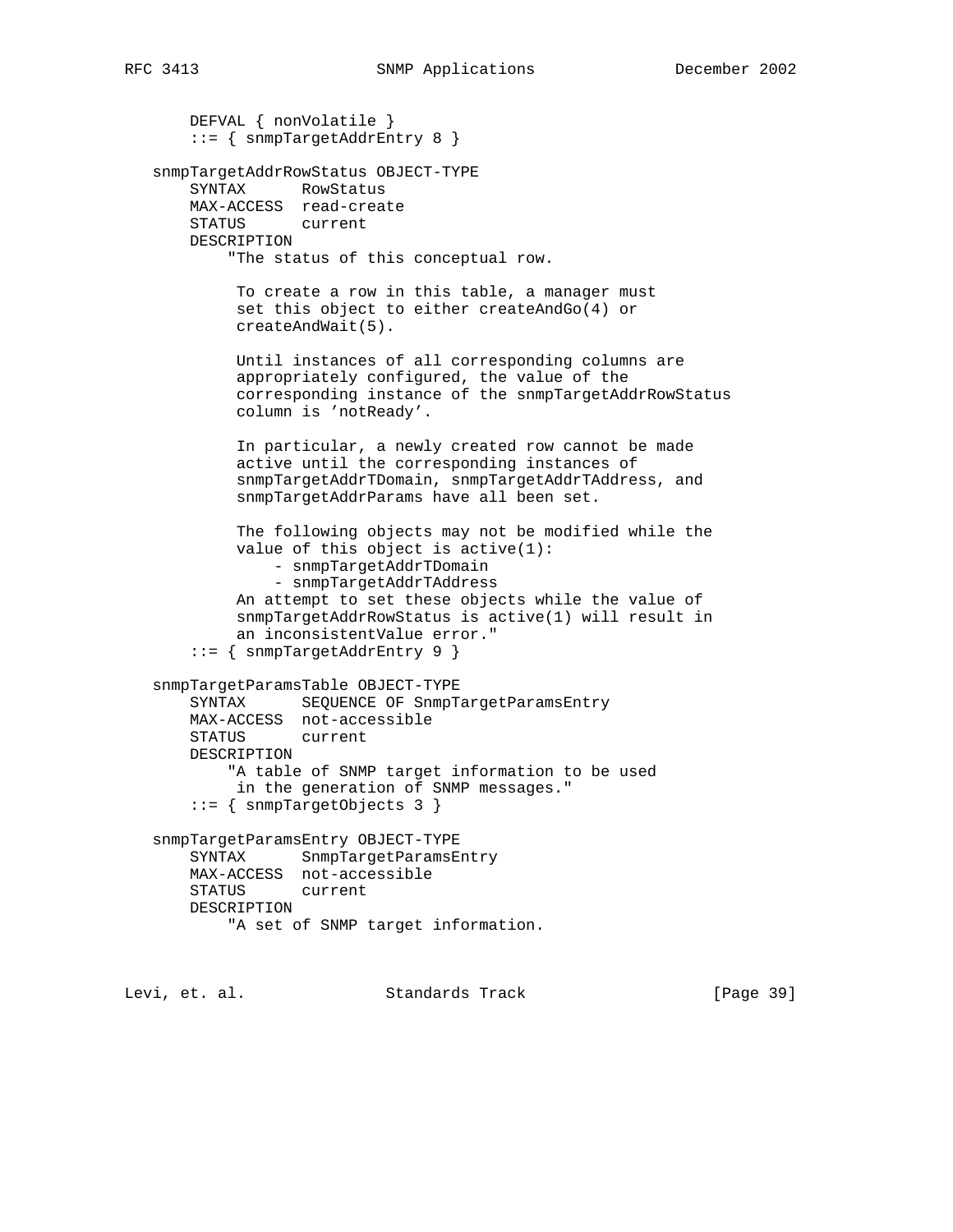```
 Entries in the snmpTargetParamsTable are created and
            deleted using the snmpTargetParamsRowStatus object."
       INDEX { IMPLIED snmpTargetParamsName }
       ::= { snmpTargetParamsTable 1 }
   SnmpTargetParamsEntry ::= SEQUENCE {
snmpTargetParamsName SnmpAdminString,
 snmpTargetParamsMPModel SnmpMessageProcessingModel,
       snmpTargetParamsSecurityModel SnmpSecurityModel,
       snmpTargetParamsSecurityName SnmpAdminString,
       snmpTargetParamsSecurityLevel SnmpSecurityLevel,
snmpTargetParamsStorageType StorageType,
 snmpTargetParamsRowStatus RowStatus
   }
   snmpTargetParamsName OBJECT-TYPE
      SYNTAX SnmpAdminString (SIZE(1..32))
       MAX-ACCESS not-accessible
       STATUS current
       DESCRIPTION
           "The locally arbitrary, but unique identifier associated
            with this snmpTargetParamsEntry."
       ::= { snmpTargetParamsEntry 1 }
   snmpTargetParamsMPModel OBJECT-TYPE
       SYNTAX SnmpMessageProcessingModel
       MAX-ACCESS read-create
       STATUS current
       DESCRIPTION
           "The Message Processing Model to be used when generating
           SNMP messages using this entry."
       ::= { snmpTargetParamsEntry 2 }
   snmpTargetParamsSecurityModel OBJECT-TYPE
       SYNTAX SnmpSecurityModel (1..2147483647)
       MAX-ACCESS read-create
       STATUS current
       DESCRIPTION
           "The Security Model to be used when generating SNMP
             messages using this entry. An implementation may
             choose to return an inconsistentValue error if an
             attempt is made to set this variable to a value
             for a security model which the implementation does
            not support."
       ::= { snmpTargetParamsEntry 3 }
   snmpTargetParamsSecurityName OBJECT-TYPE
       SYNTAX SnmpAdminString
```
Levi, et. al. Standards Track [Page 40]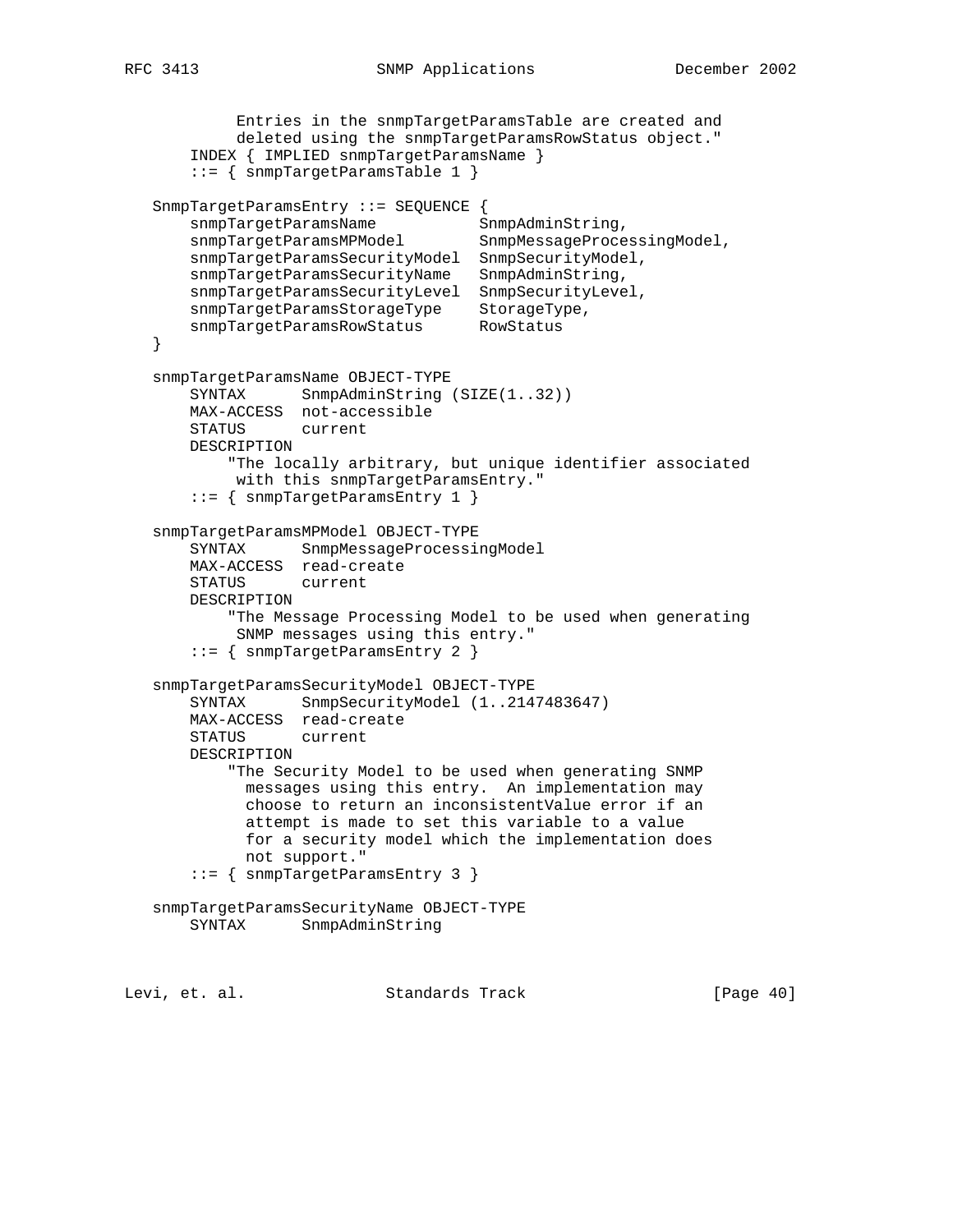```
 MAX-ACCESS read-create
    STATUS current
    DESCRIPTION
         "The securityName which identifies the Principal on
         whose behalf SNMP messages will be generated using
         this entry."
     ::= { snmpTargetParamsEntry 4 }
 snmpTargetParamsSecurityLevel OBJECT-TYPE
    SYNTAX SnmpSecurityLevel
    MAX-ACCESS read-create
    STATUS current
    DESCRIPTION
        "The Level of Security to be used when generating
         SNMP messages using this entry."
     ::= { snmpTargetParamsEntry 5 }
 snmpTargetParamsStorageType OBJECT-TYPE
    SYNTAX StorageType
    MAX-ACCESS read-create
    STATUS current
    DESCRIPTION
         "The storage type for this conceptual row.
         Conceptual rows having the value 'permanent' need not
         allow write-access to any columnar objects in the row."
    DEFVAL { nonVolatile }
     ::= { snmpTargetParamsEntry 6 }
 snmpTargetParamsRowStatus OBJECT-TYPE
    SYNTAX RowStatus
    MAX-ACCESS read-create
    STATUS current
    DESCRIPTION
         "The status of this conceptual row.
          To create a row in this table, a manager must
          set this object to either createAndGo(4) or
          createAndWait(5).
          Until instances of all corresponding columns are
          appropriately configured, the value of the
          corresponding instance of the snmpTargetParamsRowStatus
          column is 'notReady'.
          In particular, a newly created row cannot be made
          active until the corresponding
          snmpTargetParamsMPModel,
          snmpTargetParamsSecurityModel,
```
Levi, et. al. Standards Track [Page 41]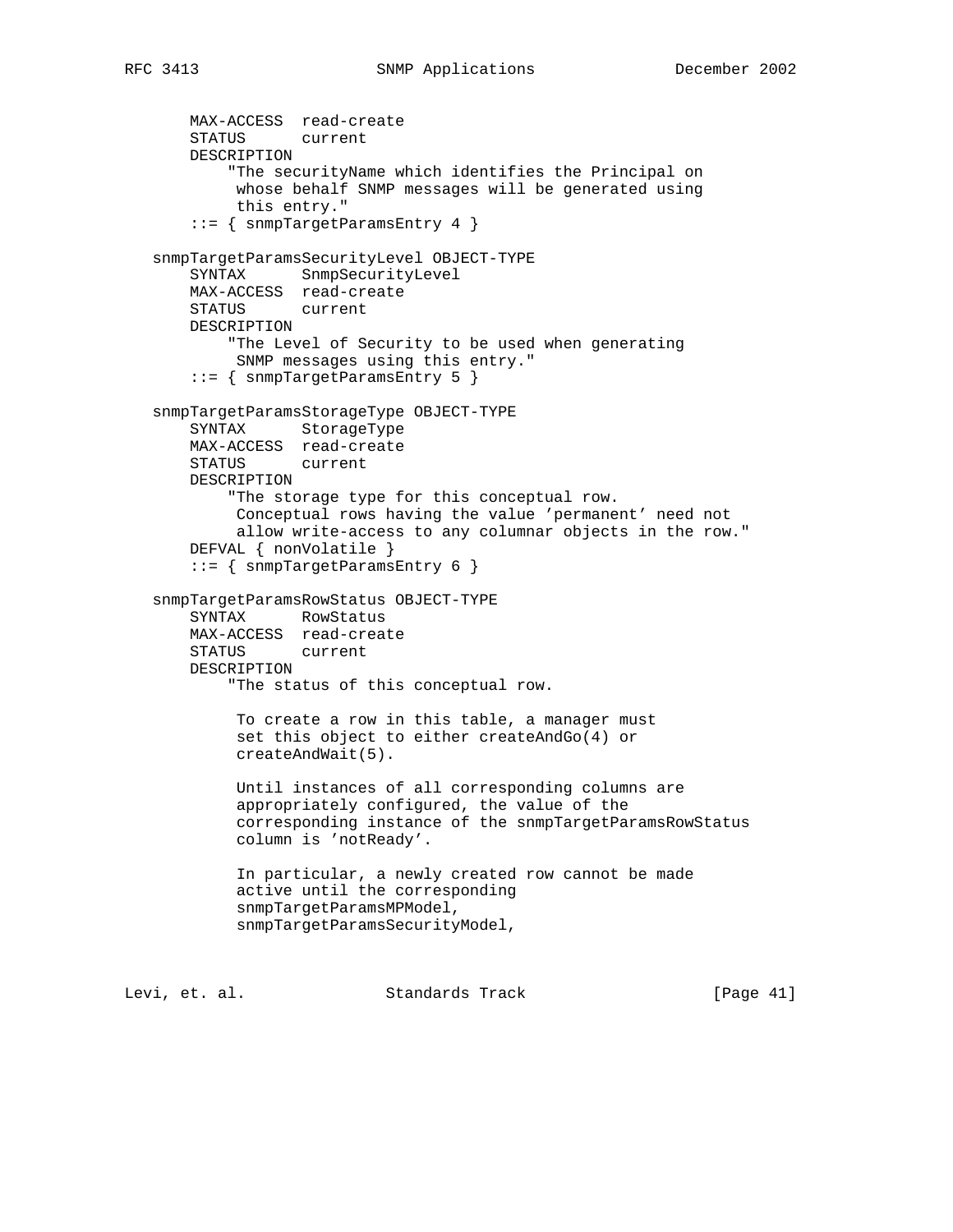```
 snmpTargetParamsSecurityName,
             and snmpTargetParamsSecurityLevel have all been set.
             The following objects may not be modified while the
             value of this object is active(1):
                 - snmpTargetParamsMPModel
                 - snmpTargetParamsSecurityModel
                 - snmpTargetParamsSecurityName
                 - snmpTargetParamsSecurityLevel
             An attempt to set these objects while the value of
             snmpTargetParamsRowStatus is active(1) will result in
             an inconsistentValue error."
        ::= { snmpTargetParamsEntry 7 }
    snmpUnavailableContexts OBJECT-TYPE
        SYNTAX Counter32
       MAX-ACCESS read-only<br>STATUS current
       STATUS
        DESCRIPTION
            "The total number of packets received by the SNMP
             engine which were dropped because the context
             contained in the message was unavailable."
        ::= { snmpTargetObjects 4 }
    snmpUnknownContexts OBJECT-TYPE
        SYNTAX Counter32
        MAX-ACCESS read-only
        STATUS current
        DESCRIPTION
            "The total number of packets received by the SNMP
             engine which were dropped because the context
            contained in the message was unknown."
        ::= { snmpTargetObjects 5 }
   -- -- Conformance information
   -- snmpTargetCompliances OBJECT IDENTIFIER ::=
                                            { snmpTargetConformance 1 }
   snmpTargetGroups OBJECT IDENTIFIER ::=
                                            { snmpTargetConformance 2 }
   - --
    -- Compliance statements
Levi, et. al.                 Standards Track                 [Page 42]
```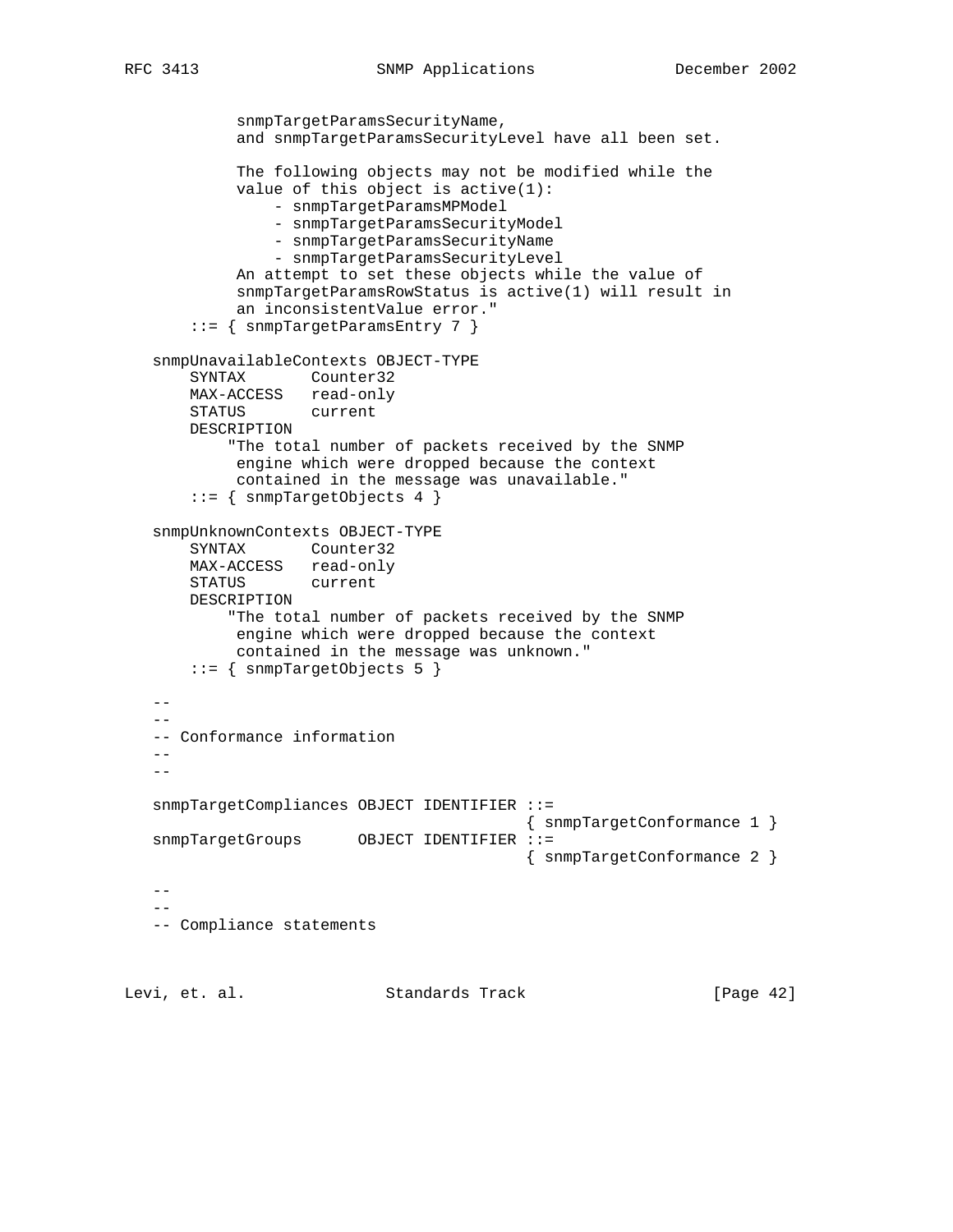$-$ 

```
- snmpTargetCommandResponderCompliance MODULE-COMPLIANCE
     STATUS current
    DESCRIPTION
         "The compliance statement for SNMP entities which include
         a command responder application."
     MODULE -- This Module
         MANDATORY-GROUPS { snmpTargetCommandResponderGroup }
     ::= { snmpTargetCompliances 1 }
 snmpTargetBasicGroup OBJECT-GROUP
    OBJECTS {
         snmpTargetSpinLock,
         snmpTargetAddrTDomain,
         snmpTargetAddrTAddress,
         snmpTargetAddrTagList,
         snmpTargetAddrParams,
         snmpTargetAddrStorageType,
         snmpTargetAddrRowStatus,
         snmpTargetParamsMPModel,
         snmpTargetParamsSecurityModel,
         snmpTargetParamsSecurityName,
         snmpTargetParamsSecurityLevel,
         snmpTargetParamsStorageType,
         snmpTargetParamsRowStatus
     }
     STATUS current
     DESCRIPTION
         "A collection of objects providing basic remote
         configuration of management targets."
     ::= { snmpTargetGroups 1 }
 snmpTargetResponseGroup OBJECT-GROUP
     OBJECTS {
         snmpTargetAddrTimeout,
         snmpTargetAddrRetryCount
     }
     STATUS current
     DESCRIPTION
         "A collection of objects providing remote configuration
          of management targets for applications which generate
          SNMP messages for which a response message would be
          expected."
     ::= { snmpTargetGroups 2 }
 snmpTargetCommandResponderGroup OBJECT-GROUP
```
Levi, et. al. Standards Track [Page 43]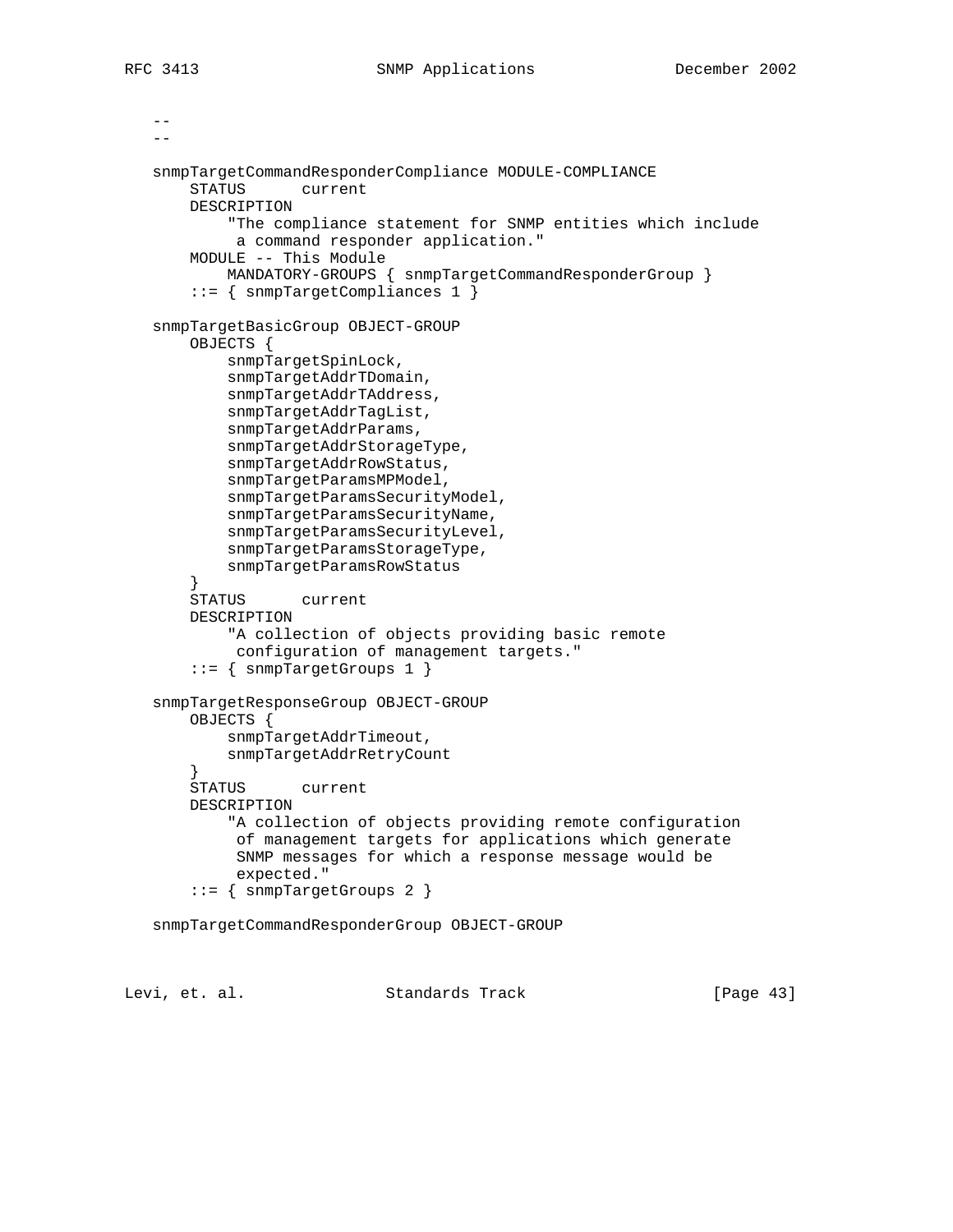```
 OBJECTS {
     snmpUnavailableContexts,
     snmpUnknownContexts
 }
 STATUS current
 DESCRIPTION
     "A collection of objects required for command responder
     applications, used for counting error conditions."
 ::= { snmpTargetGroups 3 }
```
END

## 4.2. The Notification MIB Module

 The SNMP-NOTIFICATION-MIB module contains objects for the remote configuration of the parameters used by an SNMP entity for the generation of notifications. It consists of three tables and conformance/compliance statements. The first table, the snmpNotifyTable, contains entries which select which entries in the snmpTargetAddrTable should be used for generating notifications, and the type of notifications to be generated.

The second table, the snmpNotifyFilterProfileTable, sparsely augments the snmpTargetParamsTable with an object which is used to associate a set of filters with a particular management target.

 The third table, the snmpNotifyFilterTable, defines filters which are used to limit the number of notifications which are generated using particular management targets.

4.2.1. Definitions

SNMP-NOTIFICATION-MIB DEFINITIONS ::= BEGIN

IMPORTS

 MODULE-IDENTITY, OBJECT-TYPE, snmpModules FROM SNMPv2-SMI

 RowStatus, StorageType FROM SNMPv2-TC

 SnmpAdminString FROM SNMP-FRAMEWORK-MIB

SnmpTagValue,

Levi, et. al. Standards Track [Page 44]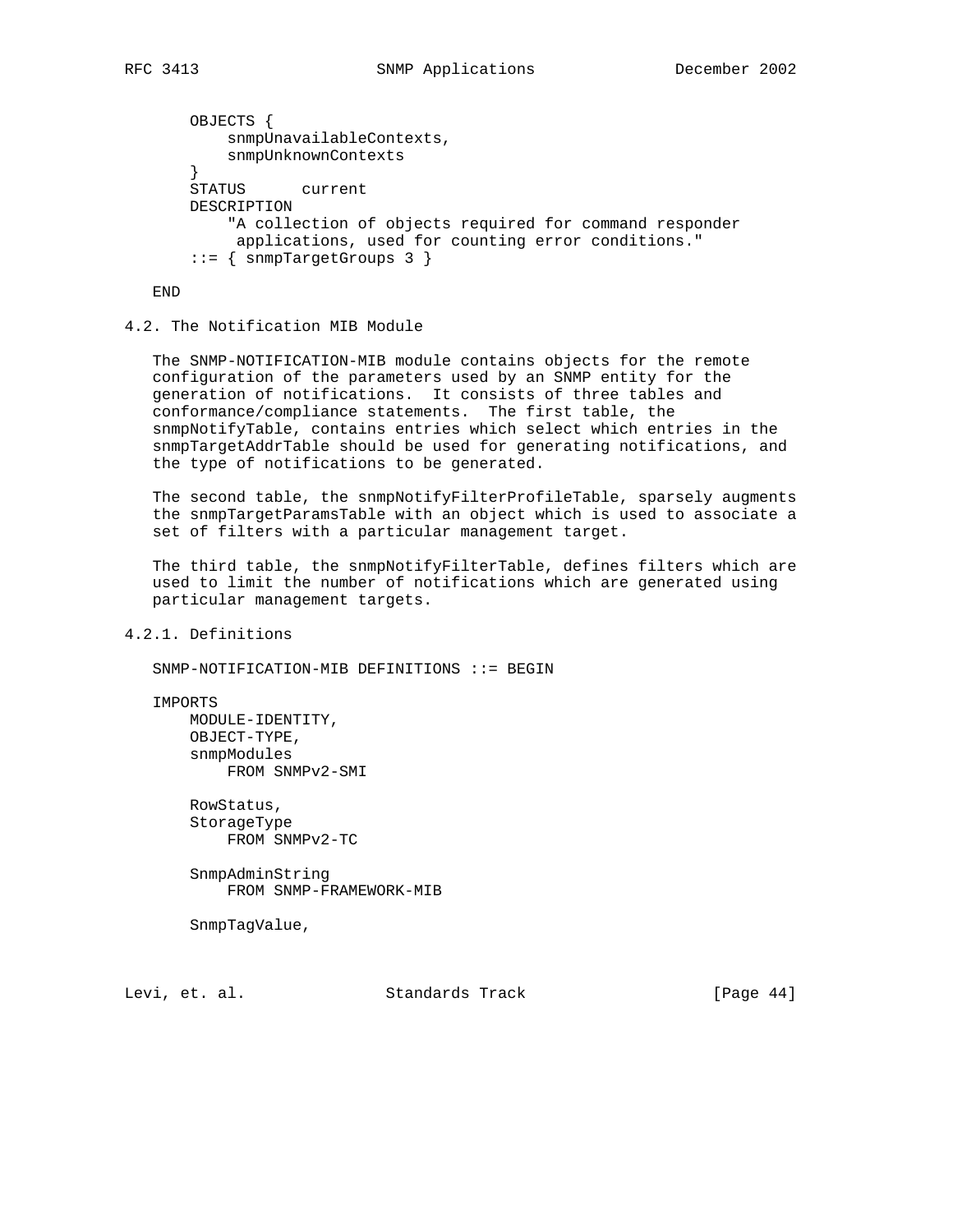snmpTargetParamsName FROM SNMP-TARGET-MIB MODULE-COMPLIANCE, OBJECT-GROUP FROM SNMPv2-CONF; snmpNotificationMIB MODULE-IDENTITY LAST-UPDATED "200210140000Z" ORGANIZATION "IETF SNMPv3 Working Group" CONTACT-INFO "WG-email: snmpv3@lists.tislabs.com Subscribe: majordomo@lists.tislabs.com In message body: subscribe snmpv3 Co-Chair: Russ Mundy Network Associates Laboratories<br>Postal: 15204 Omega Drive, Suite 300 15204 Omega Drive, Suite 300 Rockville, MD 20850-4601 USA EMail: mundy@tislabs.com Phone: +1 301-947-7107 Co-Chair: David Harrington Enterasys Networks Postal: 35 Industrial Way P. O. Box 5004 Rochester, New Hampshire 03866-5005 USA EMail: dbh@enterasys.com Phone: +1 603-337-2614 Co-editor: David B. Levi Nortel Networks Postal: 3505 Kesterwood Drive Knoxville, Tennessee 37918 EMail: dlevi@nortelnetworks.com Phone: +1 865 686 0432 Co-editor: Paul Meyer Secure Computing Corporation<br>Postal: 2675 Long Lake Road 2675 Long Lake Road Roseville, Minnesota 55113 EMail: paul\_meyer@securecomputing.com Phone: +1 651 628 1592 Co-editor: Bob Stewart Retired"

Levi, et. al. Standards Track [Page 45]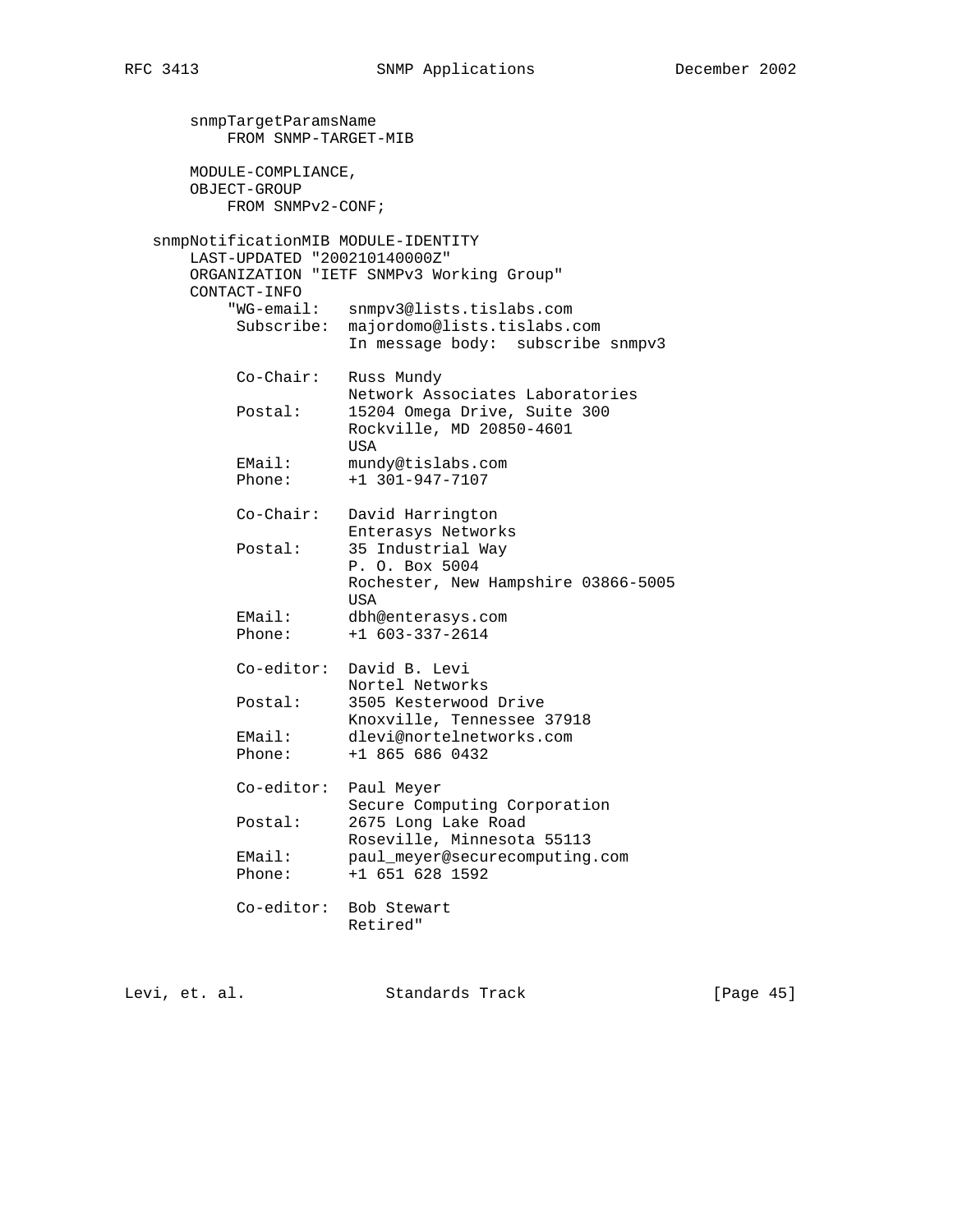```
 DESCRIPTION
             "This MIB module defines MIB objects which provide
              mechanisms to remotely configure the parameters
              used by an SNMP entity for the generation of
              notifications.
             Copyright (C) The Internet Society (2002). This
             version of this MIB module is part of RFC 3413;
            see the RFC itself for full legal notices.
" "The Contract of the Contract of the Contract of the Contract of the Contract of the Contract of the Contract of the Contract of the Contract of the Contract of the Contract of the Contract of the Contract of the Contrac
        REVISION "200210140000Z" -- 14 October 2002
        DESCRIPTION "Clarifications, published as
                      RFC 3413."
        REVISION "199808040000Z" -- 4 August 1998
        DESCRIPTION "Clarifications, published as
                      RFC 2573."
        REVISION "199707140000Z" -- 14 July 1997
        DESCRIPTION "The initial revision, published as RFC2273."
       ::= { snmpModules 13 }
    snmpNotifyObjects OBJECT IDENTIFIER ::=
                                                 { snmpNotificationMIB 1 }
    snmpNotifyConformance OBJECT IDENTIFIER ::=
                                                  { snmpNotificationMIB 3 }
    --
   - -- The snmpNotifyObjects group
   - -- - snmpNotifyTable OBJECT-TYPE
        SYNTAX SEQUENCE OF SnmpNotifyEntry
        MAX-ACCESS not-accessible
        STATUS current
        DESCRIPTION
             "This table is used to select management targets which should
             receive notifications, as well as the type of notification
              which should be sent to each selected management target."
        ::= { snmpNotifyObjects 1 }
    snmpNotifyEntry OBJECT-TYPE
        SYNTAX SnmpNotifyEntry
        MAX-ACCESS not-accessible
        STATUS current
        DESCRIPTION
             "An entry in this table selects a set of management targets
             which should receive notifications, as well as the type of
Levi, et. al. Standards Track [Page 46]
```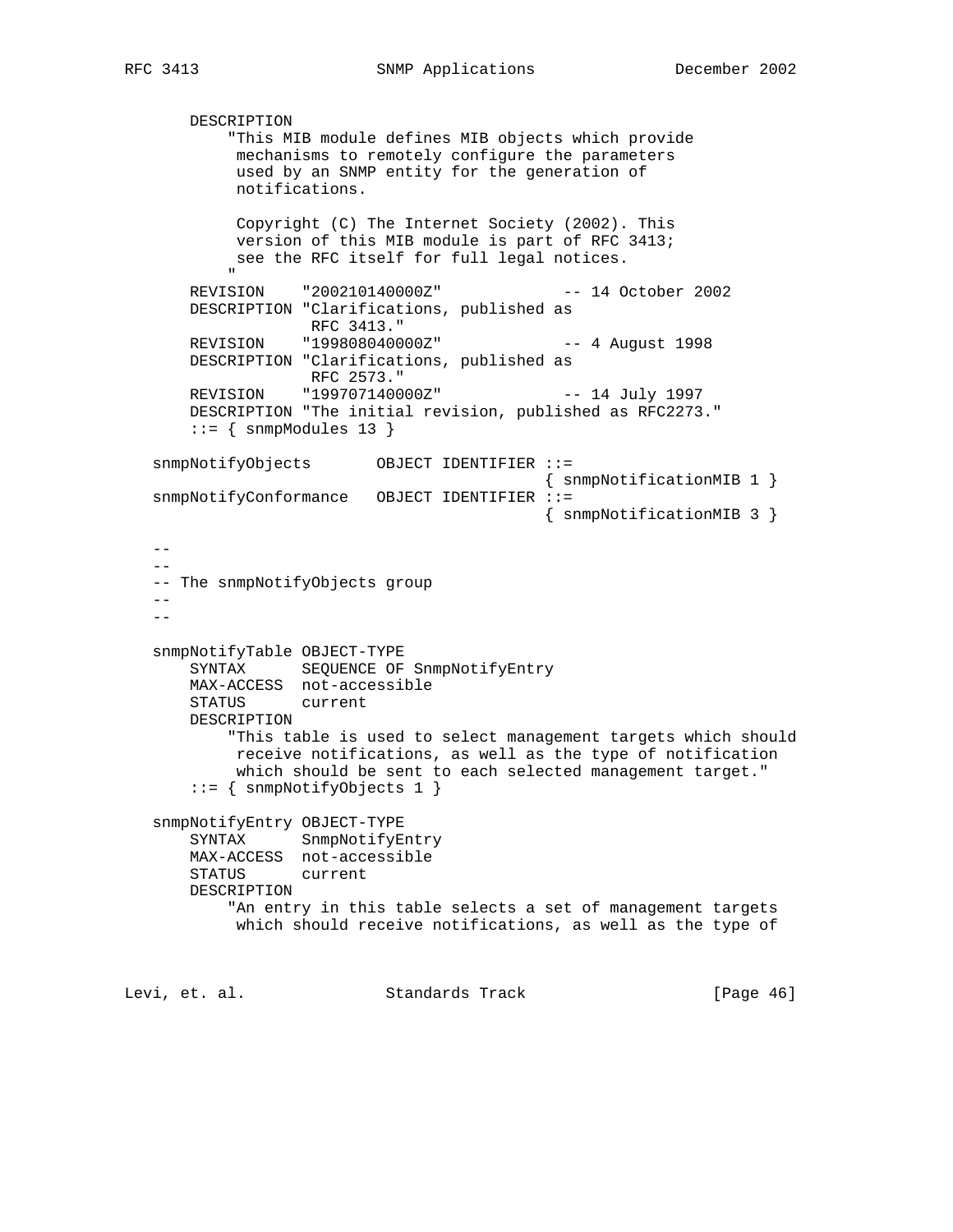```
 notification which should be sent to each selected
            management target.
            Entries in the snmpNotifyTable are created and
            deleted using the snmpNotifyRowStatus object."
       INDEX { IMPLIED snmpNotifyName }
      ::= { snmpNotifyTable 1 }
   SnmpNotifyEntry ::= SEQUENCE {
snmpNotifyName SnmpAdminString,
snmpNotifyTag SnmpTagValue,
snmpNotifyType INTEGER,
 snmpNotifyStorageType StorageType,
 snmpNotifyRowStatus RowStatus
   }
   snmpNotifyName OBJECT-TYPE
      SYNTAX SnmpAdminString (SIZE(1..32))
       MAX-ACCESS not-accessible
       STATUS current
       DESCRIPTION
           "The locally arbitrary, but unique identifier associated
           with this snmpNotifyEntry."
       ::= { snmpNotifyEntry 1 }
   snmpNotifyTag OBJECT-TYPE
       SYNTAX SnmpTagValue
       MAX-ACCESS read-create
       STATUS current
       DESCRIPTION
           "This object contains a single tag value which is used
           to select entries in the snmpTargetAddrTable. Any entry
            in the snmpTargetAddrTable which contains a tag value
            which is equal to the value of an instance of this
            object is selected. If this object contains a value
           of zero length, no entries are selected."
       DEFVAL { "" }
      ::= { snmpNotifyEntry 2 }
   snmpNotifyType OBJECT-TYPE
       SYNTAX INTEGER {
                     trap(1),
                 \inf \text{orm}(2) }
       MAX-ACCESS read-create
       STATUS current
       DESCRIPTION
           "This object determines the type of notification to
```
Levi, et. al. Standards Track [Page 47]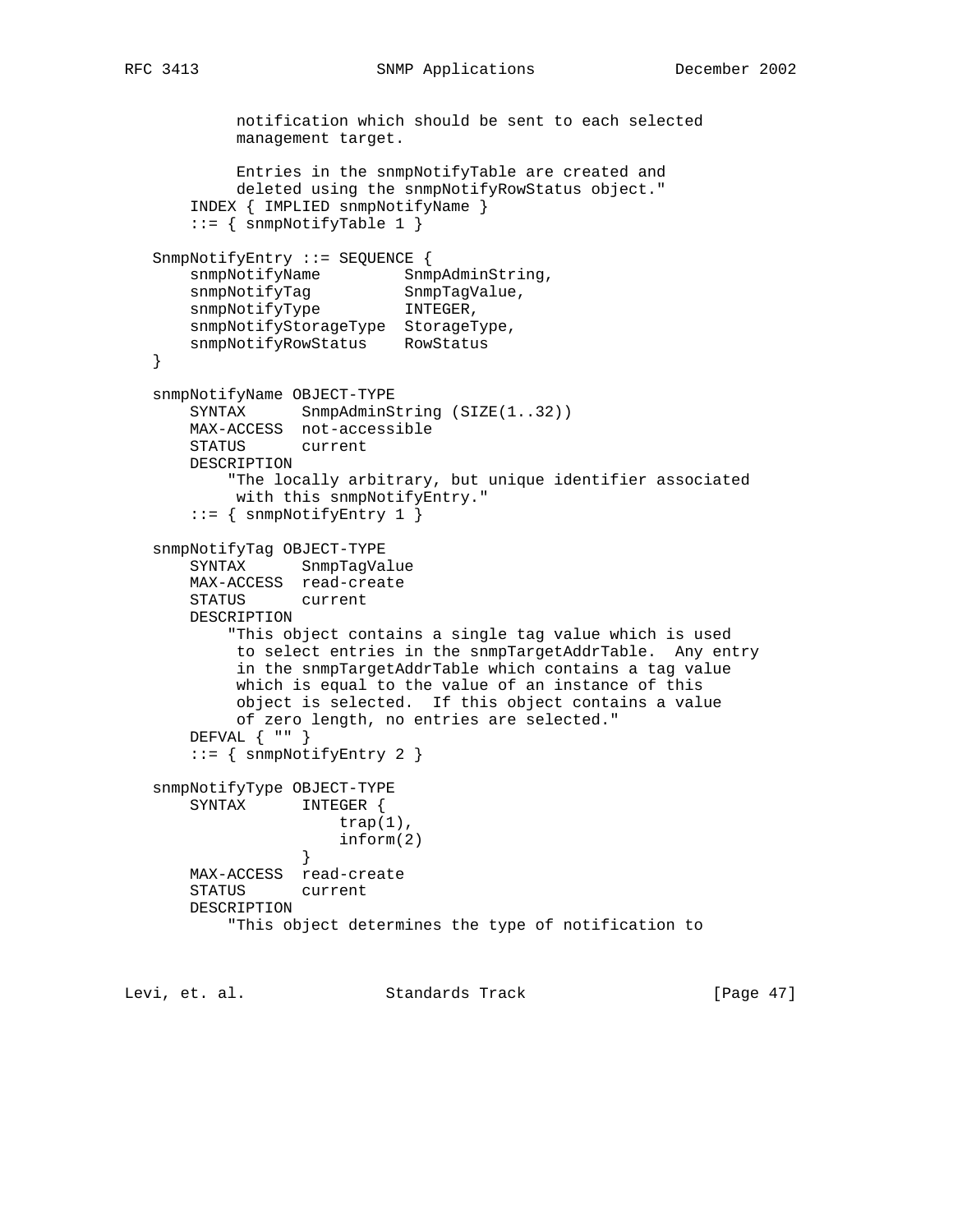```
 be generated for entries in the snmpTargetAddrTable
            selected by the corresponding instance of
            snmpNotifyTag. This value is only used when
            generating notifications, and is ignored when
            using the snmpTargetAddrTable for other purposes.
            If the value of this object is trap(1), then any
            messages generated for selected rows will contain
            Unconfirmed-Class PDUs.
            If the value of this object is inform(2), then any
            messages generated for selected rows will contain
            Confirmed-Class PDUs.
            Note that if an SNMP entity only supports
            generation of Unconfirmed-Class PDUs (and not
            Confirmed-Class PDUs), then this object may be
            read-only."
       DEFVAL { trap }
        ::= { snmpNotifyEntry 3 }
    snmpNotifyStorageType OBJECT-TYPE
       SYNTAX StorageType
       MAX-ACCESS read-create
       STATUS current
       DESCRIPTION
            "The storage type for this conceptual row.
            Conceptual rows having the value 'permanent' need not
            allow write-access to any columnar objects in the row."
       DEFVAL { nonVolatile }
       ::= { snmpNotifyEntry 4 }
    snmpNotifyRowStatus OBJECT-TYPE
       SYNTAX RowStatus
       MAX-ACCESS read-create
       STATUS current
       DESCRIPTION
            "The status of this conceptual row.
            To create a row in this table, a manager must
            set this object to either createAndGo(4) or
            createAndWait(5)."
        ::= { snmpNotifyEntry 5 }
    snmpNotifyFilterProfileTable OBJECT-TYPE
       SYNTAX SEQUENCE OF SnmpNotifyFilterProfileEntry
       MAX-ACCESS not-accessible
       STATUS current
Levi, et. al. Standards Track [Page 48]
```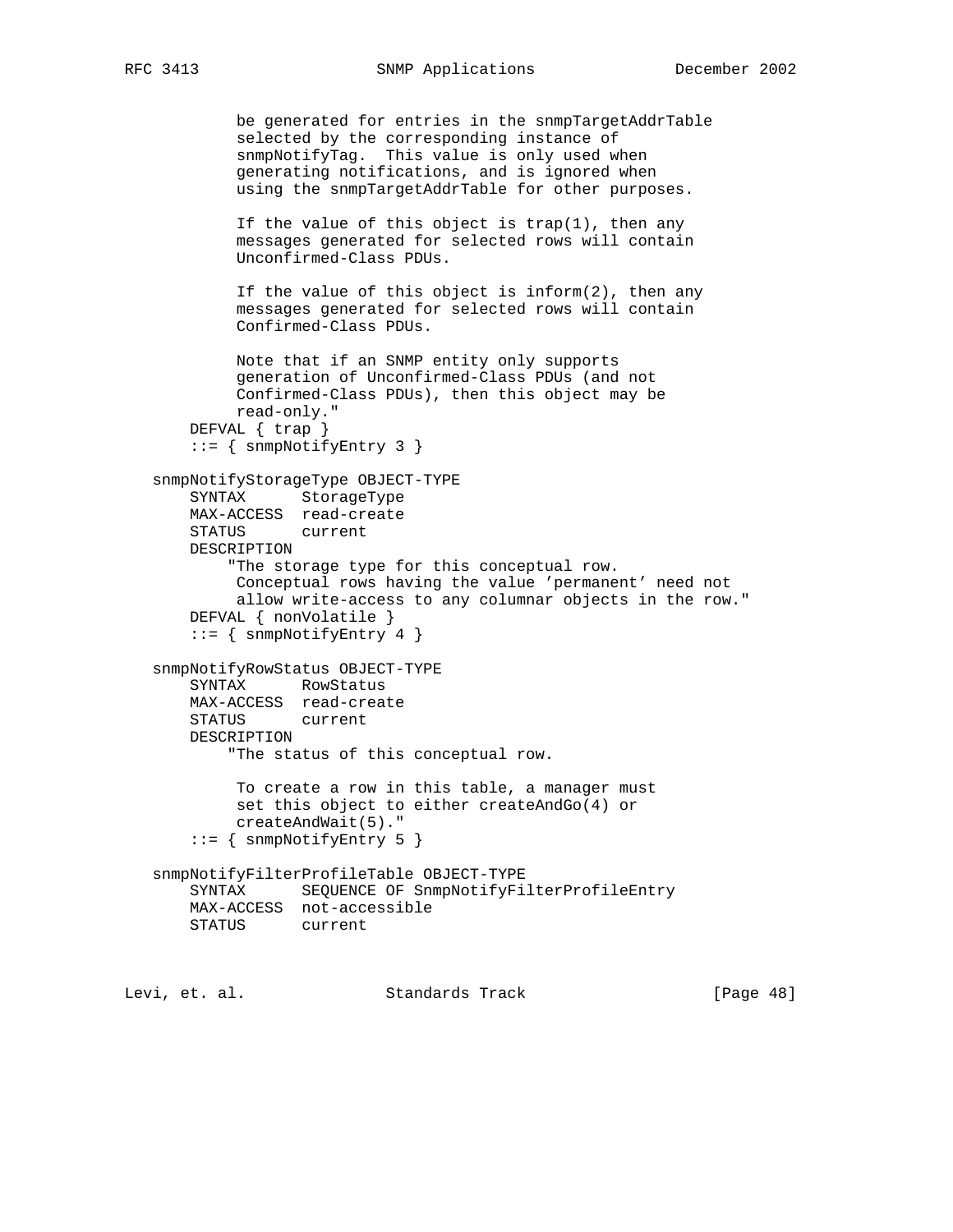```
 DESCRIPTION
           "This table is used to associate a notification filter
            profile with a particular set of target parameters."
        ::= { snmpNotifyObjects 2 }
   snmpNotifyFilterProfileEntry OBJECT-TYPE
       SYNTAX SnmpNotifyFilterProfileEntry
       MAX-ACCESS not-accessible
       STATUS current
       DESCRIPTION
           "An entry in this table indicates the name of the filter
            profile to be used when generating notifications using
            the corresponding entry in the snmpTargetParamsTable.
            Entries in the snmpNotifyFilterProfileTable are created
            and deleted using the snmpNotifyFilterProfileRowStatus
            object."
       INDEX { IMPLIED snmpTargetParamsName }
       ::= { snmpNotifyFilterProfileTable 1 }
   SnmpNotifyFilterProfileEntry ::= SEQUENCE {
      snmpNotifyFilterProfileName SnmpAdminString,
snmpNotifyFilterProfileStorType StorageType,
 snmpNotifyFilterProfileRowStatus RowStatus
   }
   snmpNotifyFilterProfileName OBJECT-TYPE
      SYNTAX SnmpAdminString (SIZE(1..32))
       MAX-ACCESS read-create
       STATUS current
       DESCRIPTION
           "The name of the filter profile to be used when generating
            notifications using the corresponding entry in the
            snmpTargetAddrTable."
       ::= { snmpNotifyFilterProfileEntry 1 }
   snmpNotifyFilterProfileStorType OBJECT-TYPE
       SYNTAX StorageType
       MAX-ACCESS read-create
       STATUS current
       DESCRIPTION
           "The storage type for this conceptual row.
            Conceptual rows having the value 'permanent' need not
            allow write-access to any columnar objects in the row."
       DEFVAL { nonVolatile }
       ::= { snmpNotifyFilterProfileEntry 2 }
   snmpNotifyFilterProfileRowStatus OBJECT-TYPE
```
Levi, et. al. Standards Track [Page 49]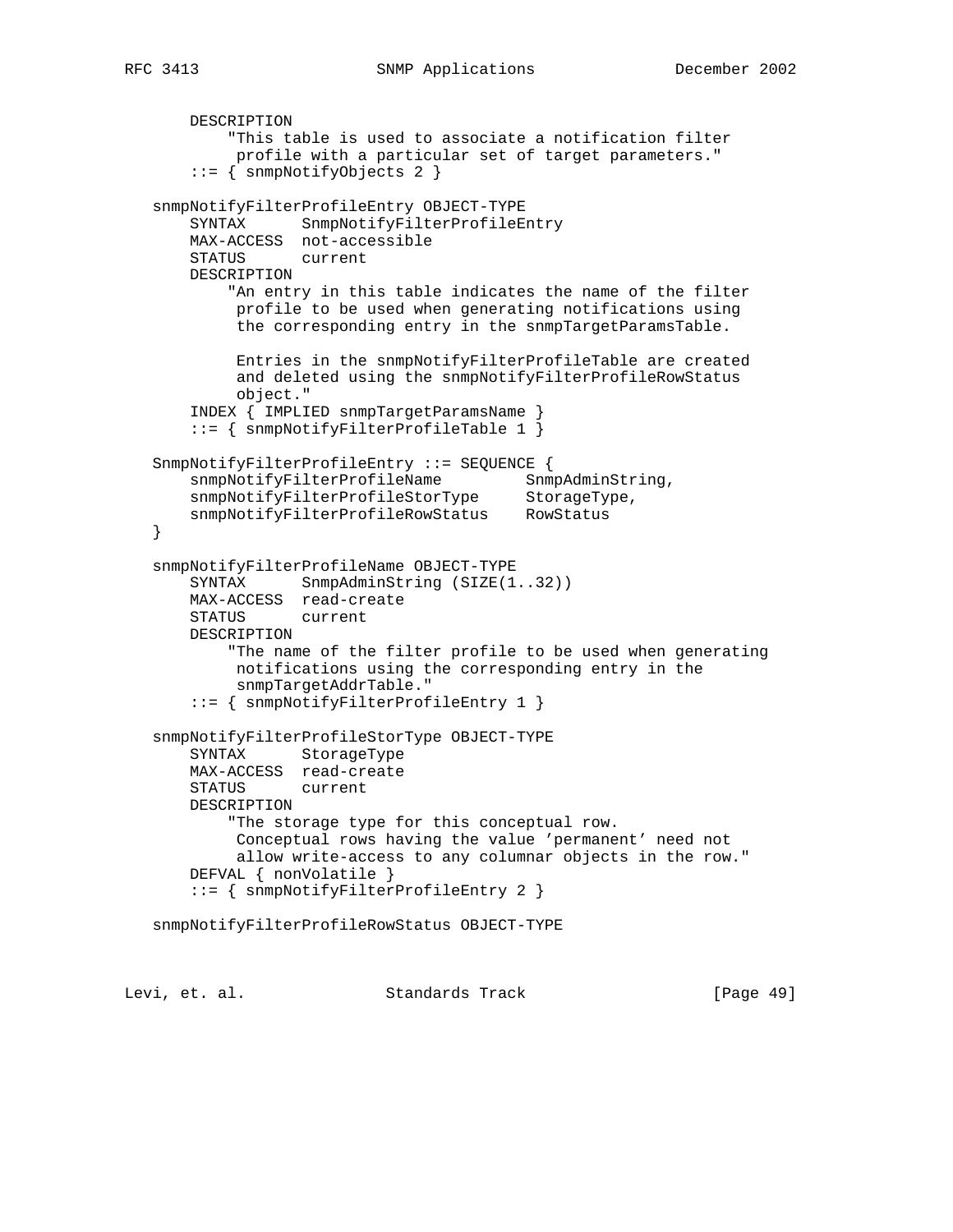SYNTAX RowStatus MAX-ACCESS read-create STATUS current DESCRIPTION "The status of this conceptual row. To create a row in this table, a manager must set this object to either createAndGo(4) or createAndWait(5). Until instances of all corresponding columns are appropriately configured, the value of the corresponding instance of the snmpNotifyFilterProfileRowStatus column is 'notReady'. In particular, a newly created row cannot be made active until the corresponding instance of snmpNotifyFilterProfileName has been set." ::= { snmpNotifyFilterProfileEntry 3 } snmpNotifyFilterTable OBJECT-TYPE SYNTAX SEQUENCE OF SnmpNotifyFilterEntry MAX-ACCESS not-accessible STATUS current DESCRIPTION "The table of filter profiles. Filter profiles are used to determine whether particular management targets should receive particular notifications. When a notification is generated, it must be compared with the filters associated with each management target which is configured to receive notifications, in order to determine whether it may be sent to each such management target. A more complete discussion of notification filtering can be found in section 6. of [SNMP-APPL]." ::= { snmpNotifyObjects 3 } snmpNotifyFilterEntry OBJECT-TYPE SYNTAX SnmpNotifyFilterEntry MAX-ACCESS not-accessible STATUS current DESCRIPTION "An element of a filter profile. Entries in the snmpNotifyFilterTable are created and deleted using the snmpNotifyFilterRowStatus object."

Levi, et. al. Standards Track [Page 50]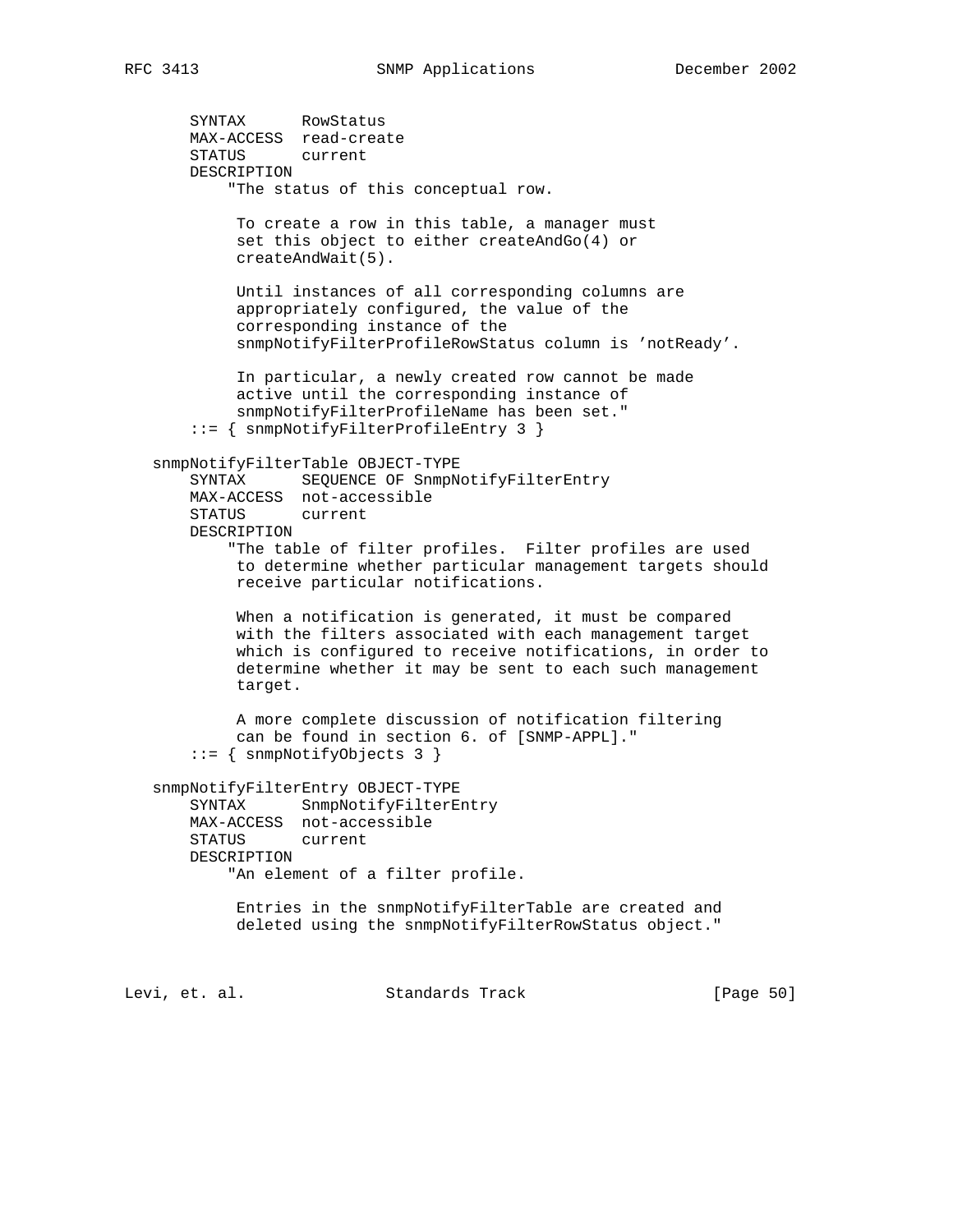```
 INDEX { snmpNotifyFilterProfileName,
               IMPLIED snmpNotifyFilterSubtree }
       ::= { snmpNotifyFilterTable 1 }
   SnmpNotifyFilterEntry ::= SEQUENCE {
      snmpNotifyFilterSubtree OBJECT IDENTIFIER,
snmpNotifyFilterMask OCTET STRING,
snmpNotifyFilterType TNTEGER,
snmpNotifyFilterStorageType StorageType,
snmpNotifyFilterRowStatus RowStatus
   }
   snmpNotifyFilterSubtree OBJECT-TYPE
       SYNTAX OBJECT IDENTIFIER
       MAX-ACCESS not-accessible
       STATUS current
       DESCRIPTION
           "The MIB subtree which, when combined with the corresponding
            instance of snmpNotifyFilterMask, defines a family of
            subtrees which are included in or excluded from the
           filter profile."
       ::= { snmpNotifyFilterEntry 1 }
   snmpNotifyFilterMask OBJECT-TYPE
      SYNTAX OCTET STRING (SIZE(0..16))
       MAX-ACCESS read-create
       STATUS current
       DESCRIPTION
           "The bit mask which, in combination with the corresponding
            instance of snmpNotifyFilterSubtree, defines a family of
            subtrees which are included in or excluded from the
            filter profile.
            Each bit of this bit mask corresponds to a
            sub-identifier of snmpNotifyFilterSubtree, with the
            most significant bit of the i-th octet of this octet
            string value (extended if necessary, see below)
           corresponding to the (8 * i - 7)-th sub-identifier, and
            the least significant bit of the i-th octet of this
            octet string corresponding to the (8*i)-th
            sub-identifier, where i is in the range 1 through 16.
            Each bit of this bit mask specifies whether or not
            the corresponding sub-identifiers must match when
            determining if an OBJECT IDENTIFIER matches this
            family of filter subtrees; a '1' indicates that an
            exact match must occur; a '0' indicates 'wild card',
            i.e., any sub-identifier value matches.
```
Levi, et. al. Standards Track [Page 51]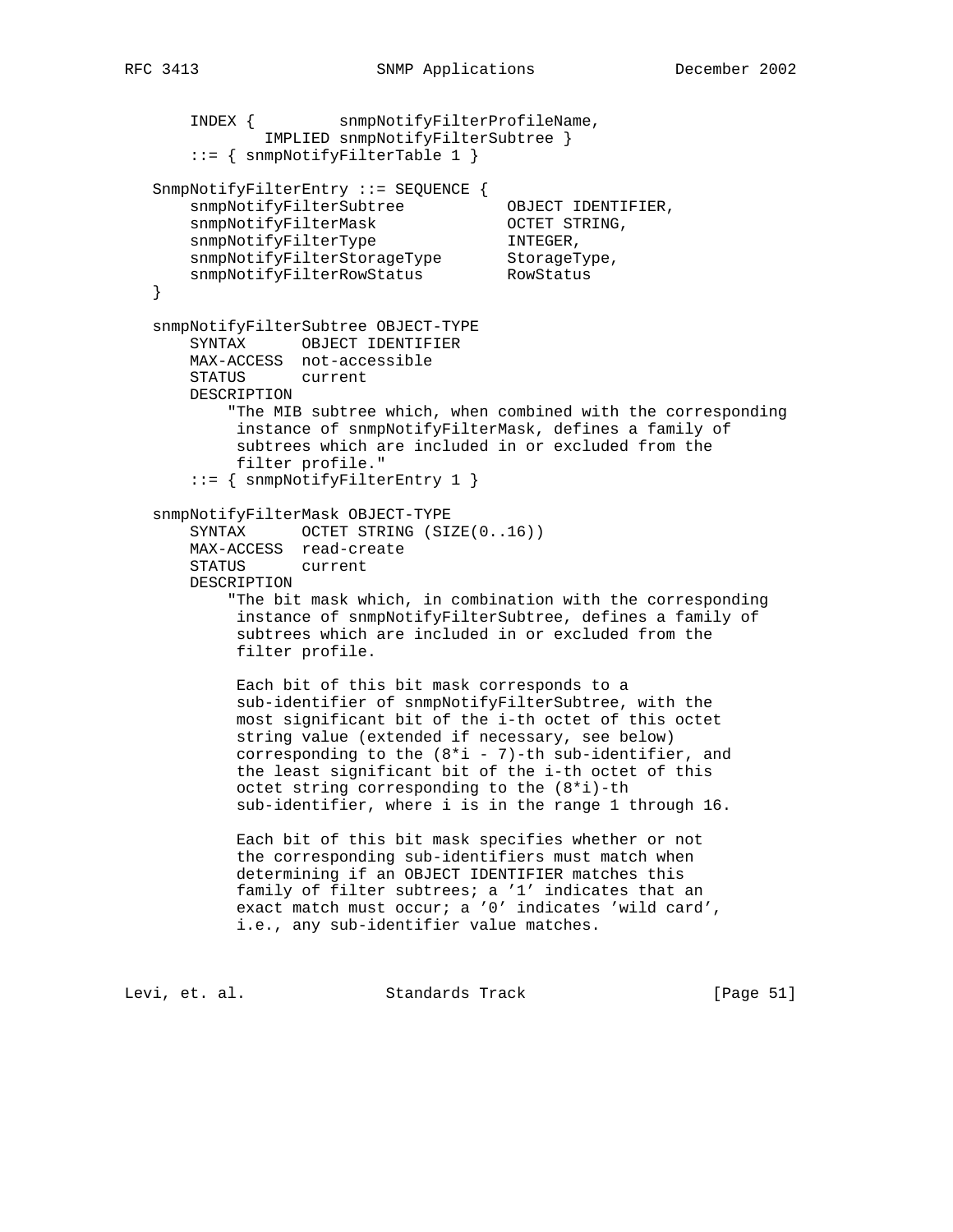RFC 3413 SNMP Applications December 2002

```
 Thus, the OBJECT IDENTIFIER X of an object instance
             is contained in a family of filter subtrees if, for
             each sub-identifier of the value of
             snmpNotifyFilterSubtree, either:
               the i-th bit of snmpNotifyFilterMask is 0, or
               the i-th sub-identifier of X is equal to the i-th
               sub-identifier of the value of
               snmpNotifyFilterSubtree.
             If the value of this bit mask is M bits long and
             there are more than M sub-identifiers in the
             corresponding instance of snmpNotifyFilterSubtree,
             then the bit mask is extended with 1's to be the
             required length.
             Note that when the value of this object is the
             zero-length string, this extension rule results in
             a mask of all-1's being used (i.e., no 'wild card'),
             and the family of filter subtrees is the one
             subtree uniquely identified by the corresponding
             instance of snmpNotifyFilterSubtree."
        DEFVAL { ''H }
        ::= { snmpNotifyFilterEntry 2 }
    snmpNotifyFilterType OBJECT-TYPE
        SYNTAX INTEGER {
                       included(1),
                   excluded(2)<br>}
 }
       MAX-ACCESS read-create
        STATUS current
        DESCRIPTION
            "This object indicates whether the family of filter subtrees
            defined by this entry are included in or excluded from a
             filter. A more detailed discussion of the use of this
             object can be found in section 6. of [SNMP-APPL]."
        DEFVAL { included }
        ::= { snmpNotifyFilterEntry 3 }
    snmpNotifyFilterStorageType OBJECT-TYPE
       SYNTAX StorageType
       MAX-ACCESS read-create
       STATUS current
       DESCRIPTION
            "The storage type for this conceptual row.
            Conceptual rows having the value 'permanent' need not
Levi, et. al.                 Standards Track                 [Page 52]
```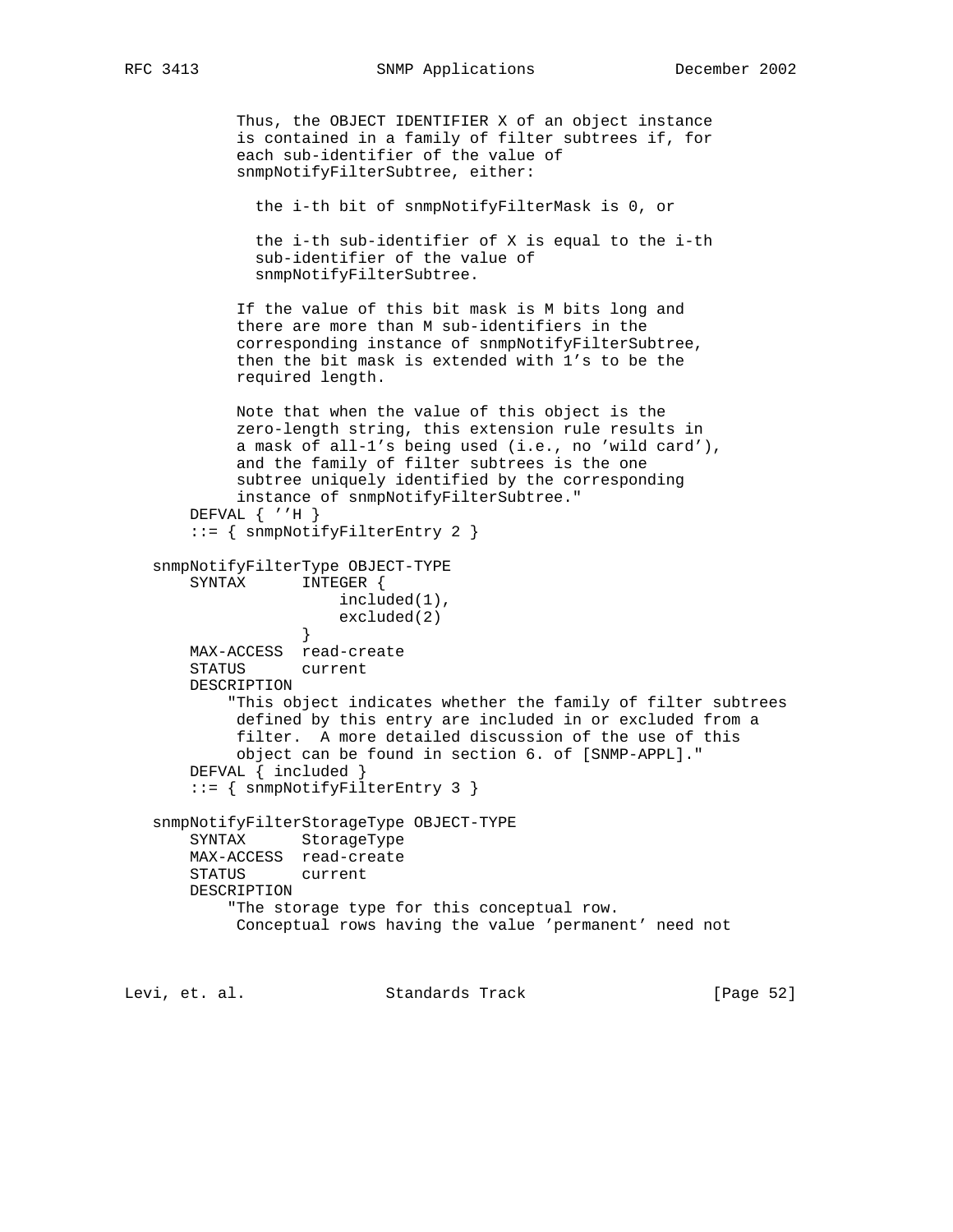```
 allow write-access to any columnar objects in the row."
        DEFVAL { nonVolatile }
        ::= { snmpNotifyFilterEntry 4 }
    snmpNotifyFilterRowStatus OBJECT-TYPE
       SYNTAX RowStatus
       MAX-ACCESS read-create
       STATUS current
       DESCRIPTION
            "The status of this conceptual row.
             To create a row in this table, a manager must
             set this object to either createAndGo(4) or
             createAndWait(5)."
        ::= { snmpNotifyFilterEntry 5 }
   - -- - -- Conformance information
   --- snmpNotifyCompliances OBJECT IDENTIFIER ::=
                                             { snmpNotifyConformance 1 }
   snmpNotifyGroups OBJECT IDENTIFIER ::=
                                            { snmpNotifyConformance 2 }
   -- - -- Compliance statements
    --
   -\,- snmpNotifyBasicCompliance MODULE-COMPLIANCE
       STATUS current
       DESCRIPTION
            "The compliance statement for minimal SNMP entities which
             implement only SNMP Unconfirmed-Class notifications and
             read-create operations on only the snmpTargetAddrTable."
        MODULE SNMP-TARGET-MIB
            MANDATORY-GROUPS { snmpTargetBasicGroup }
            OBJECT snmpTargetParamsMPModel
            MIN-ACCESS read-only
            DESCRIPTION
                "Create/delete/modify access is not required."
            OBJECT snmpTargetParamsSecurityModel
Levi, et. al.                 Standards Track               [Page 53]
```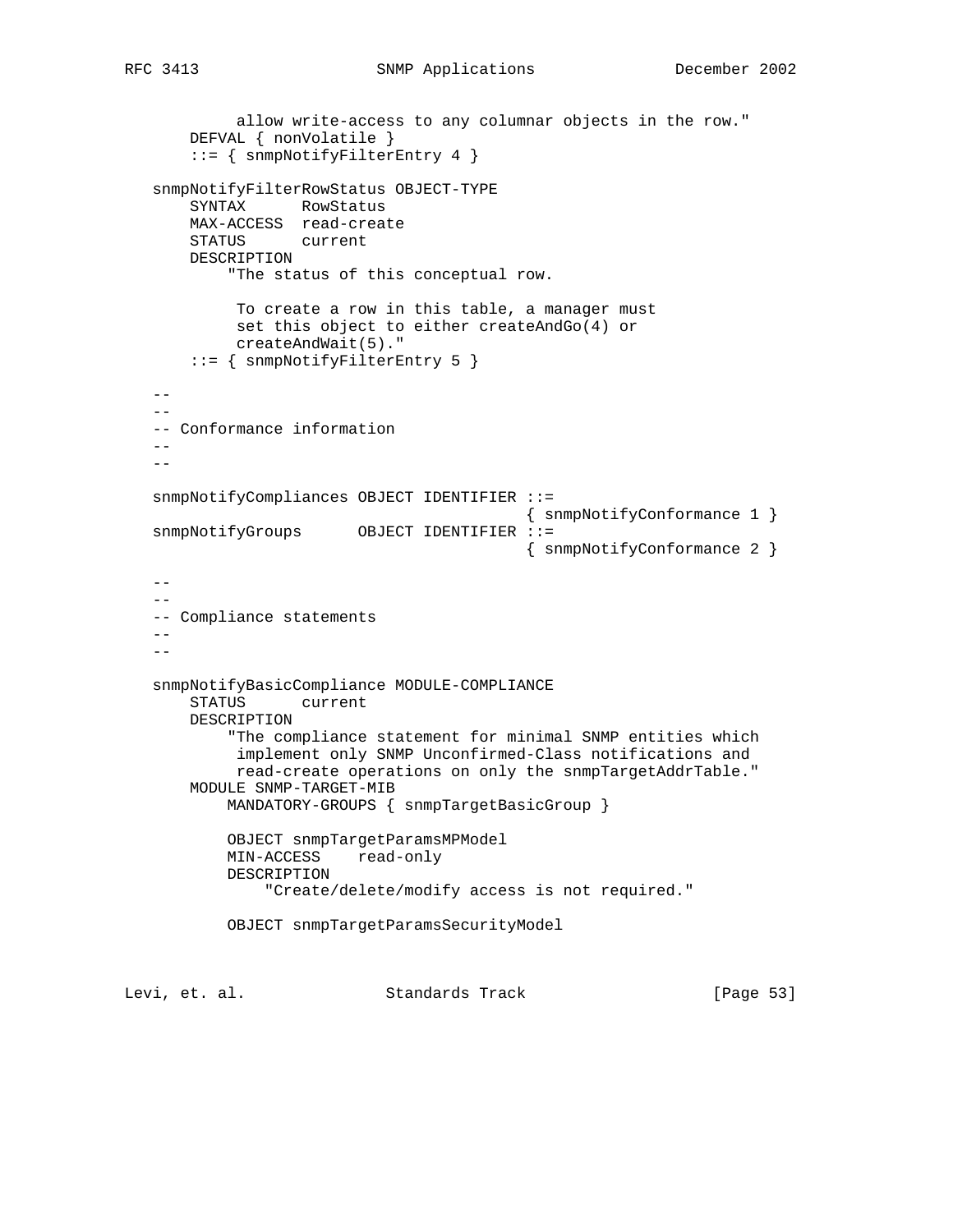```
 MIN-ACCESS read-only
           DESCRIPTION
               "Create/delete/modify access is not required."
           OBJECT snmpTargetParamsSecurityName
           MIN-ACCESS read-only
           DESCRIPTION
               "Create/delete/modify access is not required."
           OBJECT snmpTargetParamsSecurityLevel
           MIN-ACCESS read-only
           DESCRIPTION
               "Create/delete/modify access is not required."
           OBJECT snmpTargetParamsStorageType
           SYNTAX INTEGER {
          readOnly(5)<br>}
 }
           MIN-ACCESS read-only
           DESCRIPTION
               "Create/delete/modify access is not required.
               Support of the values other(1), volatile(2),
                nonVolatile(3), and permanent(4) is not required."
           OBJECT snmpTargetParamsRowStatus
           SYNTAX INTEGER {
               active(1)
 }
           MIN-ACCESS read-only
           DESCRIPTION
               "Create/delete/modify access to the
                snmpTargetParamsTable is not required.
               Support of the values notInService(2), notReady(3),
                createAndGo(4), createAndWait(5), and destroy(6) is
                not required."
       MODULE -- This Module
           MANDATORY-GROUPS { snmpNotifyGroup }
           OBJECT snmpNotifyTag
           MIN-ACCESS read-only
           DESCRIPTION
               "Create/delete/modify access is not required."
           OBJECT snmpNotifyType
           SYNTAX INTEGER {
          trap(1) }
```
Levi, et. al. Standards Track [Page 54]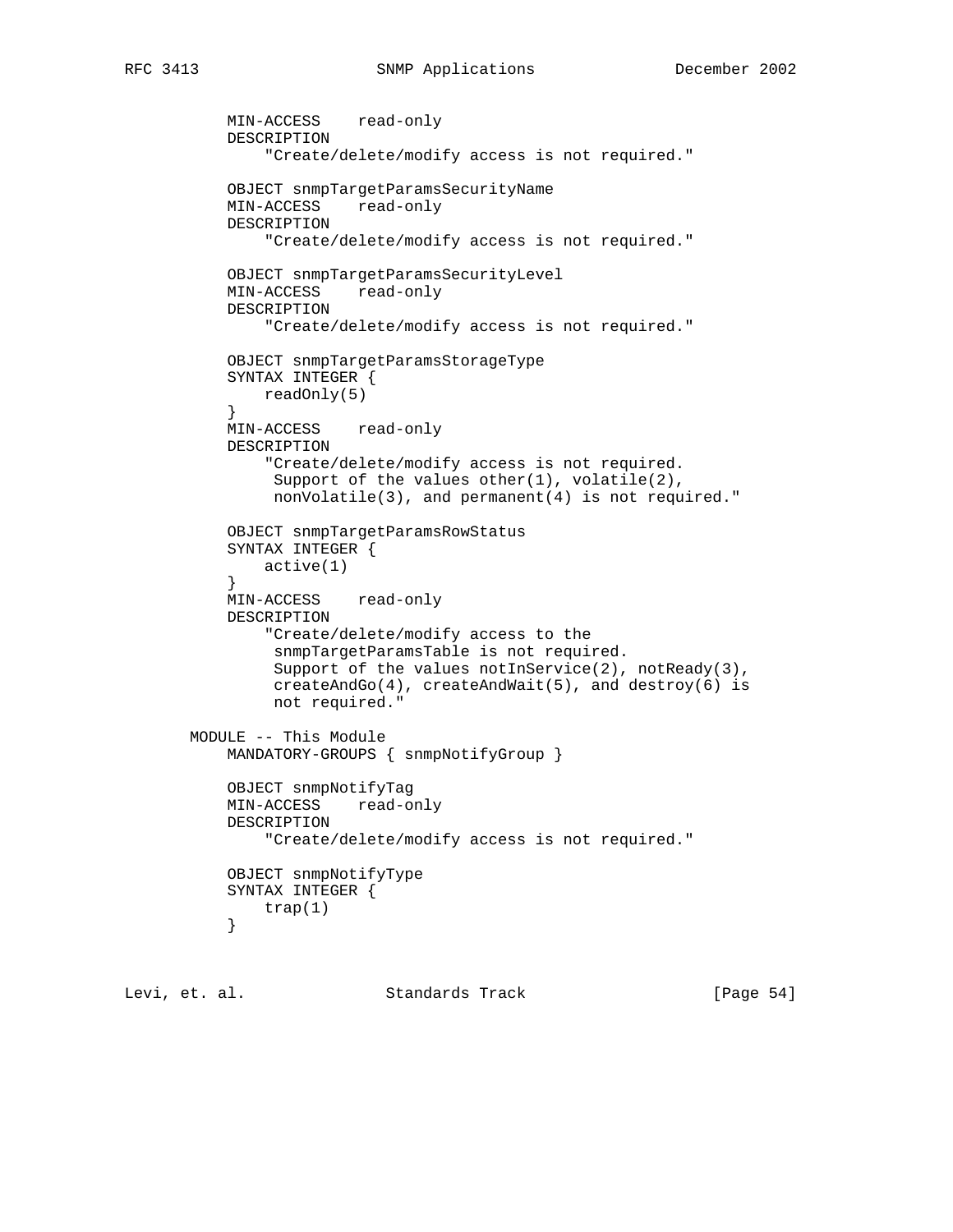```
 MIN-ACCESS read-only
           DESCRIPTION
                "Create/delete/modify access is not required.
               Support of the value notify(2) is not required."
           OBJECT snmpNotifyStorageType
           SYNTAX INTEGER {
          readOnly(5)<br>}
 }
           MIN-ACCESS read-only
           DESCRIPTION
                "Create/delete/modify access is not required.
               Support of the values other(1), volatile(2),
                nonVolatile(3), and permanent(4) is not required."
           OBJECT snmpNotifyRowStatus
           SYNTAX INTEGER {
               active(1)
 }
           MIN-ACCESS read-only
           DESCRIPTION
                "Create/delete/modify access to the
                snmpNotifyTable is not required.
               Support of the values notInService(2), notReady(3),
                createAndGo(4), createAndWait(5), and destroy(6) is
                not required."
        ::= { snmpNotifyCompliances 1 }
   snmpNotifyBasicFiltersCompliance MODULE-COMPLIANCE
       STATUS current
       DESCRIPTION
            "The compliance statement for SNMP entities which implement
            SNMP Unconfirmed-Class notifications with filtering, and
            read-create operations on all related tables."
       MODULE SNMP-TARGET-MIB
           MANDATORY-GROUPS { snmpTargetBasicGroup }
       MODULE -- This Module
           MANDATORY-GROUPS { snmpNotifyGroup,
                               snmpNotifyFilterGroup }
        ::= { snmpNotifyCompliances 2 }
   snmpNotifyFullCompliance MODULE-COMPLIANCE
       STATUS current
       DESCRIPTION
            "The compliance statement for SNMP entities which either
            implement only SNMP Confirmed-Class notifications, or both
            SNMP Unconfirmed-Class and Confirmed-Class notifications,
```
Levi, et. al. Standards Track [Page 55]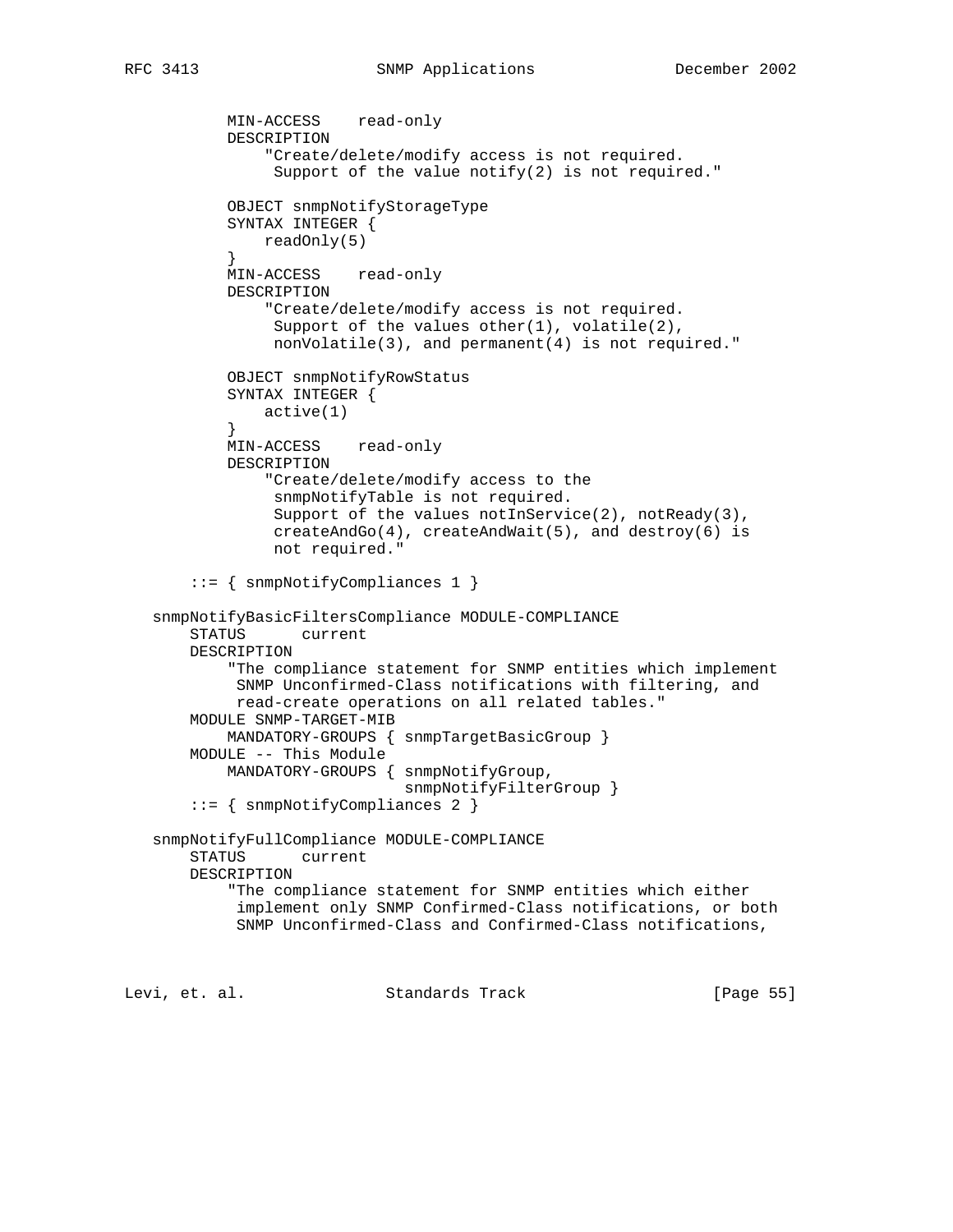```
 plus filtering and read-create operations on all related
             tables."
       MODULE SNMP-TARGET-MIB
            MANDATORY-GROUPS { snmpTargetBasicGroup,
                               snmpTargetResponseGroup }
       MODULE -- This Module
           MANDATORY-GROUPS { snmpNotifyGroup,
                               snmpNotifyFilterGroup }
        ::= { snmpNotifyCompliances 3 }
   snmpNotifyGroup OBJECT-GROUP
       OBJECTS {
            snmpNotifyTag,
            snmpNotifyType,
            snmpNotifyStorageType,
            snmpNotifyRowStatus
 }
        STATUS current
       DESCRIPTION
           "A collection of objects for selecting which management
            targets are used for generating notifications, and the
            type of notification to be generated for each selected
            management target."
        ::= { snmpNotifyGroups 1 }
   snmpNotifyFilterGroup OBJECT-GROUP
       OBJECTS {
            snmpNotifyFilterProfileName,
            snmpNotifyFilterProfileStorType,
            snmpNotifyFilterProfileRowStatus,
            snmpNotifyFilterMask,
            snmpNotifyFilterType,
            snmpNotifyFilterStorageType,
            snmpNotifyFilterRowStatus
        }
       STATUS current
       DESCRIPTION
            "A collection of objects providing remote configuration
            of notification filters."
        ::= { snmpNotifyGroups 2 }
```
## END

Levi, et. al. Standards Track [Page 56]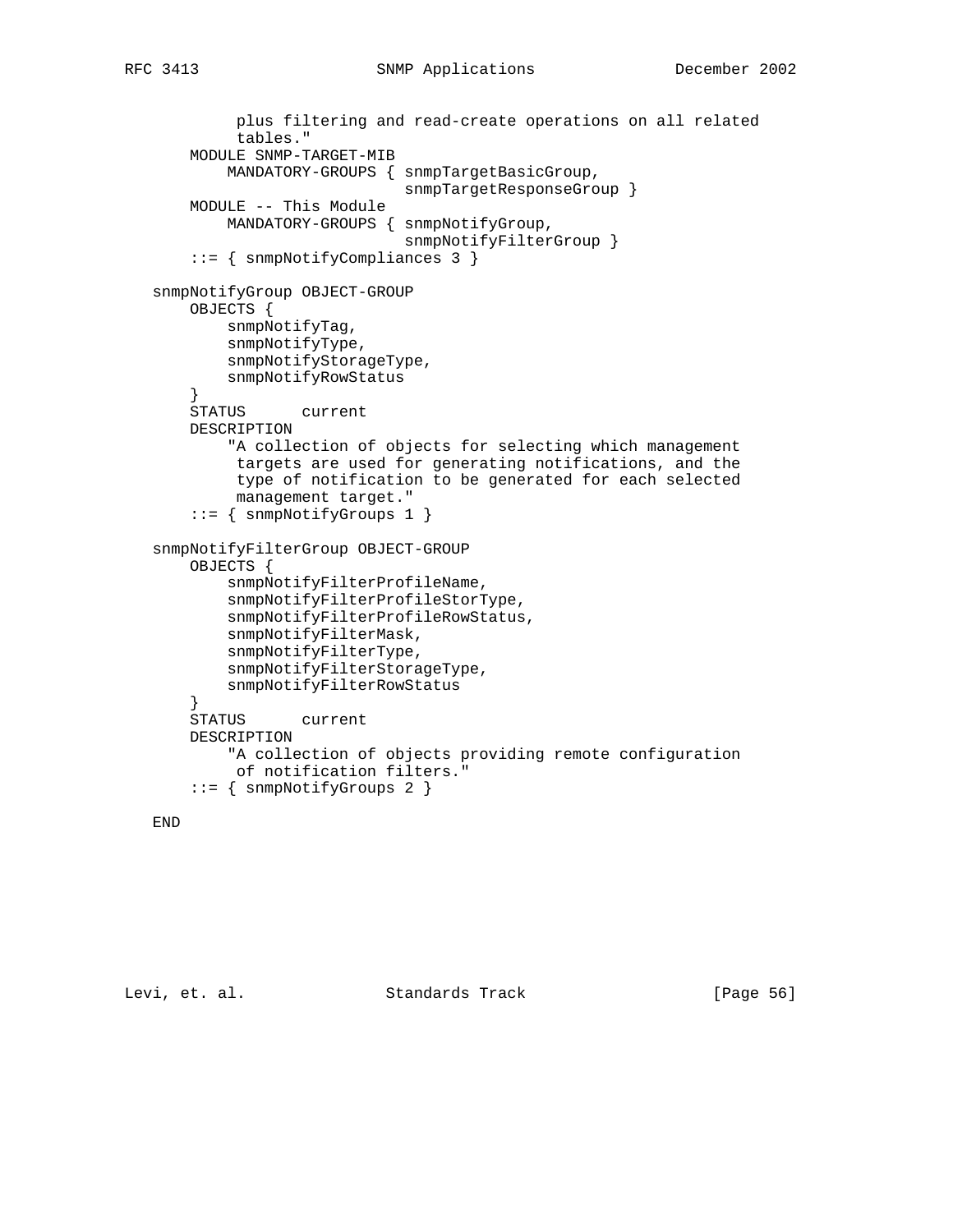4.3. The Proxy MIB Module

SNMP-PROXY-MIB DEFINITIONS ::= BEGIN

 The SNMP-PROXY-MIB module, which defines MIB objects that provide mechanisms to remotely configure the parameters used by an SNMP entity for proxy forwarding operations, contains a single table. This table, snmpProxyTable, is used to define translations between management targets for use when forwarding messages.

## 4.3.1. Definitions

```
 IMPORTS
      MODULE-IDENTITY,
       OBJECT-TYPE,
       snmpModules
           FROM SNMPv2-SMI
       RowStatus,
       StorageType
           FROM SNMPv2-TC
       SnmpEngineID,
       SnmpAdminString
           FROM SNMP-FRAMEWORK-MIB
       SnmpTagValue
           FROM SNMP-TARGET-MIB
       MODULE-COMPLIANCE,
       OBJECT-GROUP
           FROM SNMPv2-CONF;
   snmpProxyMIB MODULE-IDENTITY
       LAST-UPDATED "200210140000Z"
       ORGANIZATION "IETF SNMPv3 Working Group"
       CONTACT-INFO
           "WG-email: snmpv3@lists.tislabs.com
            Subscribe: majordomo@lists.tislabs.com
                        In message body: subscribe snmpv3
            Co-Chair: Russ Mundy
                      Network Associates Laboratories
           Postal: 15204 Omega Drive, Suite 300
                       Rockville, MD 20850-4601
                       USA
EMail: mundy@tislabs.com
 Phone: +1 301-947-7107
```
Levi, et. al. Standards Track [Page 57]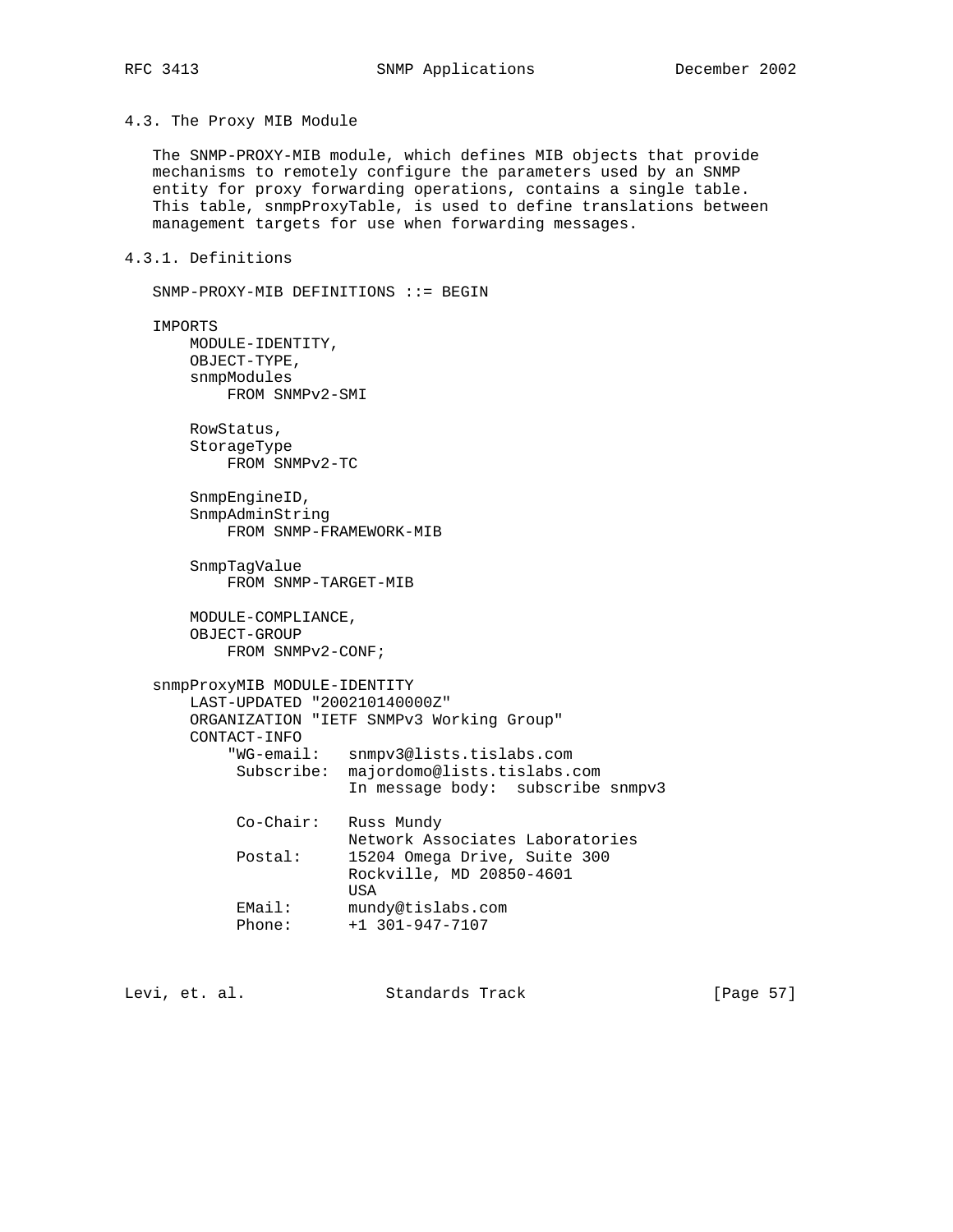Co-Chair: David Harrington Enterasys Networks Postal: 35 Industrial Way P. O. Box 5004 Rochester, New Hampshire 03866-5005 USA EMail: dbh@enterasys.com Phone: +1 603-337-2614 Co-editor: David B. Levi Nortel Networks Postal: 3505 Kesterwood Drive Knoxville, Tennessee 37918 EMail: dlevi@nortelnetworks.com Phone: +1 865 686 0432 Co-editor: Paul Meyer Secure Computing Corporation Postal: 2675 Long Lake Road Roseville, Minnesota 55113 EMail: paul\_meyer@securecomputing.com Phone: +1 651 628 1592 Co-editor: Bob Stewart Retired" DESCRIPTION "This MIB module defines MIB objects which provide mechanisms to remotely configure the parameters used by a proxy forwarding application. Copyright (C) The Internet Society (2002). This version of this MIB module is part of RFC 3413; see the RFC itself for full legal notices. " "The Contract of the Contract of the Contract of the Contract of the Contract of the Contract of the Contract of the Contract of the Contract of the Contract of the Contract of the Contract of the Contract of the Contrac REVISION "200210140000Z" -- 14 October 2002 DESCRIPTION "Clarifications, published as RFC 3413." REVISION "199808040000Z" -- 4 August 1998 DESCRIPTION "Clarifications, published as RFC 2573." REVISION "199707140000Z" -- 14 July 1997 DESCRIPTION "The initial revision, published as RFC2273."  $::=$  { snmpModules 14 } snmpProxyObjects OBJECT IDENTIFIER ::= { snmpProxyMIB 1 } snmpProxyConformance OBJECT IDENTIFIER ::= { snmpProxyMIB 3 }

 $-$ 

Levi, et. al. Standards Track [Page 58]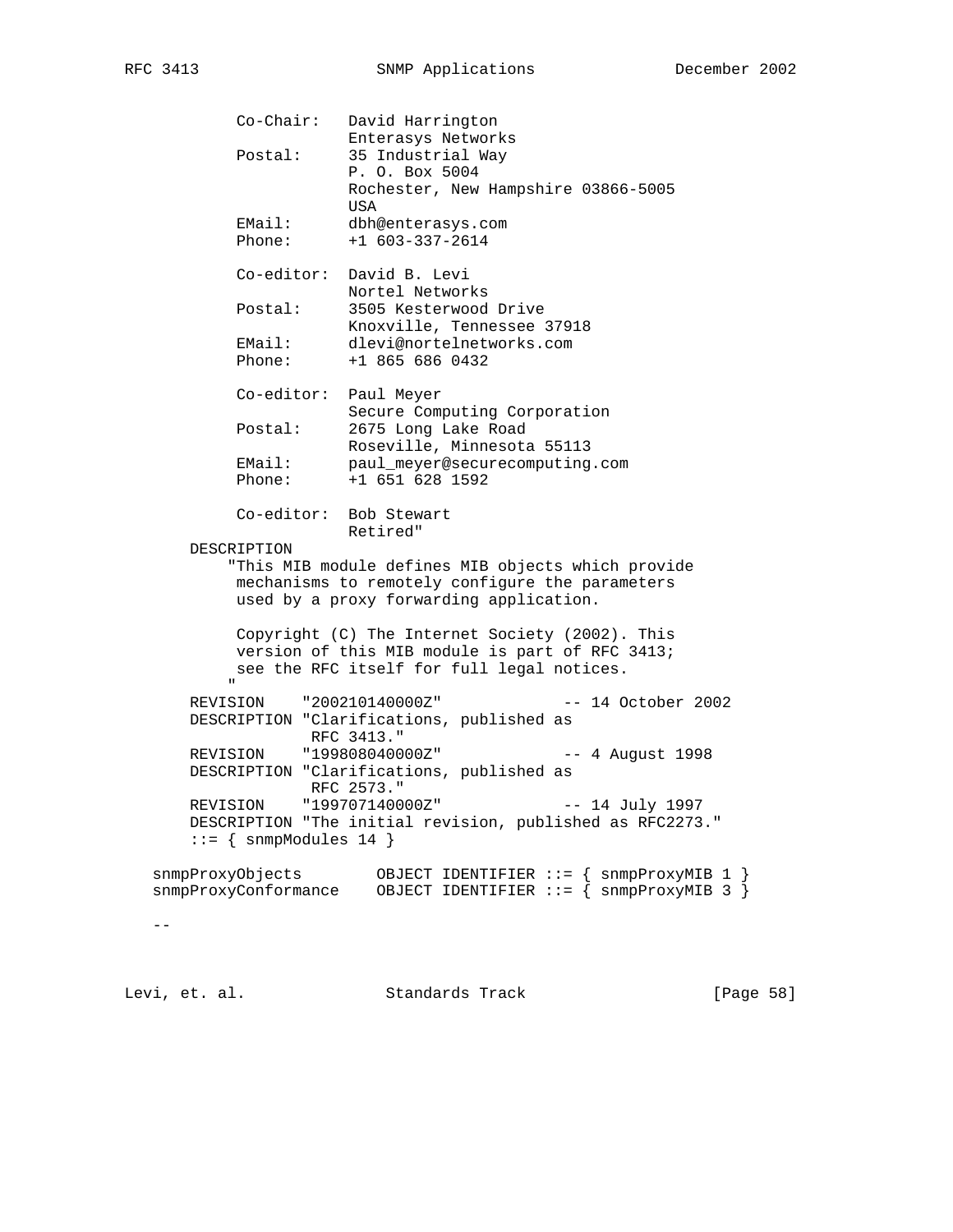```
 --
   -- The snmpProxyObjects group
  -4- snmpProxyTable OBJECT-TYPE
       SYNTAX SEQUENCE OF SnmpProxyEntry
       MAX-ACCESS not-accessible
       STATUS current
       DESCRIPTION
           "The table of translation parameters used by proxy forwarder
           applications for forwarding SNMP messages."
       ::= { snmpProxyObjects 2 }
   snmpProxyEntry OBJECT-TYPE
       SYNTAX SnmpProxyEntry
       MAX-ACCESS not-accessible
       STATUS current
       DESCRIPTION
          "A set of translation parameters used by a proxy forwarder
           application for forwarding SNMP messages.
           Entries in the snmpProxyTable are created and deleted
           using the snmpProxyRowStatus object."
       INDEX { IMPLIED snmpProxyName }
      ::= { snmpProxyTable 1 }
   SnmpProxyEntry ::= SEQUENCE {
     snmpProxyName SnmpAdminString,
      snmpProxyType INTEGER,
 snmpProxyContextEngineID SnmpEngineID,
snmpProxyContextName SnmpAdminString,
snmpProxyTargetParamsIn SnmpAdminString,
 snmpProxySingleTargetOut SnmpAdminString,
       snmpProxyMultipleTargetOut SnmpTagValue,
snmpProxyStorageType StorageType,
snmpProxyRowStatus RowStatus
   }
   snmpProxyName OBJECT-TYPE
      SYNTAX SnmpAdminString (SIZE(1..32))
       MAX-ACCESS not-accessible
       STATUS current
       DESCRIPTION
          "The locally arbitrary, but unique identifier associated
           with this snmpProxyEntry."
       ::= { snmpProxyEntry 1 }
```
Levi, et. al. Standards Track [Page 59]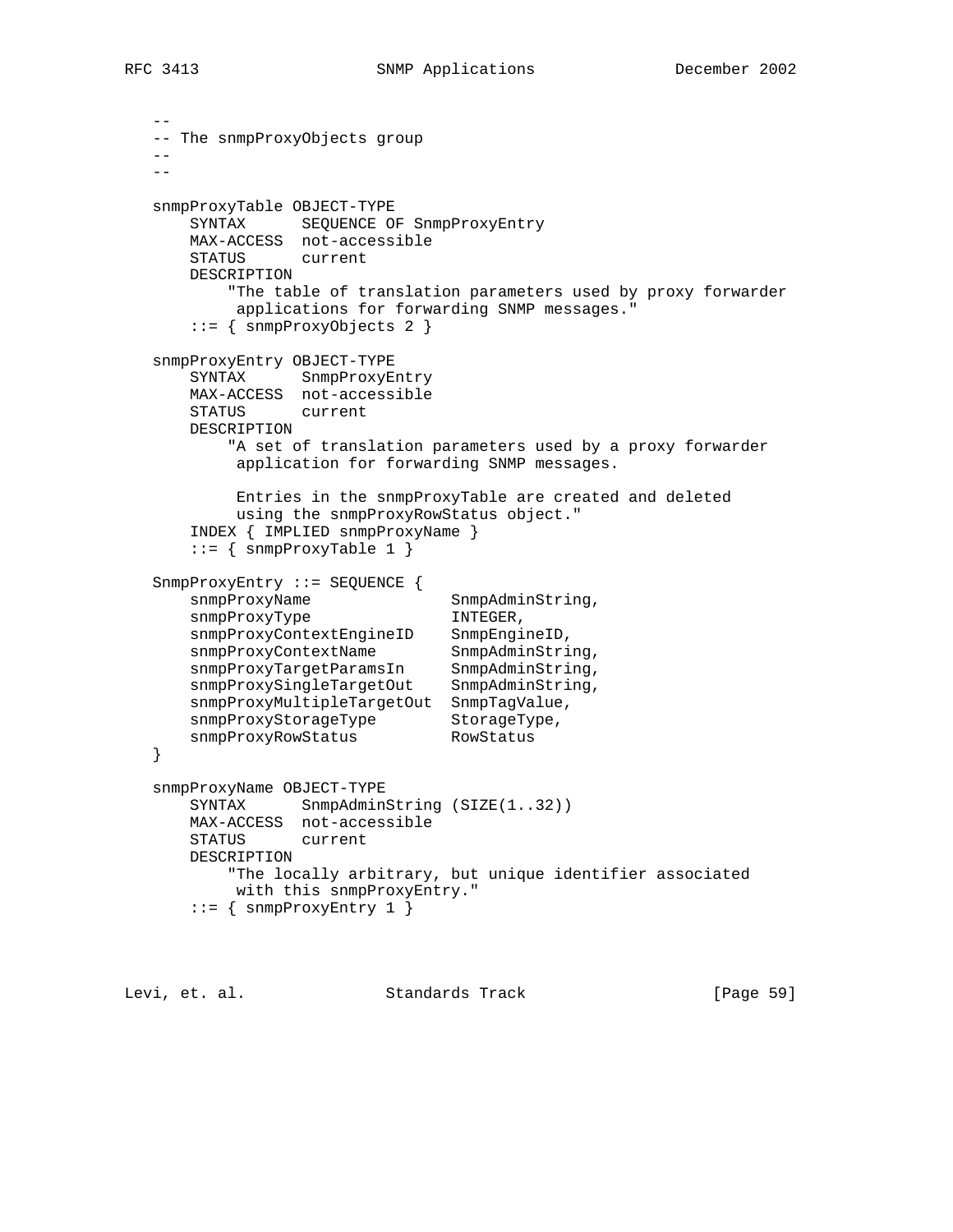```
 snmpProxyType OBJECT-TYPE
       SYNTAX INTEGER {
                       read(1),
                       write(2),
                       trap(3),
                  \{4\} }
       MAX-ACCESS read-create
       STATUS current
       DESCRIPTION
           "The type of message that may be forwarded using
            the translation parameters defined by this entry."
       ::= { snmpProxyEntry 2 }
   snmpProxyContextEngineID OBJECT-TYPE
       SYNTAX SnmpEngineID
       MAX-ACCESS read-create
      STATUS
       DESCRIPTION
           "The contextEngineID contained in messages that
            may be forwarded using the translation parameters
            defined by this entry."
       ::= { snmpProxyEntry 3 }
   snmpProxyContextName OBJECT-TYPE
       SYNTAX SnmpAdminString
       MAX-ACCESS read-create
       STATUS current
       DESCRIPTION
           "The contextName contained in messages that may be
            forwarded using the translation parameters defined
            by this entry.
            This object is optional, and if not supported, the
            contextName contained in a message is ignored when
            selecting an entry in the snmpProxyTable."
      ::= { snmpProxyEntry 4 }
   snmpProxyTargetParamsIn OBJECT-TYPE
       SYNTAX SnmpAdminString
       MAX-ACCESS read-create
       STATUS current
       DESCRIPTION
           "This object selects an entry in the snmpTargetParamsTable.
            The selected entry is used to determine which row of the
            snmpProxyTable to use for forwarding received messages."
       ::= { snmpProxyEntry 5 }
```
Levi, et. al. Standards Track [Page 60]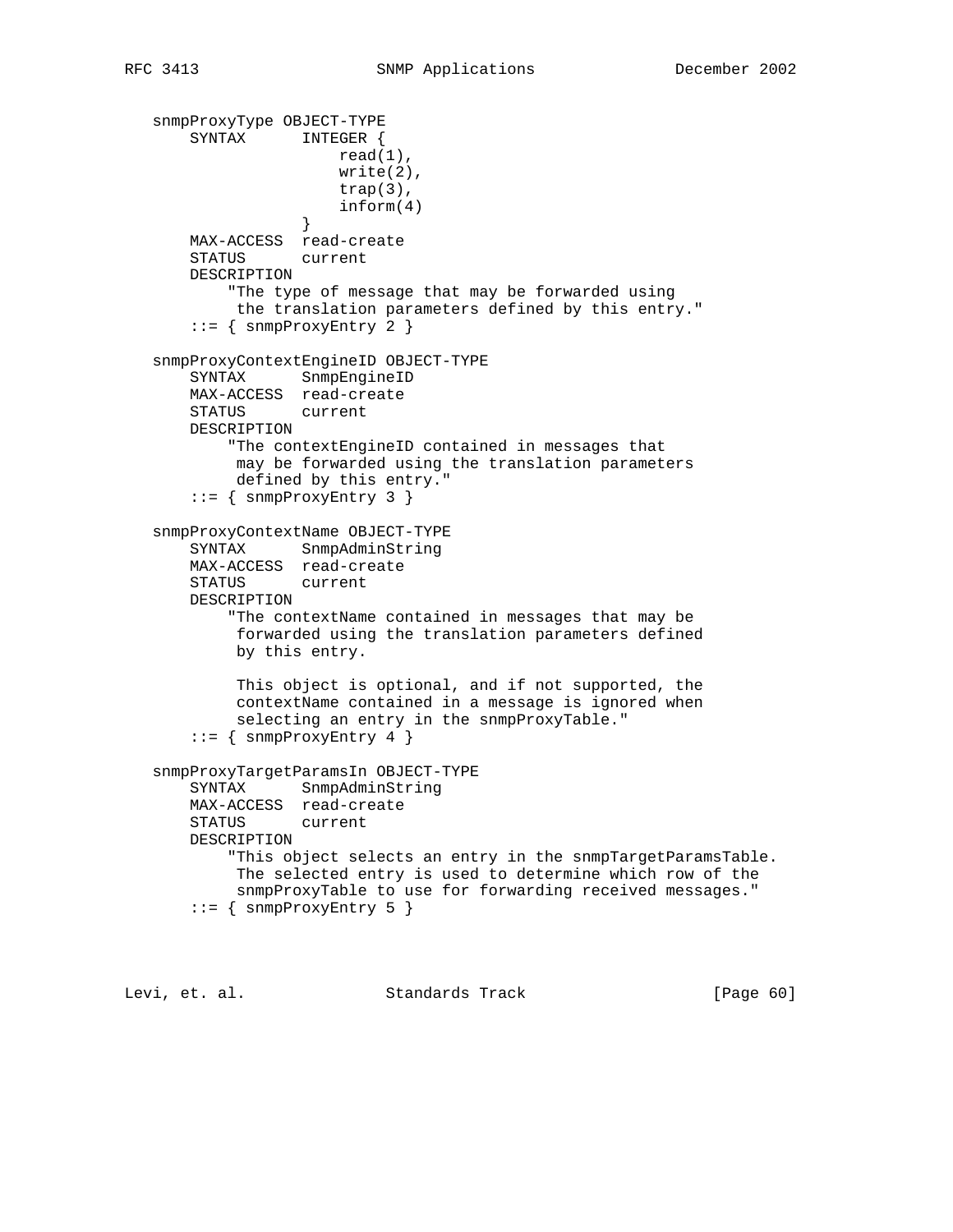```
 snmpProxySingleTargetOut OBJECT-TYPE
 SYNTAX SnmpAdminString
 MAX-ACCESS read-create
       STATUS current
       DESCRIPTION
            "This object selects a management target defined in the
            snmpTargetAddrTable (in the SNMP-TARGET-MIB). The
            selected target is defined by an entry in the
            snmpTargetAddrTable whose index value (snmpTargetAddrName)
            is equal to this object.
            This object is only used when selection of a single
            target is required (i.e. when forwarding an incoming
            read or write request)."
      ::= \{ snmpProxyEntry 6 \} snmpProxyMultipleTargetOut OBJECT-TYPE
       SYNTAX SnmpTagValue
       MAX-ACCESS read-create
       STATUS current
       DESCRIPTION
           "This object selects a set of management targets defined
            in the snmpTargetAddrTable (in the SNMP-TARGET-MIB).
            This object is only used when selection of multiple
            targets is required (i.e. when forwarding an incoming
            notification)."
        ::= { snmpProxyEntry 7 }
   snmpProxyStorageType OBJECT-TYPE
       SYNTAX StorageType
       MAX-ACCESS read-create
       STATUS current
       DESCRIPTION
           "The storage type of this conceptual row.
            Conceptual rows having the value 'permanent' need not
            allow write-access to any columnar objects in the row."
       DEFVAL { nonVolatile }
      ::= { snmpProxyEntry 8 }
   snmpProxyRowStatus OBJECT-TYPE
       SYNTAX RowStatus
       MAX-ACCESS read-create
       STATUS current
       DESCRIPTION
           "The status of this conceptual row.
            To create a row in this table, a manager must
```
Levi, et. al. Standards Track [Page 61]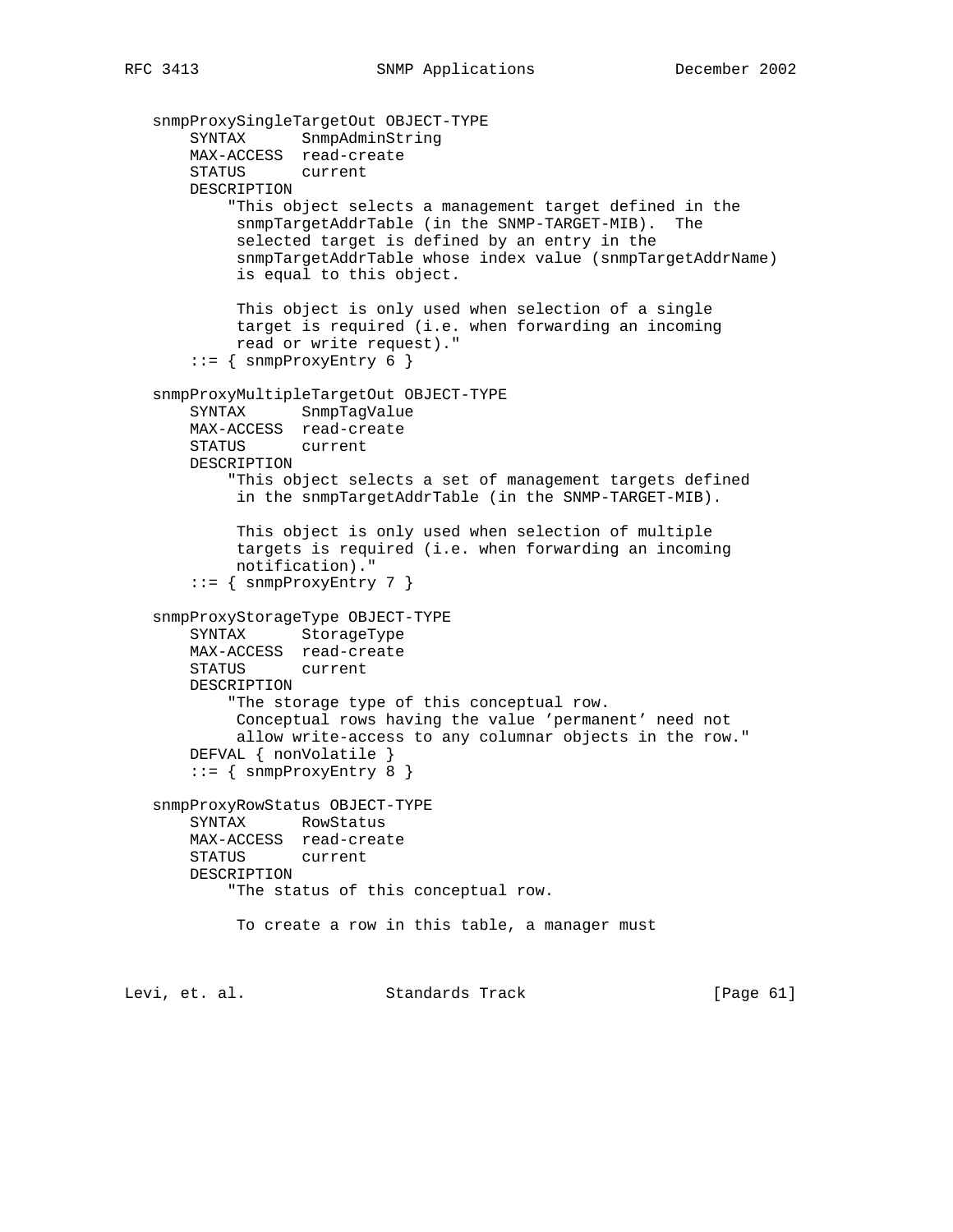set this object to either createAndGo(4) or createAndWait(5). The following objects may not be modified while the value of this object is active(1): - snmpProxyType - snmpProxyContextEngineID - snmpProxyContextName - snmpProxyTargetParamsIn - snmpProxySingleTargetOut - snmpProxyMultipleTargetOut"  $::=$  { snmpProxyEntry 9 }  $-$  -- Conformance information  $-\, -$  snmpProxyCompliances OBJECT IDENTIFIER ::= { snmpProxyConformance 1 } snmpProxyGroups OBJECT IDENTIFIER ::= { snmpProxyConformance 2 }  $-$  -- -- Compliance statements --  $-$  snmpProxyCompliance MODULE-COMPLIANCE STATUS current DESCRIPTION "The compliance statement for SNMP entities which include a proxy forwarding application." MODULE SNMP-TARGET-MIB MANDATORY-GROUPS { snmpTargetBasicGroup, snmpTargetResponseGroup } MODULE -- This Module MANDATORY-GROUPS { snmpProxyGroup } ::= { snmpProxyCompliances 1 } snmpProxyGroup OBJECT-GROUP OBJECTS { snmpProxyType, snmpProxyContextEngineID, snmpProxyContextName, snmpProxyTargetParamsIn,

Levi, et. al. Standards Track [Page 62]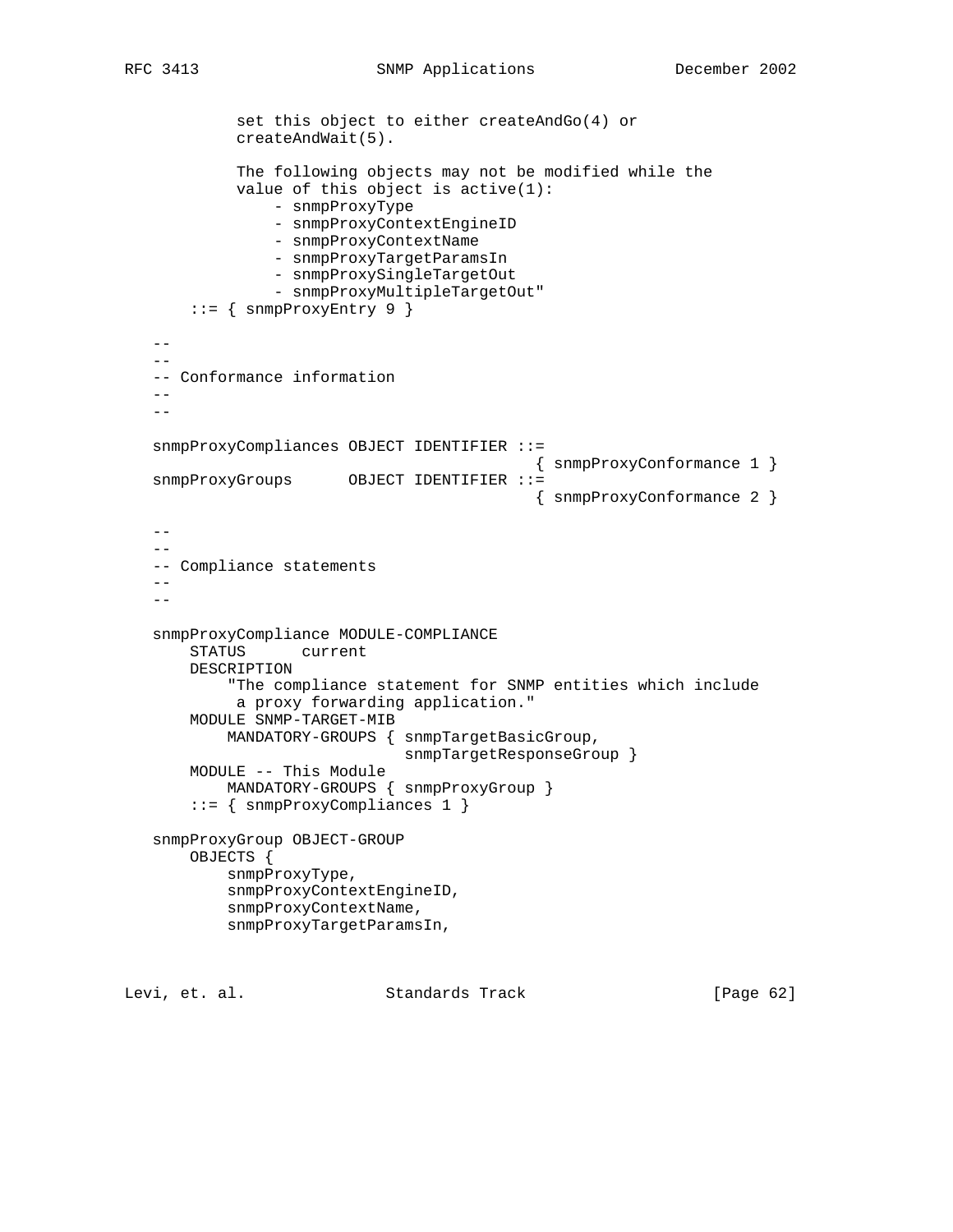```
 snmpProxySingleTargetOut,
           snmpProxyMultipleTargetOut,
           snmpProxyStorageType,
           snmpProxyRowStatus
 }
       STATUS current
       DESCRIPTION
           "A collection of objects providing remote configuration of
            management target translation parameters for use by
            proxy forwarder applications."
      ::= { snmpProxyGroups 3 }
```
END

5. Identification of Management Targets in Notification Originators

 This section describes the mechanisms used by a notification originator application when using the MIB module described in this document to determine the set of management targets to be used when generating a notification.

 A notification originator uses all active entries in the snmpNotifyTable to find the management targets to be used for generating notifications. Each active entry in this table selects zero or more entries in the snmpTargetAddrTable. When a notification is generated, it is sent to all of the targets specified by the selected snmpTargetAddrTable entries (subject to the application of access control and notification filtering).

 Any entry in the snmpTargetAddrTable whose snmpTargetAddrTagList object contains a tag value which is equal to a value of snmpNotifyTag is selected by the snmpNotifyEntry which contains that instance of snmpNotifyTag. Note that a particular snmpTargetAddrEntry may be selected by multiple entries in the snmpNotifyTable, resulting in multiple notifications being generated using that snmpTargetAddrEntry (this allows, for example, both traps and informs to be sent to the same target).

 Each snmpTargetAddrEntry contains a pointer to the snmpTargetParamsTable (snmpTargetAddrParams). This pointer selects a set of SNMP parameters to be used for generating notifications. If the selected entry in the snmpTargetParamsTable does not exist, the management target is not used to generate notifications.

 The decision as to whether a notification should contain an Unconfirmed-Class or a Confirmed-Class PDU is determined by the value of the snmpNotifyType object. If the value of this object is trap(1), the notification should contain an Unconfirmed-Class PDU.

Levi, et. al. Standards Track [Page 63]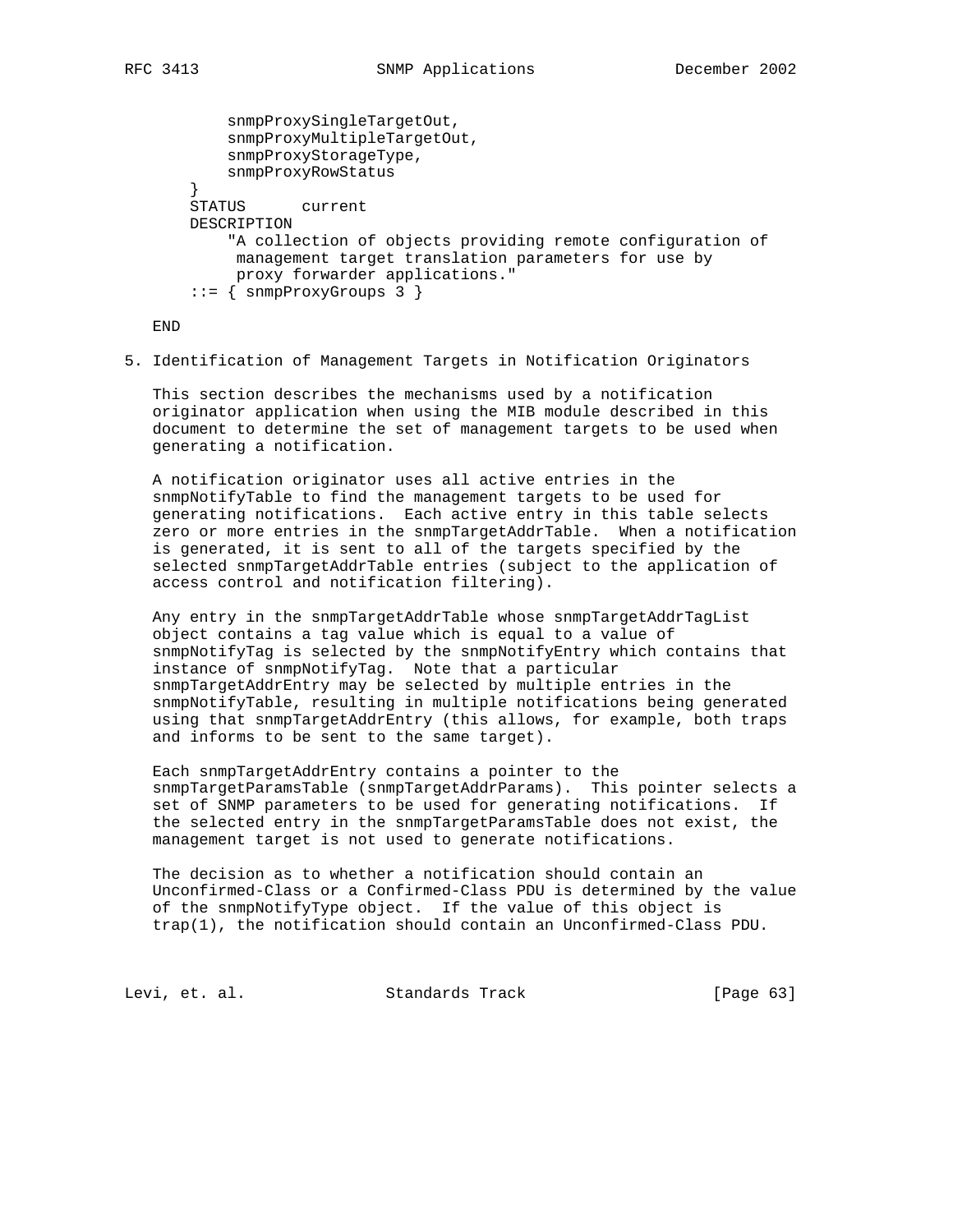If the value of this object is inform(2), then the notification should contain a Confirmed-Class PDU, and the timeout time and number of retries for the notification are the value of snmpTargetAddrTimeout and snmpTargetAddrRetryCount. Note that the exception to these rules is when the snmpTargetParamsMPModel object indicates an SNMP version which supports a different PDU version. In this case, the notification may be sent using a different PDU type ([RFC2576] defines the PDU type in the case where the outgoing SNMP version is SNMPv1).

6. Notification Filtering

 This section describes the mechanisms used by a notification originator application when using the MIB module described in this document to filter generation of notifications.

 A notification originator uses the snmpNotifyFilterTable to filter notifications. A notification filter profile may be associated with a particular entry in the snmpTargetParamsTable. The associated filter profile is identified by an entry in the snmpNotifyFilterProfileTable whose index is equal to the index of the entry in the snmpTargetParamsTable. If no such entry exists in the snmpNotifyFilterProfileTable, no filtering is performed for that management target.

 If such an entry does exist, the value of snmpNotifyFilterProfileName of the entry is compared with the corresponding portion of the index of all active entries in the snmpNotifyFilterTable. All such entries for which this comparison results in an exact match are used for filtering a notification generated using the associated snmpTargetParamsEntry. If no such entries exist, no filtering is performed, and a notification may be sent to the management target.

 Otherwise, if matching entries do exist, a notification may be sent if the NOTIFICATION-TYPE OBJECT IDENTIFIER of the notification (this is the value of the element of the variable bindings whose name is snmpTrapOID.0, i.e., the second variable binding) is specifically included, and none of the object instances to be included in the variable-bindings of the notification are specifically excluded by the matching entries.

 Each set of snmpNotifyFilterTable entries is divided into two collections of filter subtrees: the included filter subtrees, and the excluded filter subtrees. The snmpNotifyFilterType object defines the collection to which each matching entry belongs.

 To determine whether a particular notification name or object instance is excluded by the set of matching entries, compare the

Levi, et. al. Standards Track [Page 64]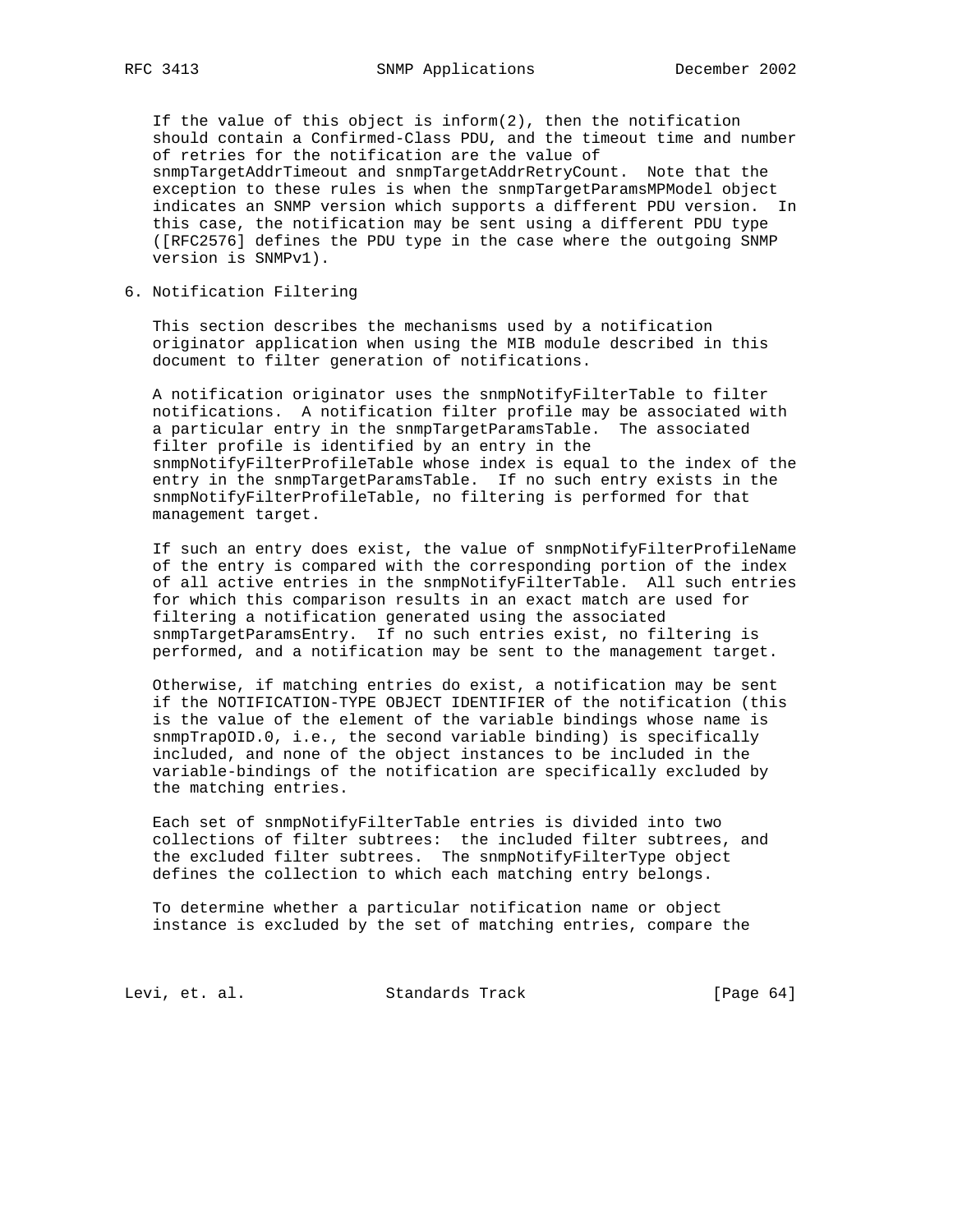notification name's or object instance's OBJECT IDENTIFIER with each of the matching entries. For a notification name, if none match, then the notification name is considered excluded, and the notification should not be sent to this management target. For an object instance, if none match, the object instance is considered included, and the notification may be sent to this management target. If one or more match, then the notification name or object instance is included or excluded, according to the value of snmpNotifyFilterType in the entry whose value of snmpNotifyFilterSubtree has the most sub-identifiers. If multiple entries match and have the same number of sub-identifiers, then the value of snmpNotifyFilterType, in the entry among those which match, and whose instance is lexicographically the largest, determines the inclusion or exclusion.

 A notification name or object instance's OBJECT IDENTIFIER X matches an entry in the snmpNotifyFilterTable when the number of sub identifiers in X is at least as many as in the value of snmpNotifyFilterSubtree for the entry, and each sub-identifier in the value of snmpNotifyFilterSubtree matches its corresponding sub identifier in X. Two sub-identifiers match either if the corresponding bit of snmpNotifyFilterMask is zero (the 'wild card' value), or if the two sub-identifiers are equal.

7. Management Target Translation in Proxy Forwarder Applications

 This section describes the mechanisms used by a proxy forwarder application when using the MIB module described in this document to translate incoming management target information into outgoing management target information for the purpose of forwarding messages. There are actually two mechanisms a proxy forwarder may use, one for forwarding request messages, and one for forwarding notification messages.

7.1. Management Target Translation for Request Forwarding

 When forwarding request messages, the proxy forwarder will select a single entry in the snmpProxyTable. To select this entry, it will perform the following comparisons:

- The snmpProxyType must be read(1) if the request is a Read-Class PDU. The snmpProxyType must be write(2) if the request is a Write-Class PDU.
- The contextEngineID must equal the snmpProxyContextEngineID object.
- If the snmpProxyContextName object is supported, it must equal the contextName.

Levi, et. al. Standards Track [Page 65]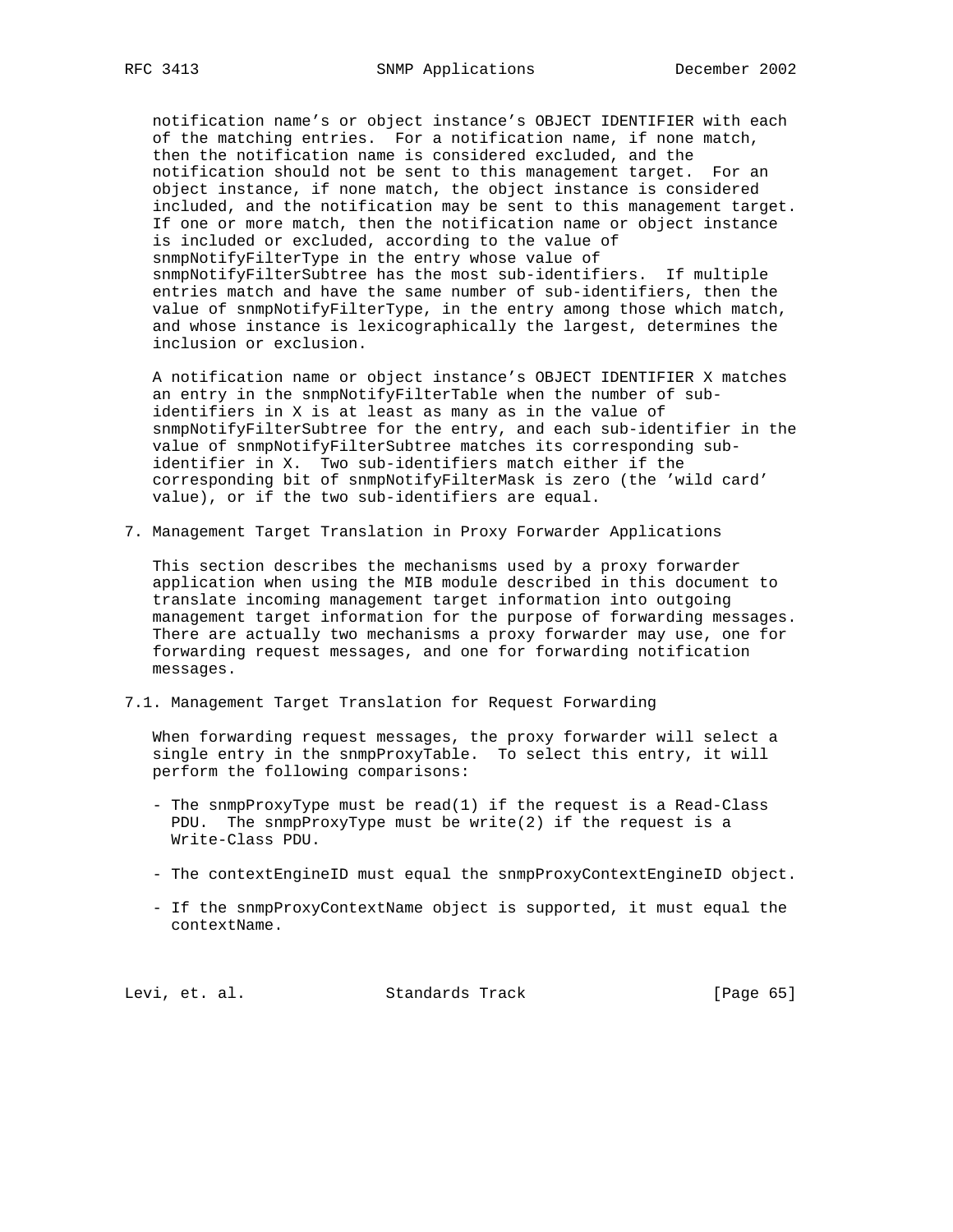- The snmpProxyTargetParamsIn object identifies an entry in the snmpTargetParamsTable. The messageProcessingModel, security model, securityName, and securityLevel must match the values of snmpTargetParamsMPModel, snmpTargetParamsSecurityModel, snmpTargetParamsSecurityName, and snmpTargetParamsSecurityLevel of the identified entry in the snmpTargetParamsTable.

 There may be multiple entries in the snmpProxyTable for which these comparisons succeed. The entry whose snmpProxyName has the lexicographically smallest value and for which the comparisons succeed will be selected by the proxy forwarder.

 The outgoing management target information is identified by the value of the snmpProxySingleTargetOut object of the selected entry. This object identifies an entry in the snmpTargetAddrTable. The identified entry in the snmpTargetAddrTable also contains a reference to the snmpTargetParamsTable (snmpTargetAddrParams). If either the identified entry in the snmpTargetAddrTable does not exist, or the identified entry in the snmpTargetParamsTable does not exist, then this snmpProxyEntry does not identify valid forwarding information, and the proxy forwarder should attempt to identify another row.

 If there is no entry in the snmpProxyTable for which all of the conditions above may be met, then there is no appropriate forwarding information, and the proxy forwarder should take appropriate actions.

 Otherwise, The snmpTargetAddrTDomain, snmpTargetAddrTAddress, snmpTargetAddrTimeout, and snmpTargetRetryCount of the identified snmpTargetAddrEntry, and the snmpTargetParamsMPModel, snmpTargetParamsSecurityModel, snmpTargetParamsSecurityName, and snmpTargetParamsSecurityLevel of the identified snmpTargetParamsEntry are used as the destination management target.

7.2. Management Target Translation for Notification Forwarding

 When forwarding notification messages, the proxy forwarder will select multiple entries in the snmpProxyTable. To select these entries, it will perform the following comparisons:

- The snmpProxyType must be trap(3) if the notification is an Unconfirmed-Class PDU. The snmpProxyType must be inform(4) if the request is a Confirmed-Class PDU.
- The contextEngineID must equal the snmpProxyContextEngineID object.
- If the snmpProxyContextName object is supported, it must equal the contextName.

Levi, et. al. Standards Track [Page 66]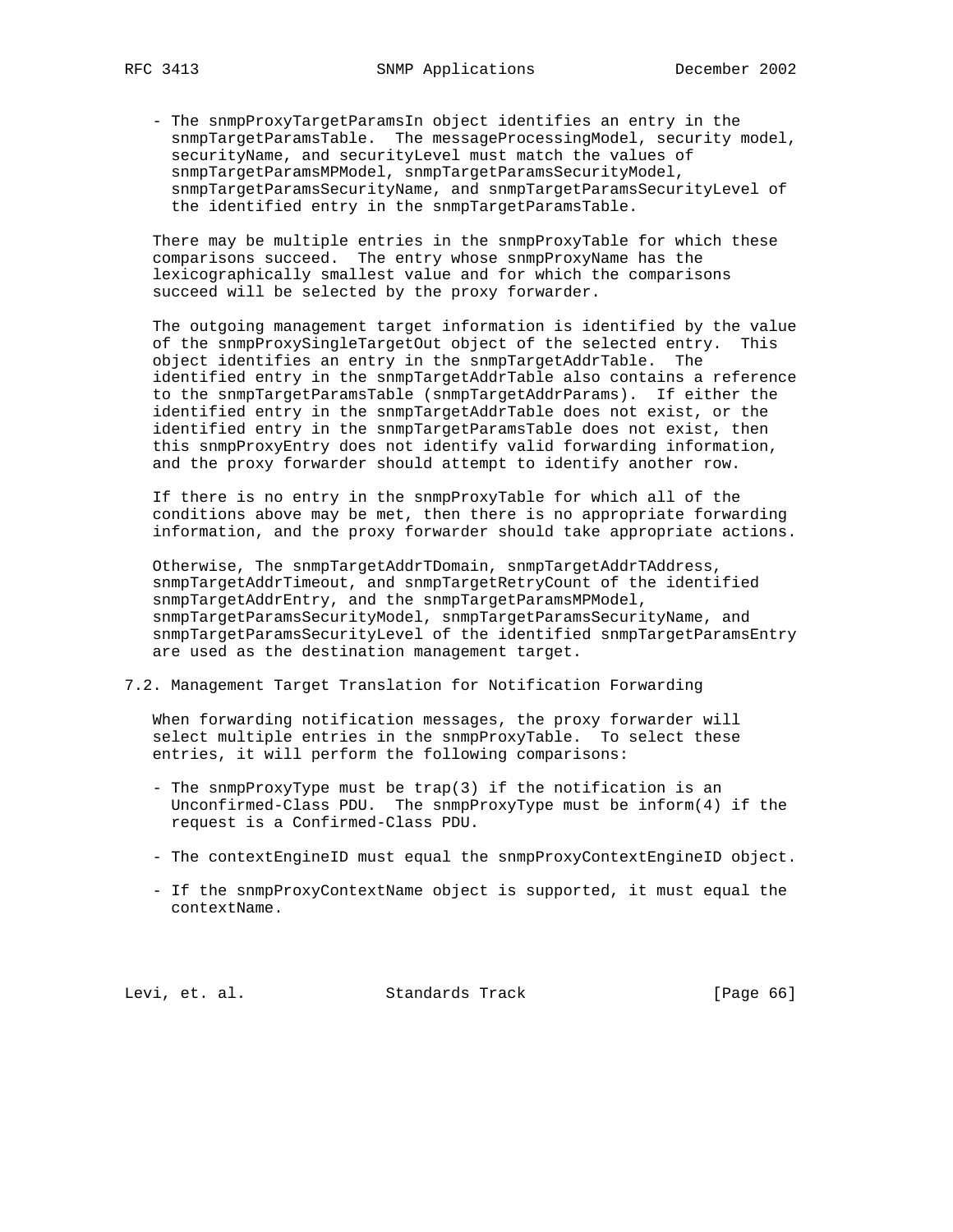- The snmpProxyTargetParamsIn object identifies an entry in the snmpTargetParamsTable. The messageProcessingModel, security model, securityName, and securityLevel must match the values of snmpTargetParamsMPModel, snmpTargetParamsSecurityModel, snmpTargetParamsSecurityName, and snmpTargetParamsSecurityLevel of the identified entry in the snmpTargetParamsTable.

 All entries for which these conditions are met are selected. The snmpProxyMultipleTargetOut object of each such entry is used to select a set of entries in the snmpTargetAddrTable. Any snmpTargetAddrEntry whose snmpTargetAddrTagList object contains a tag value equal to the value of snmpProxyMultipleTargetOut, and whose snmpTargetAddrParams object references an existing entry in the snmpTargetParamsTable, is selected as a destination for the forwarded notification.

8. Intellectual Property

 The IETF takes no position regarding the validity or scope of any intellectual property or other rights that might be claimed to pertain to the implementation or use of the technology described in this document or the extent to which any license under such rights might or might not be available; neither does it represent that it has made any effort to identify any such rights. Information on the IETF's procedures with respect to rights in standards-track and standards-related documentation can be found in BCP-11. Copies of claims of rights made available for publication and any assurances of licenses to be made available, or the result of an attempt made to obtain a general license or permission for the use of such proprietary rights by implementors or users of this specification can be obtained from the IETF Secretariat.

 The IETF invites any interested party to bring to its attention any copyrights, patents or patent applications, or other proprietary rights which may cover technology that may be required to practice this standard. Please address the information to the IETF Executive Director.

9. Acknowledgments

 This document is the result of the efforts of the SNMPv3 Working Group. Some special thanks are in order to the following SNMPv3 WG members:

 Harald Tveit Alvestrand (Maxware) Dave Battle (SNMP Research, Inc.) Alan Beard (Disney Worldwide Services) Paul Berrevoets (SWI Systemware/Halcyon Inc.)

Levi, et. al. Standards Track [Page 67]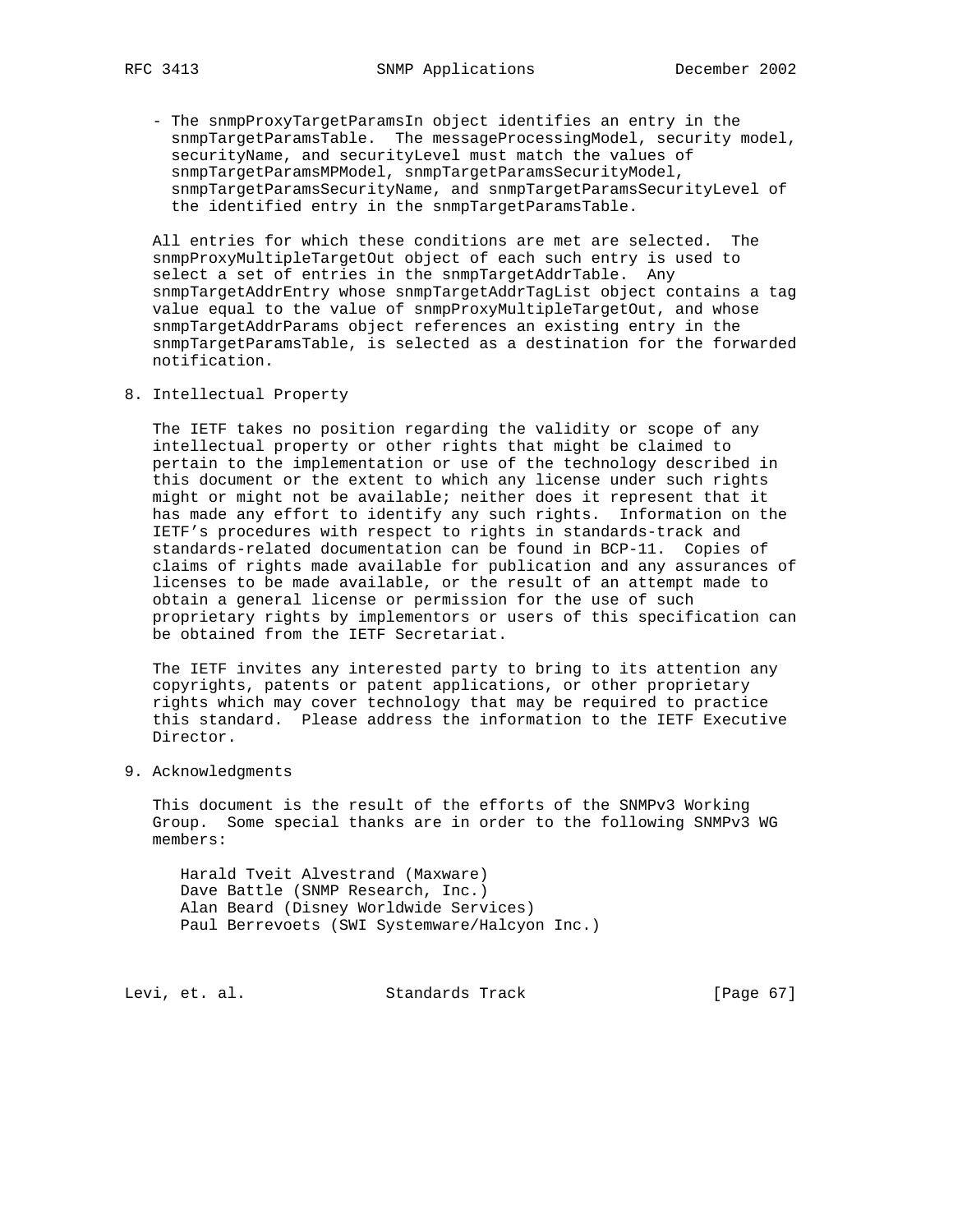Martin Bjorklund (Ericsson) Uri Blumenthal (IBM T.J. Watson Research Center) Jeff Case (SNMP Research, Inc.) John Curran (BBN) Mike Daniele (Compaq Computer Corporation) T. Max Devlin (Eltrax Systems) John Flick (Hewlett Packard) Rob Frye (MCI) Wes Hardaker (U.C.Davis, Information Technology - D.C.A.S.) David Harrington (Enterasys Networks) Lauren Heintz (BMC Software, Inc.) N.C. Hien (IBM T.J. Watson Research Center) Michael Kirkham (InterWorking Labs, Inc.) Dave Levi (Nortel Networks) Louis A Mamakos (UUNET Technologies Inc.) Joe Marzot (Nortel Networks) Paul Meyer (Secure Computing Corporation) Keith McCloghrie (Cisco Systems) Bob Moore (IBM) Russ Mundy (TIS Labs at Network Associates) Bob Natale (ACE\*COMM Corporation) Mike O'Dell (UUNET Technologies Inc.) Dave Perkins (DeskTalk) Peter Polkinghorne (Brunel University) Randy Presuhn (BMC Software, Inc.) David Reeder (TIS Labs at Network Associates) David Reid (SNMP Research, Inc.) Aleksey Romanov (Quality Quorum) Shawn Routhier (Epilogue) Juergen Schoenwaelder (TU Braunschweig) Bob Stewart (Cisco Systems) Mike Thatcher (Independent Consultant) Bert Wijnen (Lucent Technologies)

 The document is based on recommendations of the IETF Security and Administrative Framework Evolution for SNMP Advisory Team. Members of that Advisory Team were:

 David Harrington (Enterasys Networks) Jeff Johnson (Cisco Systems) David Levi (Nortel Networks) John Linn (Openvision) Russ Mundy (Trusted Information Systems) chair Shawn Routhier (Epilogue) Glenn Waters (Nortel) Bert Wijnen (Lucent Technologies)

Levi, et. al. Standards Track [Page 68]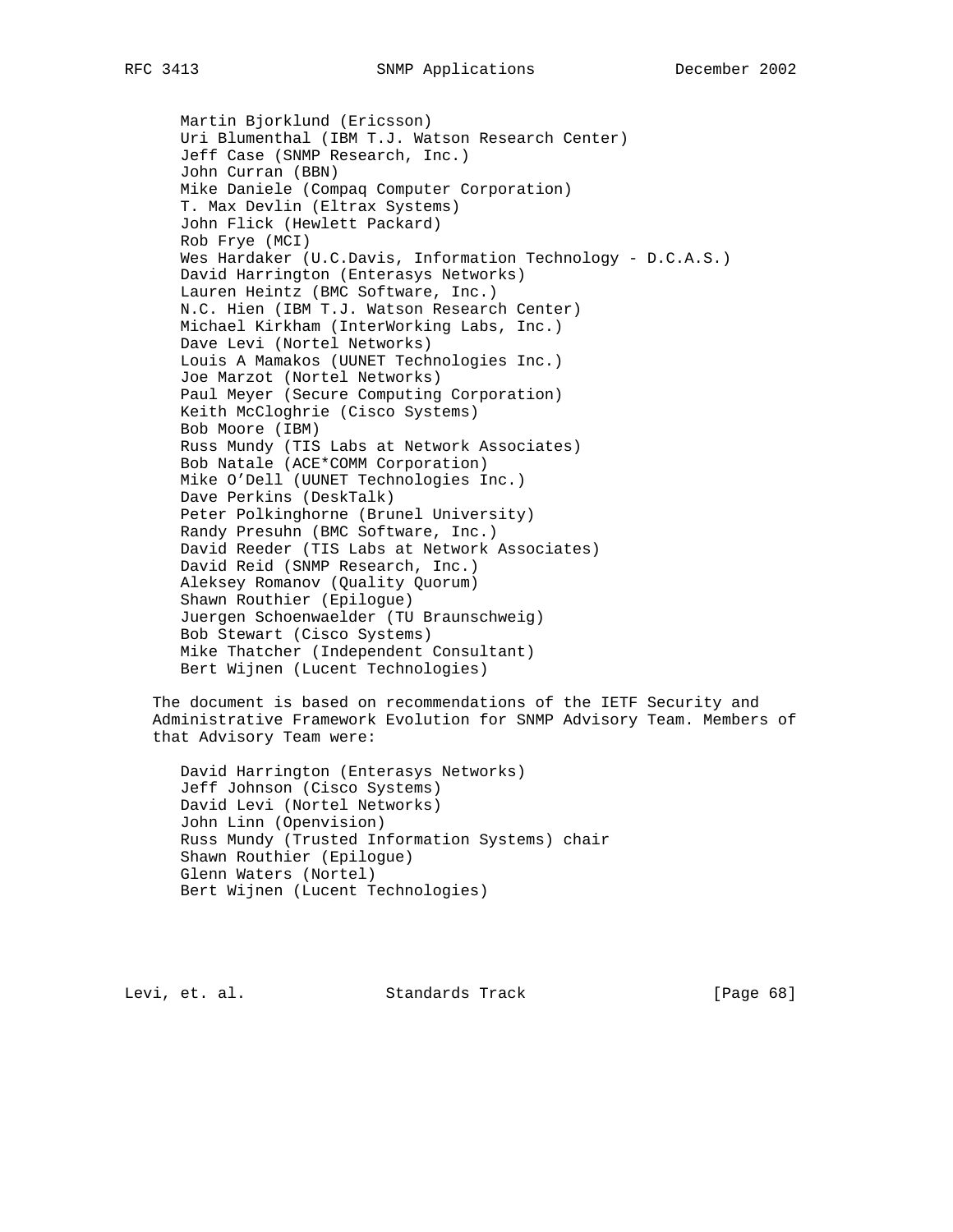As recommended by the Advisory Team and the SNMPv3 Working Group Charter, the design incorporates as much as practical from previous RFCs and drafts. As a result, special thanks are due to the authors of previous designs known as SNMPv2u and SNMPv2\*:

 Jeff Case (SNMP Research, Inc.) David Harrington (Enterasys Networks) David Levi (Nortel Networks) Keith McCloghrie (Cisco Systems) Brian O'Keefe (Hewlett Packard) Marshall T. Rose (Dover Beach Consulting) Jon Saperia (BGS Systems Inc.) Steve Waldbusser (International Network Services) Glenn W. Waters (Bell-Northern Research Ltd.)

10. Security Considerations

 The SNMP applications described in this document typically have direct access to MIB instrumentation. Thus, it is very important that these applications be strict in their application of access control as described in this document.

 In addition, there may be some types of notification generator applications which, rather than accessing MIB instrumentation using access control, will obtain MIB information through other means (such as from a command line). The implementors and users of such applications must be responsible for not divulging MIB information that normally would be inaccessible due to access control.

 Finally, the MIBs described in this document contain potentially sensitive information. A security administrator may wish to limit access to these MIBs.

- 11. References
- 11.1 Normative References
	- [RFC2119] Bradner, S., "Key words for use in RFCs to Indicate Requirement Levels", BCP 14, RFC 2119, March 1997.
	- [RFC2578] McCloghrie, K., Perkins, D., Schoenwaelder, J., Case, J., Rose, M. and S. Waldbusser, "Structure of Management Information Version 2 (SMIv2)", STD 58, RFC 2578, April 1999.
	- [RFC2579] McCloghrie, K., Perkins, D., Schoenwaelder, J., Case, J., Rose, M. and S. Waldbusser, "Textual Conventions for SMIv2", STD 58, RFC 2579, April 1999.

Levi, et. al. Standards Track [Page 69]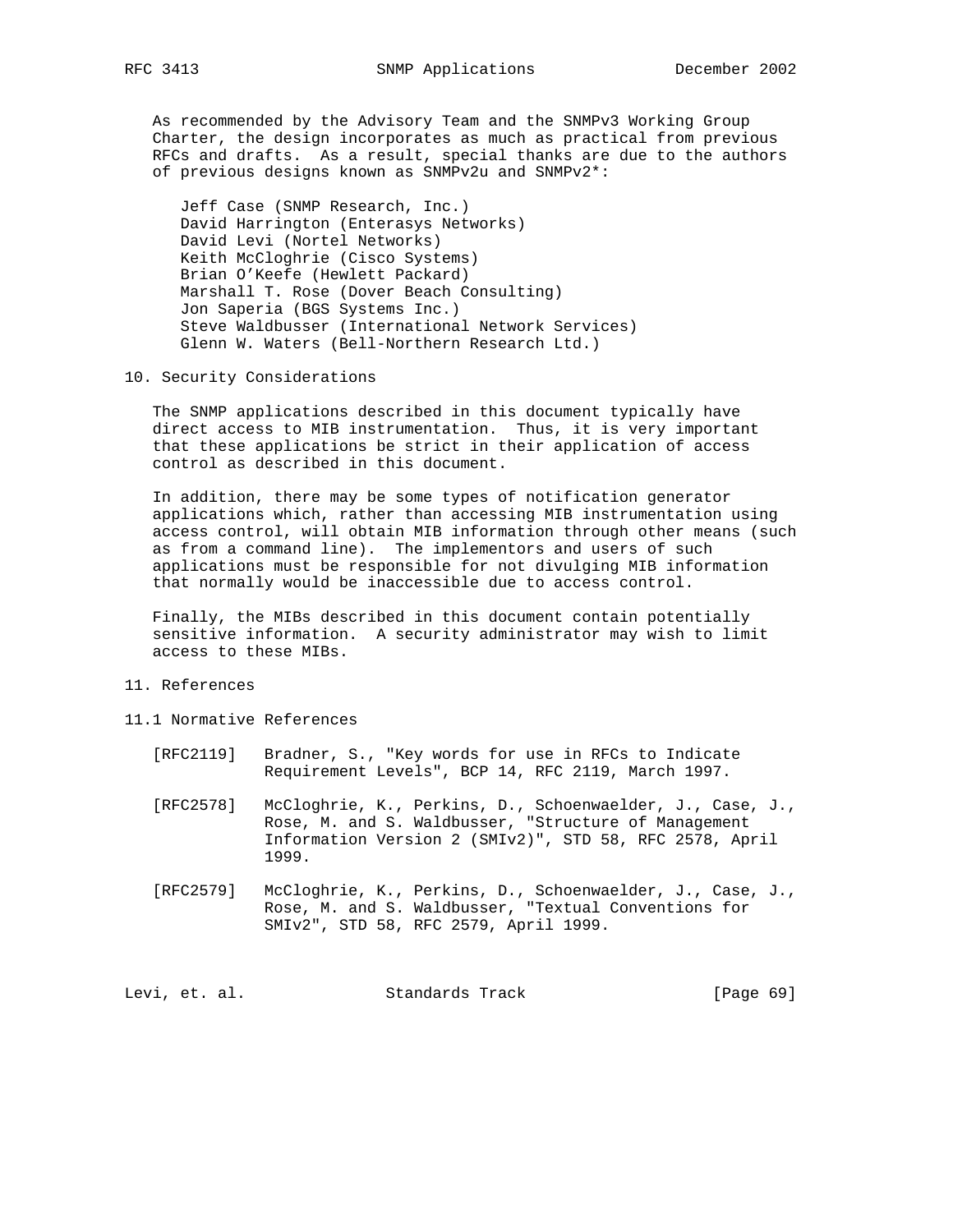- [RFC2580] McCloghrie, K., Perkins, D., Schoenwaelder, J., Case, J., Rose, M. and S. Waldbusser, "Conformance Statements for SMIv2", STD 58, RFC 2580, April 1999.
- [RFC3411] Harrington, D., Presuhn, R. and B. Wijnen, "An Architecture for describing Simple Network Management Protocol (SNMP) Management Frameworks", STD 62, RFC 3411, December 2002.
- [RFC3412] Case, J., Harrington, D., Presuhn, R. and B. Wijnen, "Message Processing and Dispatching for the Simple Network Management Protocol (SNMP)", STD 62, RFC 3412, December 2002.
- [RFC3415] Wijnen, B., Presuhn, R. and K. McCloghrie, "View-based Access Control Model (VACM) for the Simple Network Management Protocol (SNMP)", STD 62, RFC 3415, December 2002.
- [RFC3416] Presuhn, R., Case, J., McCloghrie, K., Rose, M. and S. Waldbusser, "Protocol Operations for the Simple Network Management Protocol (SNMP)", STD 62, RFC 3416, December 2002.
- [RFC3418] Presuhn, R., Case, J., McCloghrie, K., Rose, M. and S. Waldbusser, "Management Information Base (MIB) for the Simple Network Management Protocol (SNMP)", STD 62, RFC 3418, December 2002.
- 11.2 Informative References
	- [RFC1157] Case, J., Fedor, M., Schoffstall, M. and J. Davin, "Simple Network Management Protocol", STD 15, RFC 1157, May 1990.
	- [RFC1213] McCloghrie, K. and M. Rose, Editors, "Management Information Base for Network Management of TCP/IP-based internets: MIB-II", STD 17, RFC 1213, March 1991.
	- [RFC2576] Frye, R.,Levi, D., Routhier, S. and B. Wijnen, "Coexistence between Version 1, Version 2, and Version 3 of the Internet-standard Network Management Framework", RFC 2576, February 1999.

Levi, et. al. Standards Track [Page 70]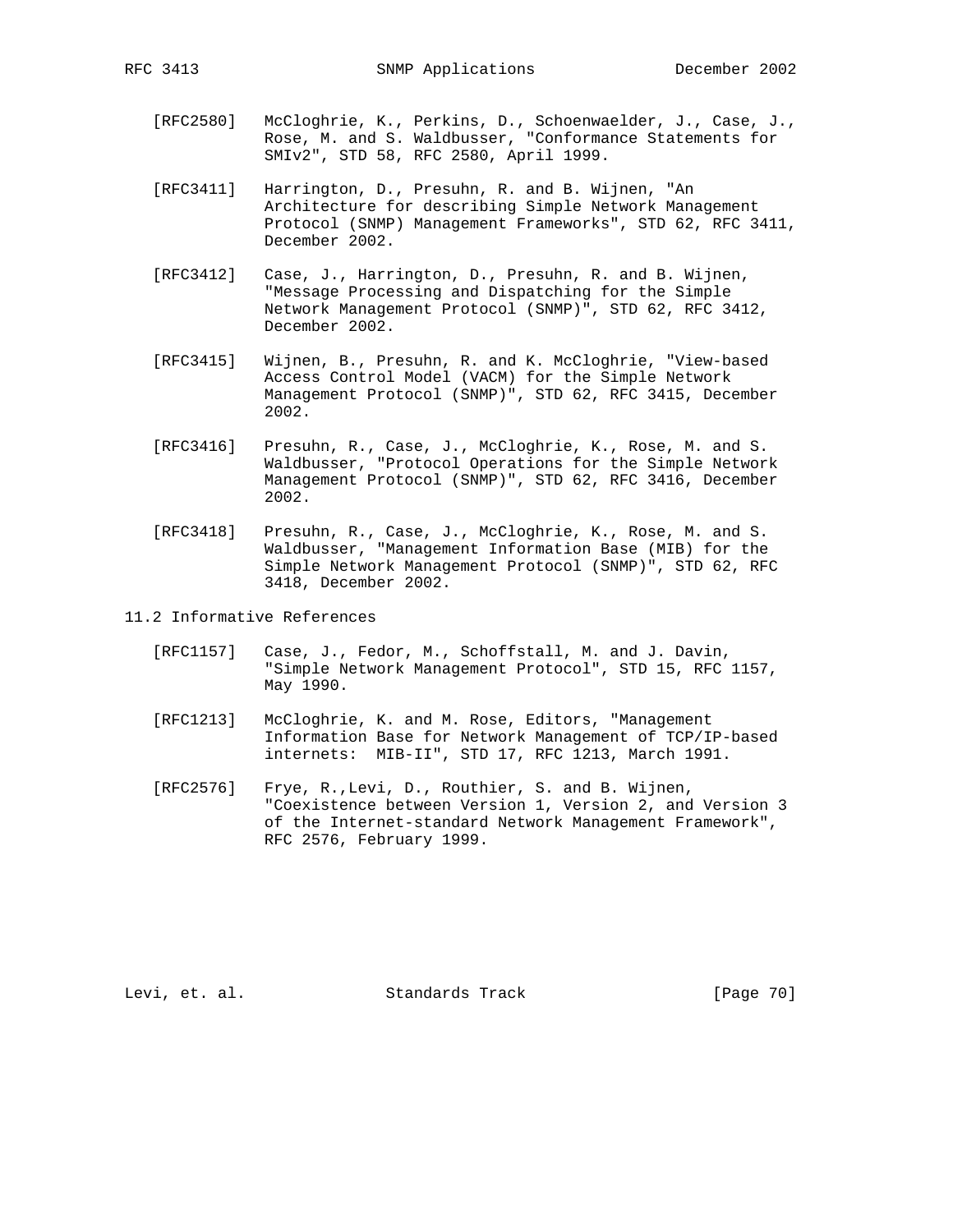## Appendix A - Trap Configuration Example

 This section describes an example configuration for a Notification Generator application which implements the snmpNotifyBasicCompliance level. The example configuration specifies that the Notification Generator should send notifications to 3 separate managers, using authentication and no privacy for the first 2 managers, and using both authentication and privacy for the third manager.

The configuration consists of three rows in the snmpTargetAddrTable, two rows in the snmpTargetTable, and two rows in the snmpNotifyTable.

| * snmpTargetAddrName<br>snmpTargetAddrTDomain<br>snmpTargetAddrTAddress<br>snmpTargetAddrTagList<br>snmpTargetAddrParams                                                                          | $=$ "addr $1$ "<br>= snmpUDPDomain<br>$= 128.1.2.3/162$<br>$=$ "group $1$ "<br>= "AuthNoPriv-joe"                                 |                                                                              |
|---------------------------------------------------------------------------------------------------------------------------------------------------------------------------------------------------|-----------------------------------------------------------------------------------------------------------------------------------|------------------------------------------------------------------------------|
| $snmpTargetAddress \texttt{Ad} \texttt{c} \texttt{rageType} = readOnly(5)$<br>snmpTargetAddrRowStatus                                                                                             | $=$ active(1)                                                                                                                     |                                                                              |
| * snmpTargetAddrName<br>snmpTarqetAddrTDomain<br>snmpTargetAddrTAddress<br>snmpTargetAddrTagList<br>snmpTargetAddrParams<br>snmpTargetAddrStorageType<br>snmpTargetAddrRowStatus                  | $=$ "addr2"<br>= snmpUDPDomain<br>$= 128.2.4.6/162$<br>$=$ "qroup $1$ "<br>= "AuthNoPriv-joe"<br>$=$ readonly(5)<br>$=$ active(1) |                                                                              |
| * snmpTargetAddrName<br>snmpTargetAddrTDomain<br>snmpTarqetAddrTAddress<br>snmpTargetAddrTagList<br>snmpTargetAddrParams<br>$s$ nmpTargetAddrStorageType = readOnly(5)<br>snmpTargetAddrRowStatus | $=$ "addr3"<br>= snmpUDPDomain<br>$= 128.1.5.9/162$<br>$=$ "qroup2"<br>= "AuthPriv-bob"<br>$=$ active(1)                          |                                                                              |
| * snmpTargetParamsName<br>snmpTargetParamsMPModel<br>snmpTargetParamsSecurityModel<br>snmpTargetParamsSecurityName<br>snmpTargetParamsSecurityLevel                                               |                                                                                                                                   | = "AuthNoPriv-joe"<br>$=$ 3<br>$= 3$ (USM)<br>$= "joe"$<br>$=$ authNoPriv(2) |

 $s$ nmpTargetParamsStorageType  $s = readOnly(5)$ snmpTargetParamsRowStatus = active(1)

Levi, et. al. Standards Track [Page 71]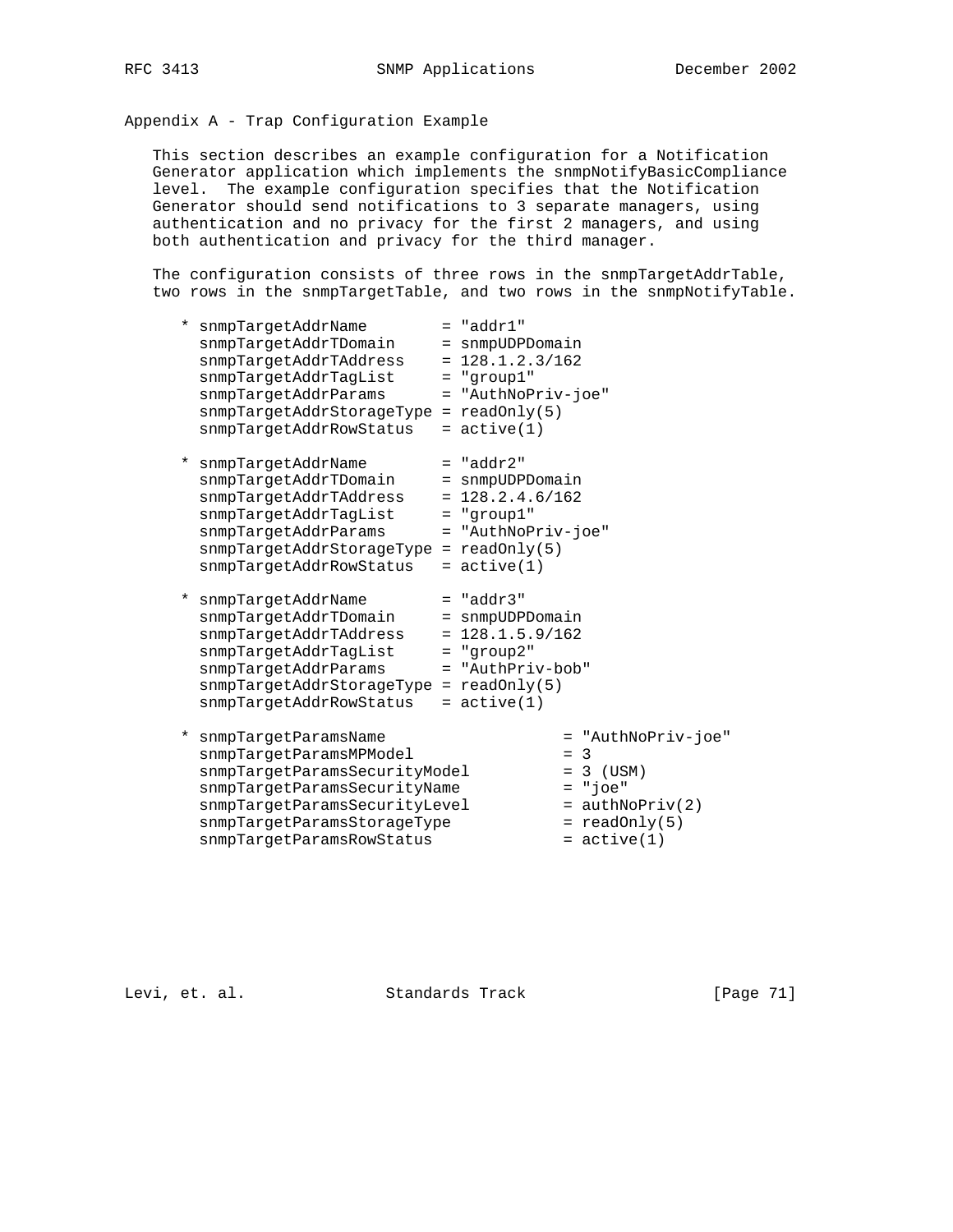\* snmpTargetParamsName = "AuthPriv-bob" snmpTargetParamsMPModel = 3 snmpTargetParamsSecurityModel = 3 (USM) snmpTargetParamsSecurityName = "bob" snmpTargetParamsSecurityLevel = authPriv(3)  $s$ nmpTargetParamsStorageType  $s = readOnly(5)$ snmpTargetParamsRowStatus = active(1)

- \* snmpNotifyName = "group1" snmpNotifyTag = "group1" snmpNotifyType = trap(1) snmpNotifyStorageType = readOnly(5) snmpNotifyRowStatus = active(1)
- \* snmpNotifyName = "group2" snmpNotifyTag = "group2" snmpNotifyType = trap(1) snmpNotifyStorageType = readOnly(5)  $s n m p \text{NotifyRows}$  =  $active(1)$

 These entries define two groups of management targets. The first group contains two management targets:

|                        | first target       | second target      |
|------------------------|--------------------|--------------------|
|                        |                    |                    |
| messageProcessingModel | SNMP <sub>v3</sub> | SNMP <sub>v3</sub> |
| securityModel          | $3$ (USM)          | $3$ (USM)          |
| securityName           | "ioe"              | "ioe"              |
| securityLevel          | author(2)          | author(2)          |
| transportDomain        | snmpUDPDomain      | snmpUDPDomain      |
| transportAddress       | 128.1.2.3/162      | 128.2.4.6/162      |

And the second group contains a single management target:

| messageProcessingModel | SNMP <sub>v3</sub> |
|------------------------|--------------------|
| securityLevel          | author(3)          |
| securityModel          | $3$ (USM)          |
| securityName           | "bob"              |
| transportDomain        | snmpUDPDomain      |
| transportAddress       | 128.1.5.9/162      |

Levi, et. al. Standards Track [Page 72]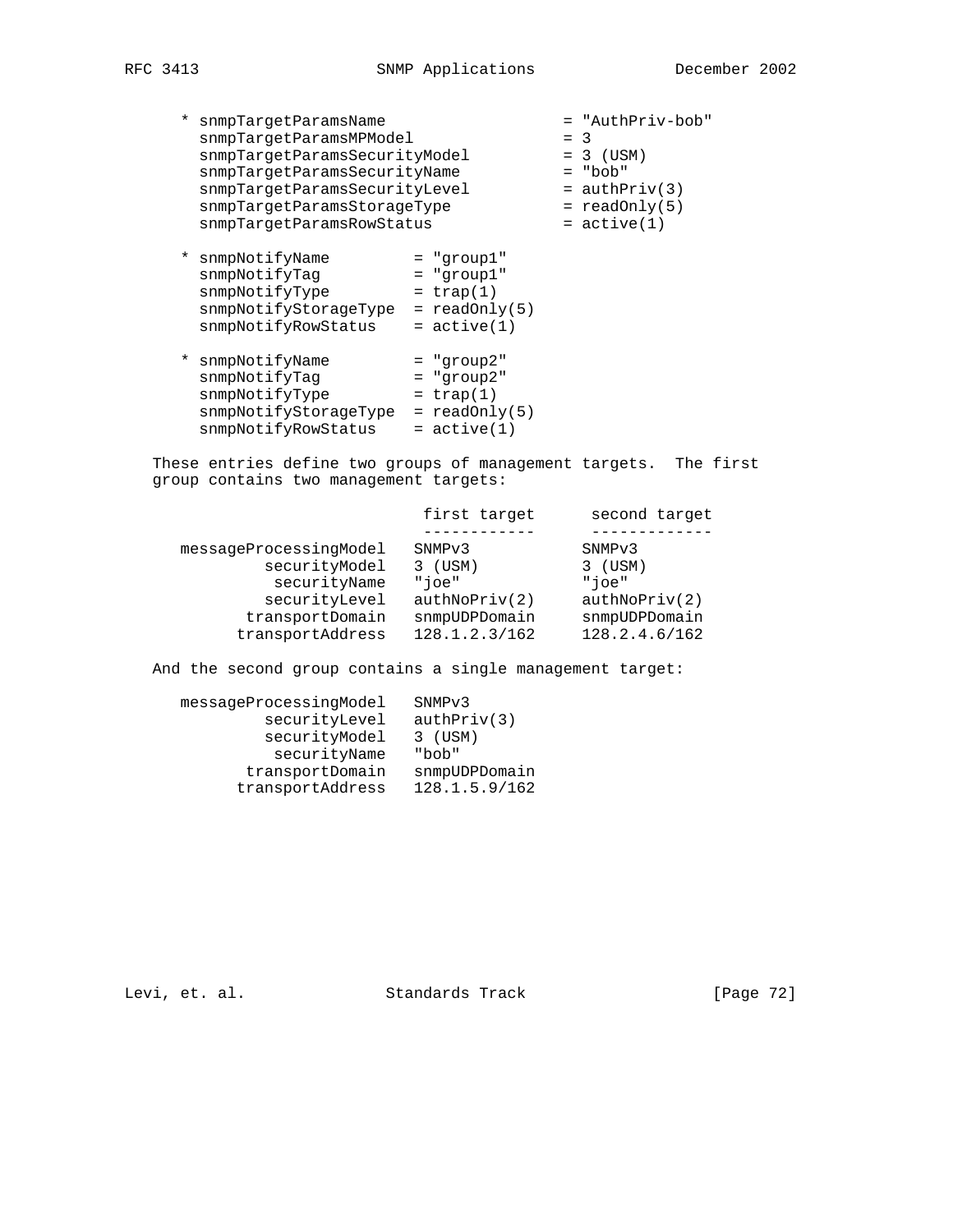Editors' Addresses

 David B. Levi Nortel Networks 3505 Kesterwood Drive Knoxville, TN 37918 U.S.A.

 Phone: +1 865 686 0432 EMail: dlevi@nortelnetworks.com

 Paul Meyer Secure Computing Corporation 2675 Long Lake Road Roseville, MN 55113 U.S.A.

 Phone: +1 651 628 1592 EMail: paul\_meyer@securecomputing.com

 Bob Stewart Retired

Levi, et. al. Standards Track [Page 73]